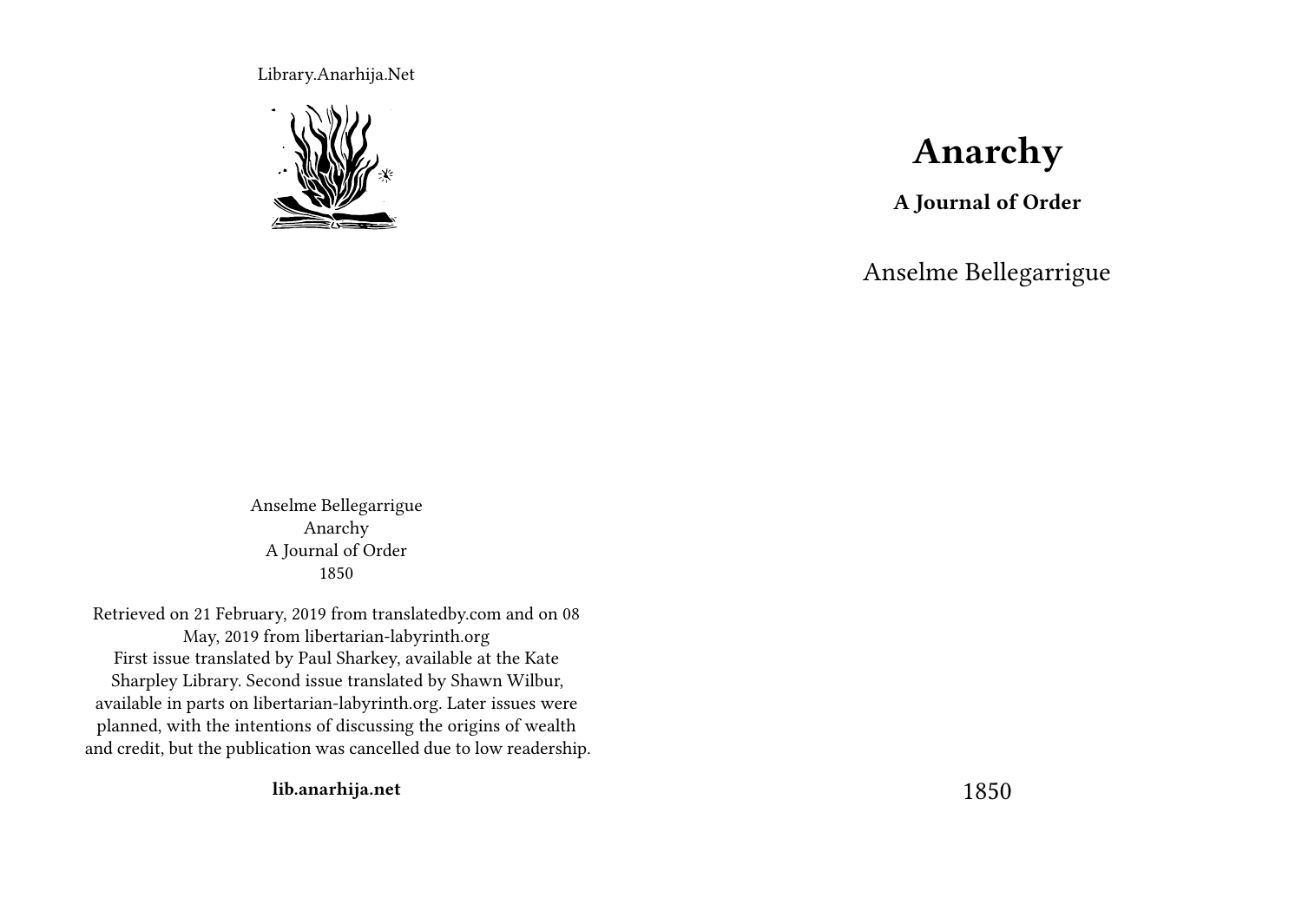# **Contents**

| <b>Issue One</b>                                     | 4  |
|------------------------------------------------------|----|
| The World's First Anarchist Manifesto                | 5  |
|                                                      | 5  |
| Traditional Collective Interest a Fiction            | 9  |
| Individualist Dogma the Only Fraternal Dogma         | 12 |
| The Social Contract a Monstrosity                    | 15 |
| Of the Attitude of the Parties and their Newspapers  | 18 |
|                                                      | 21 |
| The People Merely Wasting its Time and Prolong-      |    |
| ing its Suffering by Espousing the Struggles of      |    |
| Governments and Parties                              | 23 |
| The People Need Expect Nothing from Any Party        | 27 |
| On Electorate or Universal Suffrage                  | 33 |
| In These Times Elections Are Not and Cannot Be Any-  |    |
| thing But a Fraud and a Robbery                      | 36 |
| Birthright and the French People's Mess of Pottage   | 39 |
| What Conjures Governments into Existence is Not What |    |
|                                                      | 42 |
| To Unmask Politics is to Destroy It                  | 47 |
|                                                      | 51 |
|                                                      |    |
| <b>Issue Two</b>                                     | 53 |

| Foreward | 54 |
|----------|----|
|          |    |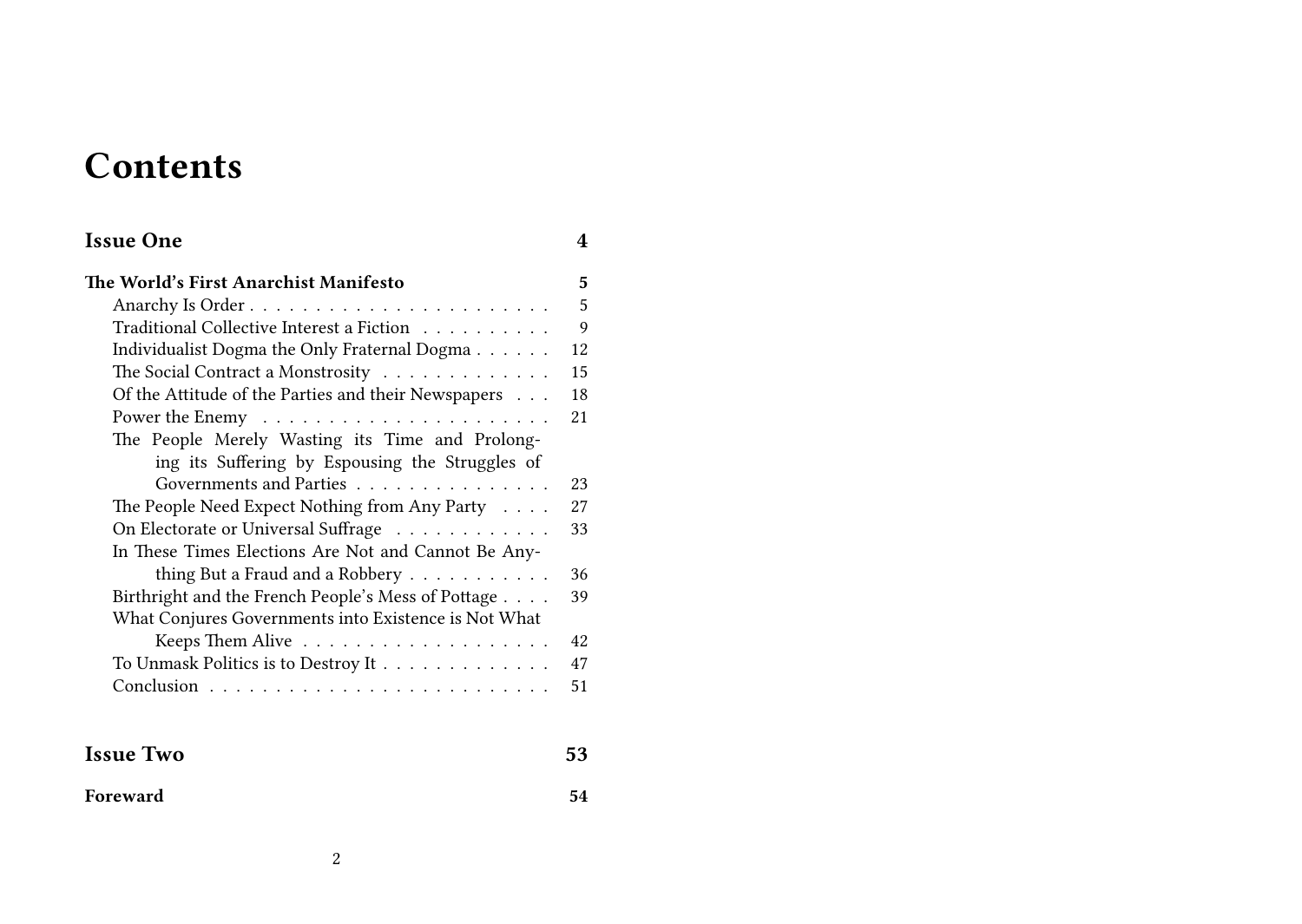| The Revolution                                                                                                                                                                            | 56 |
|-------------------------------------------------------------------------------------------------------------------------------------------------------------------------------------------|----|
| $I \ldots$                                                                                                                                                                                | 56 |
| $\Pi$                                                                                                                                                                                     | 57 |
| Ш<br>$\ddot{\phantom{a}}$<br>$\sim$<br>$\ddot{\phantom{a}}$<br>$\mathbf{r}$<br><b>Contract</b><br>$\mathbf{r}$<br>$\ddot{\phantom{a}}$                                                    | 60 |
| IV<br>.                                                                                                                                                                                   | 63 |
| $V \ldots$ .                                                                                                                                                                              | 65 |
| VI<br>.<br>$\sim$ $\sim$<br>$\sim$<br>$\ddot{\phantom{a}}$                                                                                                                                | 68 |
| VII<br>$\mathbf{r}$ , $\mathbf{r}$ , $\mathbf{r}$ , $\mathbf{r}$ , $\mathbf{r}$ , $\mathbf{r}$ , $\mathbf{r}$<br>$\sim$<br>$\sim$<br>$\sim$<br>$\sim$<br>$\mathbf{r}$<br>$\sim$<br>$\sim$ | 70 |
| VIII<br>$\mathbf{r}$ , $\mathbf{r}$ , $\mathbf{r}$ , $\mathbf{r}$                                                                                                                         | 72 |
| IX<br>.<br>$\mathbf{r}$                                                                                                                                                                   | 74 |
| X<br>$\begin{array}{cccccccccccccc} . & . & . & . & . & . & . & . \end{array}$<br>.                                                                                                       | 76 |
| XI<br>.<br>$\sim$ $\sim$ $\sim$<br>$\sim$ $\sim$<br>$\mathbb{R}^{\mathbb{Z}}$<br>$\sim$                                                                                                   | 78 |
| XII<br>$\mathbf{r}$ , $\mathbf{r}$ , $\mathbf{r}$ , $\mathbf{r}$ , $\mathbf{r}$ , $\mathbf{r}$ , $\mathbf{r}$ , $\mathbf{r}$<br>$\sim$<br>$\sim$                                          | 80 |
| XIII<br>$\overline{a}$                                                                                                                                                                    | 82 |
| <b>XIV</b>                                                                                                                                                                                | 84 |
| The Electoral Law                                                                                                                                                                         | 86 |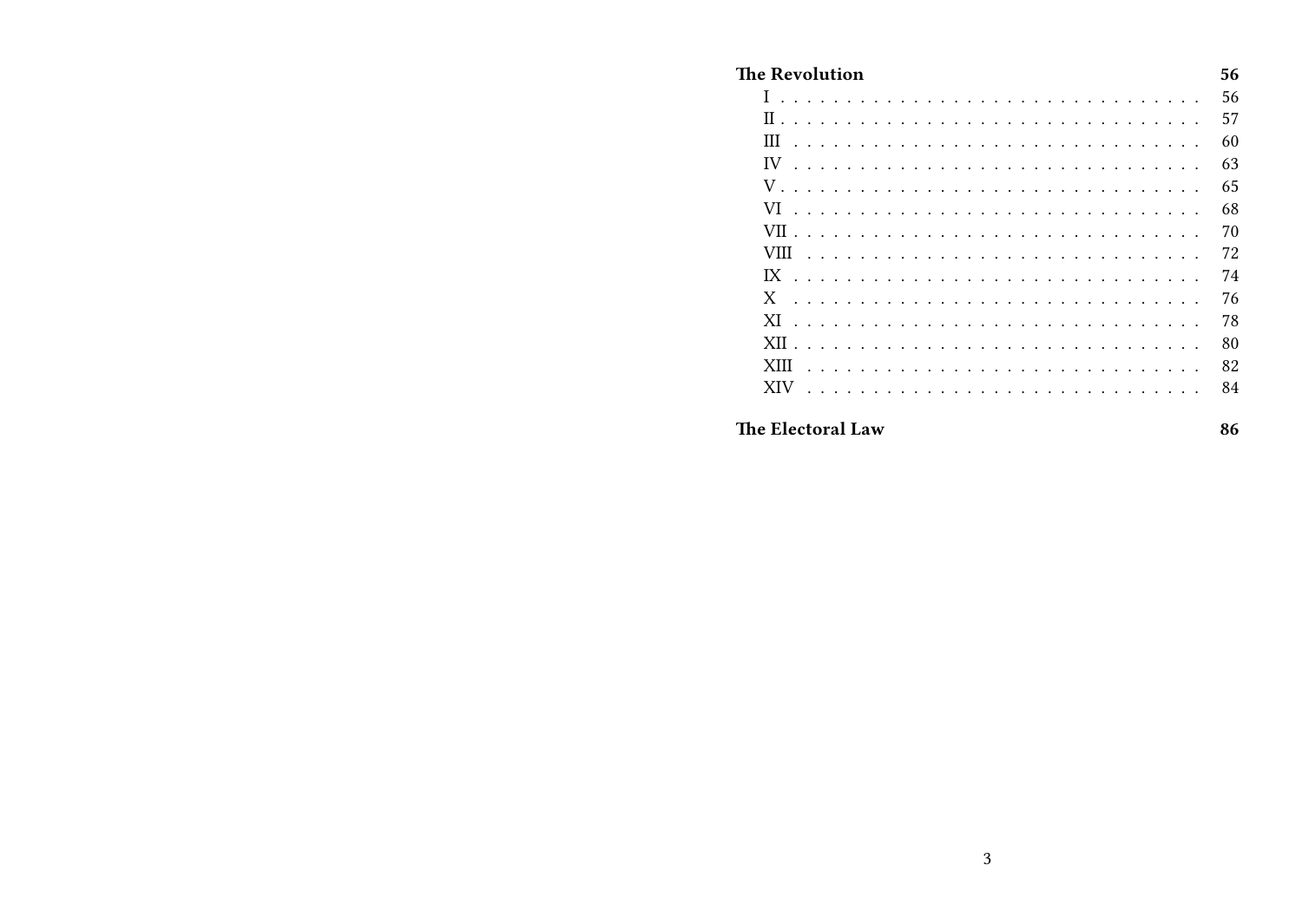the content, which is nothing but the people themselves, and their own business.

So let come, after the electoral law, the decennial presidency, the presidency for life, the empire—the devil come, provided that the good-for-nothings are condemned to silence by the prudence of the workers. The governmental form, however lofty it may be, will be overcome by the content; the people will devour the government.

The government is not a fact; it is only a fiction. The immutable and eternal fact is the people. We are, for our part, with the fact, and a time is coming which seems bad for those who do not want to separate from the fiction.

## **Issue One**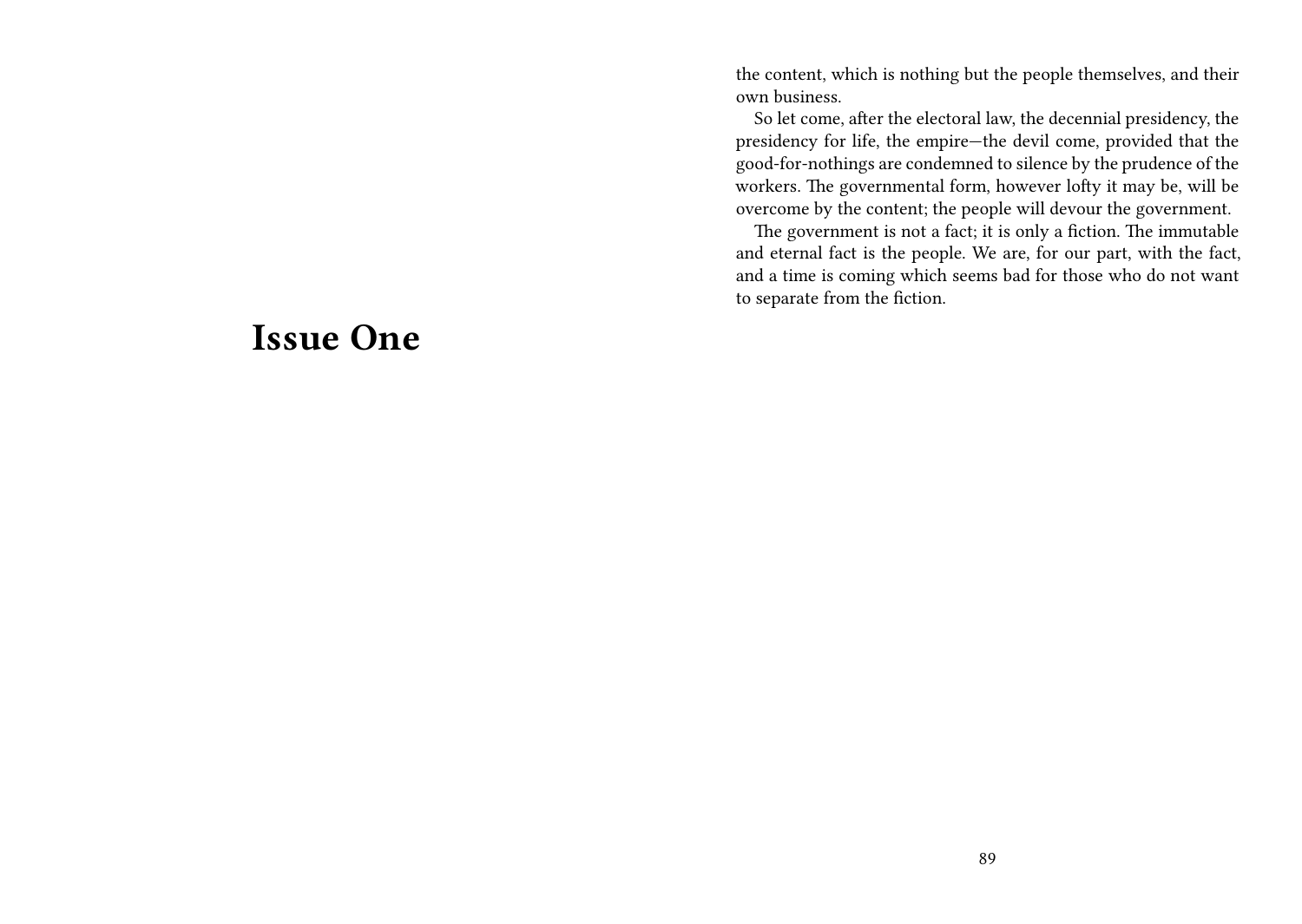tion, and, the calm having taken place, they are pleased at having been obeyed. To hear them tell it, the wisdom of the people is their work; without them, the agitation would have torn up the paving stones and disturbed the city, which is pitiful.

The calm is in the force of things. The people have become deeply skeptical. They do not believe the troubadours or sellers of specifics. However much one professes a deep and tender love for them, however much one wants to assure them, they do not get more tenderness, nor more assurance, and they ask who are these bold or crazy sorts who dare put themselves high enough to love them, and who is the sovereign or schemer who has separated from them enough to promise them security.

The times of exploitation by big words have already passed. The labels no longer fool anyone. The devotion has delivered its bill. It is too costly. We no longer believe in chivalrous selflessness, so that from the very moment when a man separates himself from others in order to command them, some legitimate suspicions arise about him. In that state, the people no longer have leaders, and equality begins. When the people no longer have leaders, no movement is possible any more, and calm inevitably descends. Now, that calm is the Revolution, no longer the Revolution of the schemers, everyone's Revolution, that of the interest and wealth.

The politicians do not want to abandon questions of form, but it is the question of content which is debated in the heart of society. The government, the men of the government, the manner of constituting the government, the antecedents and doctrines of various individuals, the preeminence this system or that one: all that is of little importance to the people. What matters to them is well-being, and it is clear that no one can realize well-being except for themselves; it is proven that it cannot be obtained by delegation, and it is established in fact that it is independent of the form. It is thus with full and complete reason that people become indifferent with regard to the form, with the government, and they pay attention to

# **The World's First Anarchist Manifesto**

#### **Anarchy Is Order**

If I were to heed the meaning vulgarly attributed to certain words then, since vulgar error has taken "anarchy" to be synonymous with "civil war", I should be horrified by the title with which I have headed this publication, in that I have a horror of civil strife.

At the same time I account it a pleasure and an honour that I have never been party to a band of conspirators nor any revolutionary battalion; a pleasure and an honour because it furnishes the basis upon which I can establish, for one thing, that I have been enough of an honest man not to pull the wool over the people's eyes, and, for another, that I have been astute enough not to let the wool be pulled over my own eyes by the ambitious. I have watched  $-$  I cannot claim unmoved but at any rate with the utmost serenity — the passage of fanatics and charlatans, moved to pity for some and to utter contempt for the rest. And when, in the wake of these bloody struggles — having forced my enthusiasm not to overstep the narrow confines of syllogism — I have sought to draw up a balancesheet of the benefits that each corpse has bought, the sum has added up to zero, and zero means nothing. That nothing horrifies me; civil war horrifies me also.

Consequently, if I have inscribed ANARCHY on the mast-head of this newspaper, it cannot have been because I take that word in the sense attributed to it  $-$  much mistakenly, as I shall be explaining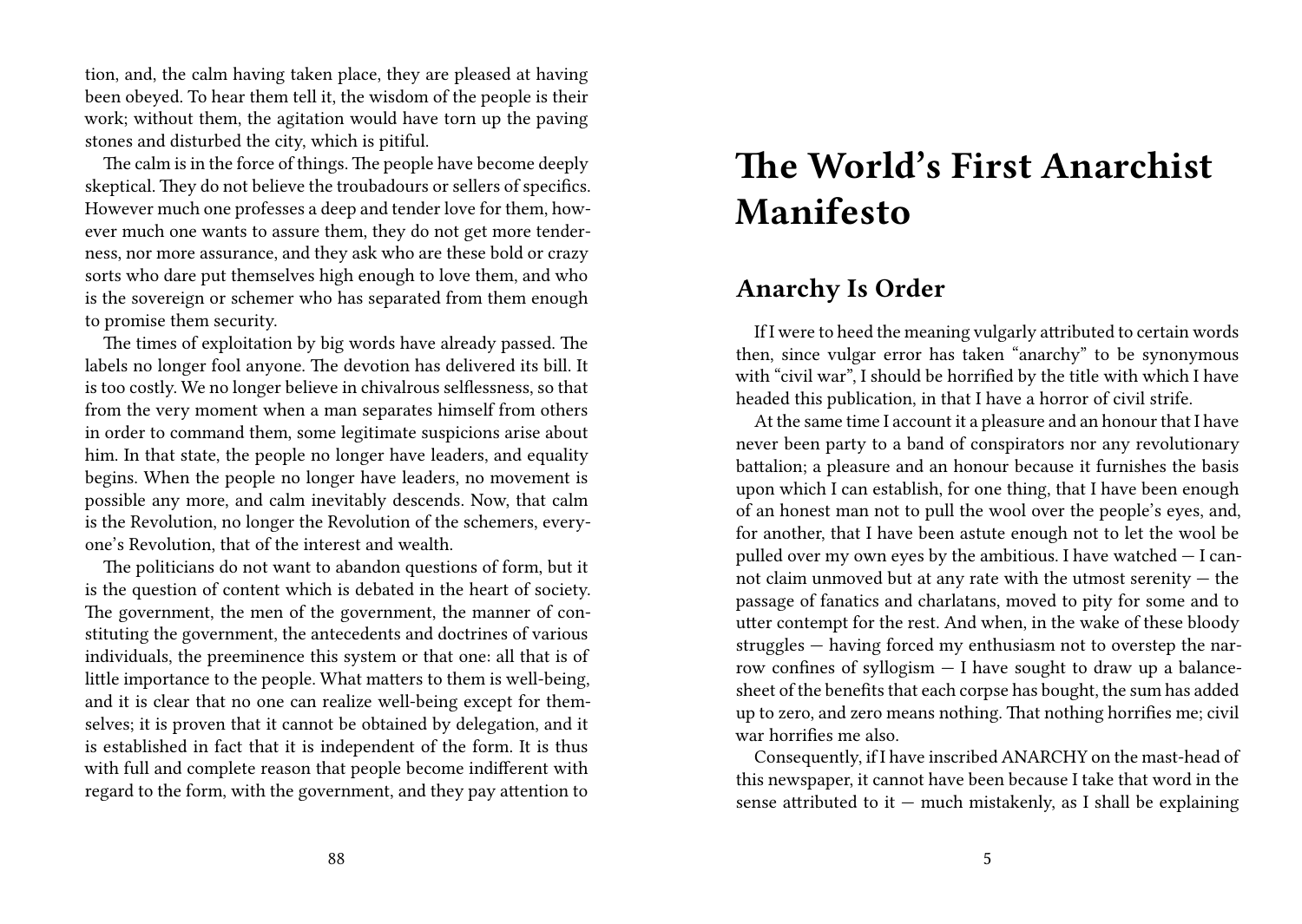anon — by the governmentalist factions, but rather to ensure that it receives the etymological rights it deserves in a democracy. Anarchy is the negation of governments. Governments, whose pupils we are, have naturally found nothing better to devise than to school us in fear and horror of their destruction. But as governments in turn are the negations of individuals or of the people, it is reasonable that the latter, waking up to essential truths, should gradually come to feel a greater horror at its own annihilation than that of its masters.

Anarchy is an ancient word, but, for us that word articulates a modem notion, or rather, a modern interest, the idea being daughter to the interest. History has described as "anarchic" the condition of a people wherein there are several governments in contention one with another, but the condition of a people desirous of being governed but bereft of government precisely because it has too many is one thing and the condition of a people desirous of governing itself and bereft of government precisely because it wishes none quite another. In ancient times, indeed, anarchy was civil war, not because it meant absence of governments but, rather, because it meant a multiplicity of them and competition and strife among the governing classes. The modern notion of absolute social truth or pure democracy has ushered in an entire series of discoveries or interests which have turned the terms of the traditional equation upside down. Thus anarchy, which, when contrasted with the term monarchy, means civil war, is, from the vantage point of absolute or democratic truth, nothing less than the true expression of social order.

Indeed:

Who says anarchy, says negation of government;

Who says negation of government says affirmation of the people;

Who says affirmation of the people, says individual liberty;

Who says individual liberty, says sovereignty of each;

fixed quantities; they no longer let themselves be led, they speculate; they no longer agitate, they amass; they no longer shout, they seek to enjoy.

Do you know, from the popular point of view, what is signified by the debates which have taken place in the Assembly between the majority and minority on the subject of the electoral law? They debates signify that the members of the majority believe that they can only be reelected by neutering universal suffrage, and that the members of the minority are convinced that universal suffrage is essential to them to remain where they are. That is the true sense of the discussion; but, in fact, what can the people expect from the majority or from the minority? Nothing. Both have well proven it, and, even when they have not proven it in practice, we believe we have, in this publication, furnished some very clear arguments on this point.

Have we so much to gladden us from the electoral regime that there would be cause for us to act to defend it? What has it produced? Some volumes of laws that, for my part, I would gladly pass on,—and you?

Certainly, it is universal suffrage which has produced the assemblies to which we owe all the prohibitions which crush us; would limited suffrage have produced worse results? We do not assume so. From now on what is the meaning of that enthusiasm that one wants to give us for universal suffrage, when it is proven that the assemblies have only led to disturbing and ruining us?

The right is wary of one part of the population.

The left mistrusts the other part.

What do you take us for? Whose creatures are we? We mistrust the right ad the left, and we reserve our votes; that is what it is best for us to do to put in agreement the whites and reds who only want our money.

That is the reason for the calm that has greeted the electoral law. The most naïve of the journals of Paris, as well as the most smug, L'Evénement and la Presse, have recommended calm to the popula-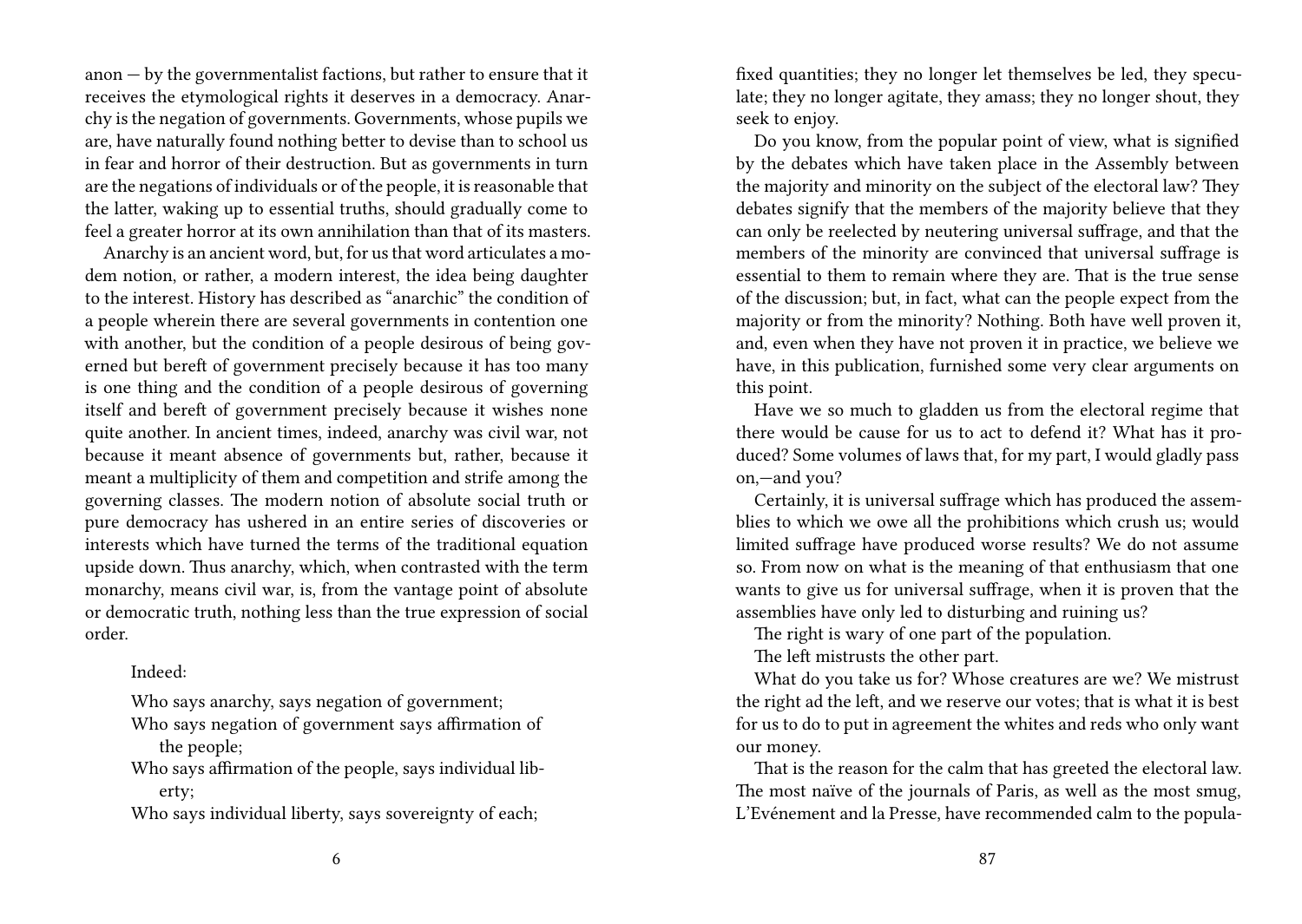## **The Electoral Law**

In the first issue of this journal, we have clearly, even audaciously expressed our opinion regarding the present character of electoral rights. The attitude of the people in the face of the partial suppression of this right proposed by Parliament has proven to us that our doctrine was in conformity with the general sentiment. The electorate is not a principle.

The popular instinct is more sure than the reasoning of the sophists, for that instinct bears on the facts. The so-called democratic parties have cried loudly that universal suffrage is the sole guarantee of progress, the sole principle from which well-being should result. The facts respond that universal suffrage, the exercise of which has up to this day softened the position of a few elected officials, has considerably compromised the individual interests and, as a consequence, public prosperity.

Does that mean that suffrage, as it has pleased the majority to formulate it, would resolve the question? It would be foolish to suppose it. The truth is not in the election; nothing can come from the election, the election is the guarantee of the government and the government is the cause of the unrest, it is thus in abstention and not in the election we will find the solution of the difficulty.

The people will come to abstention, as they will come to the refusal of taxation; it is necessary and inevitable. They have started down the road which must lead then there by falling into political skepticism, into doctrinal indifference. It is when the people no longer believe in anything that they will believe in themselves. That last belief determines the estimation of the act, and, positivism come to this point, the people leave the domain of interpretations to take

Who says sovereignty of each, says equality; Who says equality, says solidarity or fraternity; Who says fraternity, says social order;

By contrast:

Who says government, says negation of the people; Who says negation of the people, says affirmation of political authority;

Who says affirmation of political authority, says individual dependency;

Who says individual dependency, says class supremacy;

Who says class supremacy, says inequality;

Who says inequality, says antagonism;

Who says antagonism, says civil war,

From which it follows that who says government, says civil war.

Whether what I have just stated is new, eccentric or frightful, I cannot tell. I do not know, nor do I care to know. What I do know is that I can boldly argue my case against all of the White and Red governmentalist prose of past, present and future. The truth is that, on this terrain — the terrain of the free man untainted by ambition, diligent in his work, contemptuous of command and refractory to submissiveness — I throw down the gauntlet to functionarism's every argument, all of the rationale of marginalisation and all the champions of taxation — be it monarchist or republican — and regardless of whether it go by the name of progressive, proportional, territorial, capitalist and whether it be on property or on consumption.

Yes, anarchy is order, whereas government is civil war.

When my intellect looks past the wretched details underpinning the day to day dialectic, I discover that the intestinal strifes which, throughout the ages, have decimated humankind, are bound up with a single cause, to wit: the destruction or preservation of government.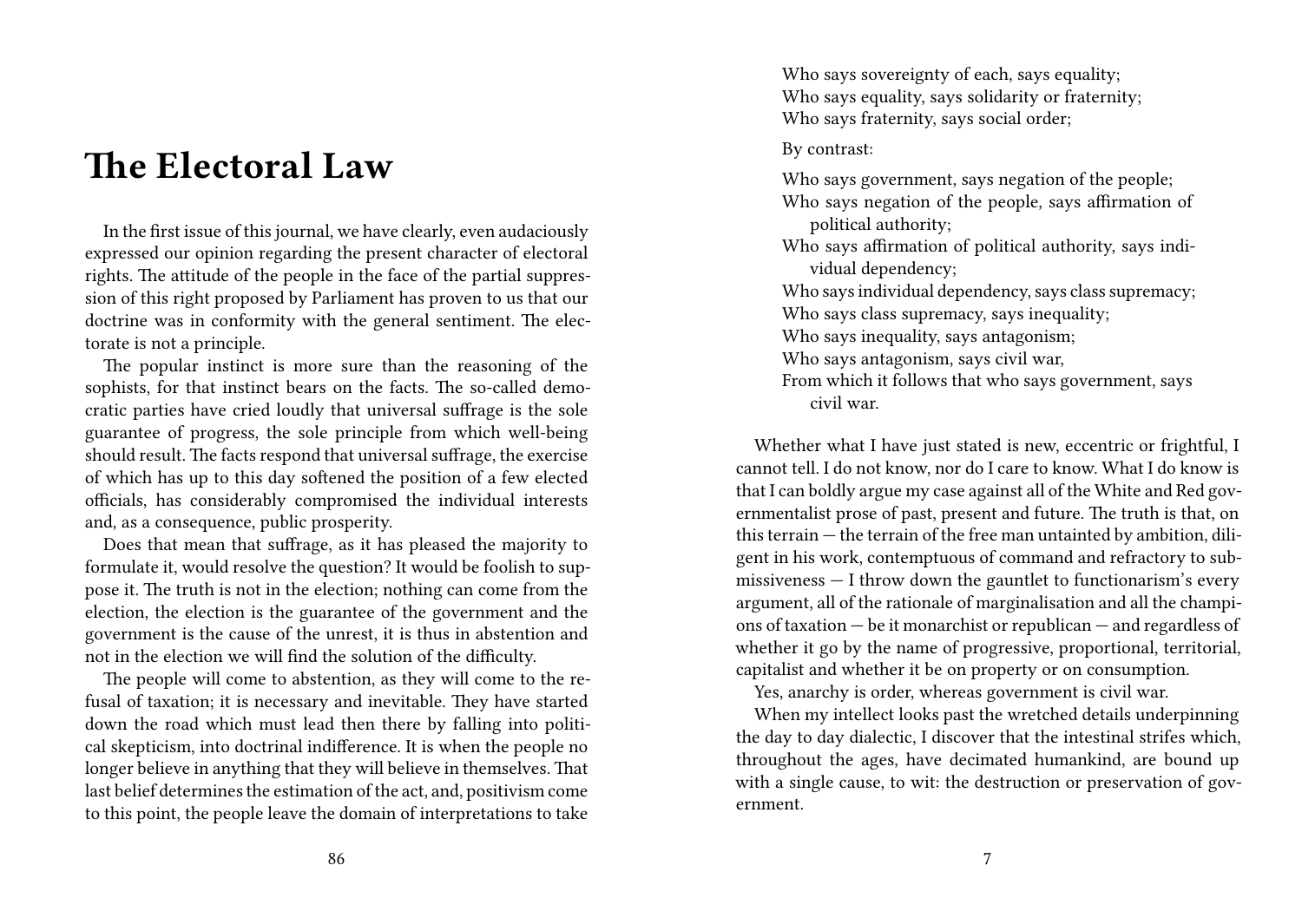In the realm of politics, sacrifice of self for the purpose of the maintenance or installation of a government has always meant having one's throat cut and one's entrails torn out. Point me to a place where men openly slaughter one another and I will show you a government behind all the carnage. If you try to explain civil war away as other than the manner of a government's trying to ensconce itself or agovernment's refusal to quit the stage, you are wasting your time; you will not be able to come up with anything.

And the reason is simple.

A government is set up. In the very instant of its creation, it has its servants and, as a result, its supporters; and the moment that it has its supporters it has its adversaries too. That very fact alone quickens the seed of civil war, because the government, resplendent in its authority, cannot possibly act with regard to its adversaries the way it does with regard to its supporters. There is no possibility of the former's not feeling its favour, nor of the latter's not being persecuted. From which it follows that there is likewise no possibility of conflict between the favoured faction and the oppressed faction not arising from this disparity, sooner or later. In other words, once the government is in place, the favouritism that is the basis of privilege and which provokes division, spawns antagonism and civil strife becomes inevitable.

From which it follows that government is civil war.

There need only be a government supporter on the one hand and an adversary of the government on the other for strife to erupt among the citizenry: it is plain that, outside of the love or hatred borne towards the government, civil war has no *raison d'etre*, which means to say that for peace to be established, the citizenry need merely refrain from being, on the one hand, supporters and, on the other, adversaries of the government.

But refraining from attacking or defending the government so as to render civil war impossible is nothing short of paying it no heed, tossing it on to the dung heap and dispensing with it in order to lay the foundations of social order.

is supposed to prevent. The evil that public wealth dreads, and that government is supposed to avert, can only come from government itself, or from the initiative of men who want to bring to the government one system or another; it sustains the politics of Peter because it fears the politics of Paul. Let the Paul-opposition withdraw from politics and the Peter-government is ruined. Since the public wealth sustains Peter only because of the evil that he prevents Paul from accomplishing, as soon as Paul no longer inspires fear and can no longer do evil, as soon as he labors, wealth circulates to him by right, Peter is no longer sustained, his action becomes null, his influence is dead, and his authority evaporates.

Confidence reborn in all minds, free credit is established, the interests develop on the largest scale, well-being is generalized, prosperity becomes universal, civilization is extended to all classes, and the Revolution is accomplished. Abandon politics completely, and get seriously back to business–this then is the true revolutionary tactic; it is simple, like all that is true, easy like all that is simple, and it is simple, true and easy like all that is just.

The government of the people is neither a doctrine nor an idea, but a fact. That government does not sum itself up in a motto or a color; it has for a symbol a gold coin.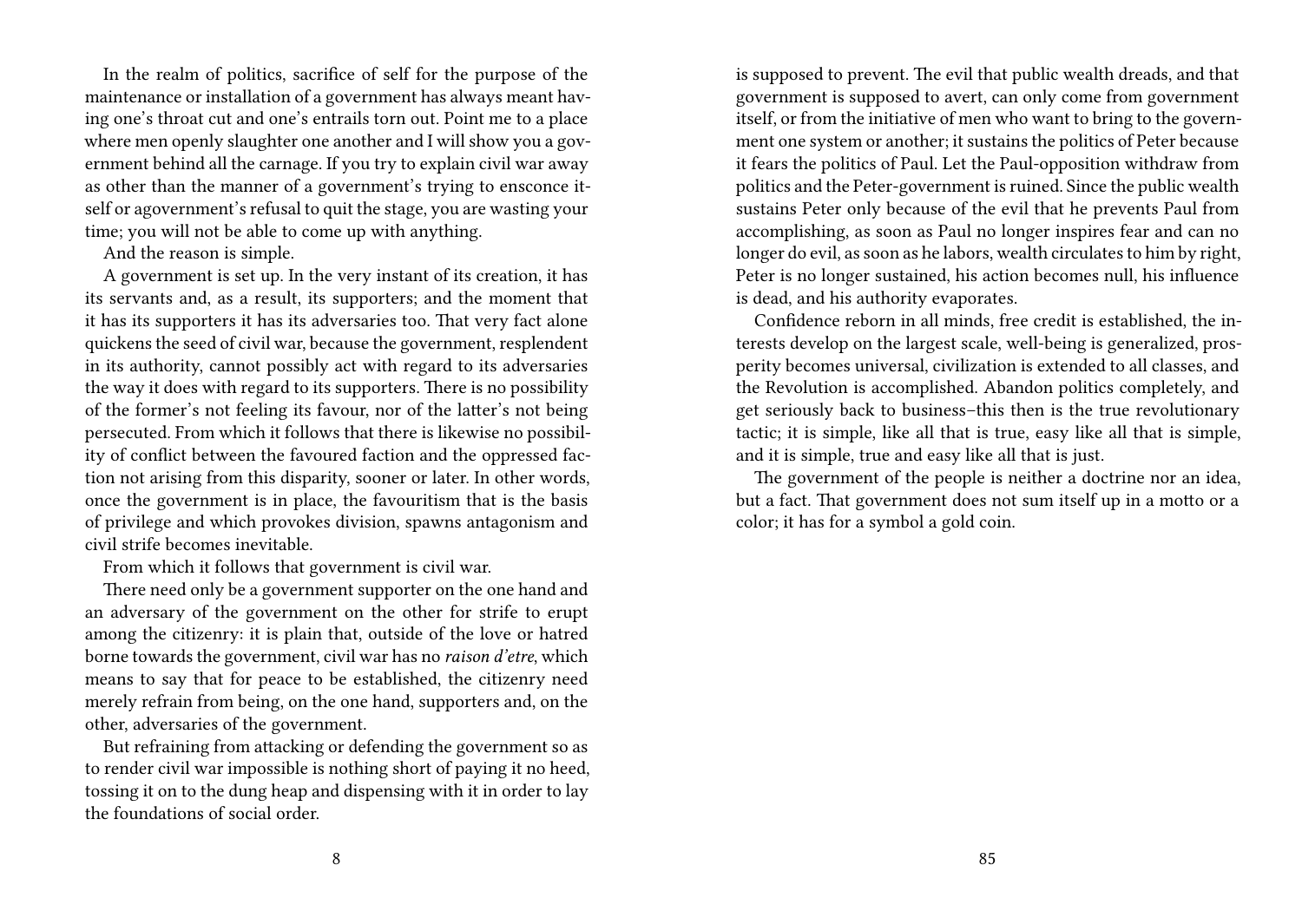chists, oligarchs, imperialists or republicans, I observe that my vocabulary permits me to give them another name, infinitely more intelligible and above all more conclusive: I call them crooks.

### **XIV**

But what is it that authorizes the crimes of the State? What is it that makes the governments deduct an enormous premium from the time, industry, goods, life and blood of individuals? Fear. If no one in society was afraid, the government wouldn't have to protect anyone, and if the government didn't have to protect anyone, it would no longer have any pretext for demanding from each an account of the use of their time, the character of their industry, or the origin of their goods. It would no longer demand the sacrifice of the blood or life of anyone.

When, to speak only of our profession–and all professions are obstructed like our own–we seek the reason for the numerous hindrances which are placed in our path; when we ask why we have to consult the minister, and then the procurator of the Republic, and then again ten prefects of police in order to publish a journal, we find that the government is afraid, but we also discover that the government is stronger than us. What gives that strength to the government? Everyone's money, the public wealth. But if it is accepted that the public wealth pays the government for being afraid, it remains to be shown that it is the public wealth itself which is afraid.

Why is the public wealth afraid? Precisely because it is the stake of political or insurrectionary struggles; precisely because public wealth, which is by nature revolutionary or circulating, finds itself constantly suppressed by the governmental piston of agitation and idleness.

Public wealth sustains government, not for the good that it does– that good is always and everywhere elusive–but for the evil that it

Now, if dispensing with government is, on the one hand, the establishment of order, and, on the other, the enshrinement of anarchy, then order and anarchy go hand in hand

From which it follows that anarchy is order.

Before I proceed any further, I would ask the reader to beware of the bad impression that may be made by the personal format which I have adopted for the purpose of facilitating argument and refining thought. In this exposition, I represent, not so much the author, as the reader and listener: I stands for man.

#### **Traditional Collective Interest a Fiction**

Posed in these terms, the matter — rising above socialism and the unfathomable chaos into which it has been plunged by the petty chieftains of its several tendencies — enjoys the merit of clarity and precision. I am an anarchist, a political and social Huguenot; I deny everything and affirm naught but myself: because the sole truth of which I have material and moral proof and tangible, comprehensible and intelligible evidence, the only real, startling, non-arbitrary truth not susceptible to interpretation, is myself I am. There I have a positive fact. Everything else is abstraction and, in mathematics, would be designated as "x", an unknown quantity; and I need not trouble myself with it.

In essence, society consists of a vast combination of material and personal interests. The collective or State interest — by virtue of which dogma, philosophy and politics together have thus far demanded wholesale or partial forswearing of individuals and their assets — is a sheer figment which, in its priestly garb, has furnished the basis for the fortunes of all the clergy, from Aaron right up to Monsieur Bonaparte. This imagined interest has no existence outside of legislation.

It has assuredly never been the case, never will be the case and cannot be the case that upon this earth there exists an interest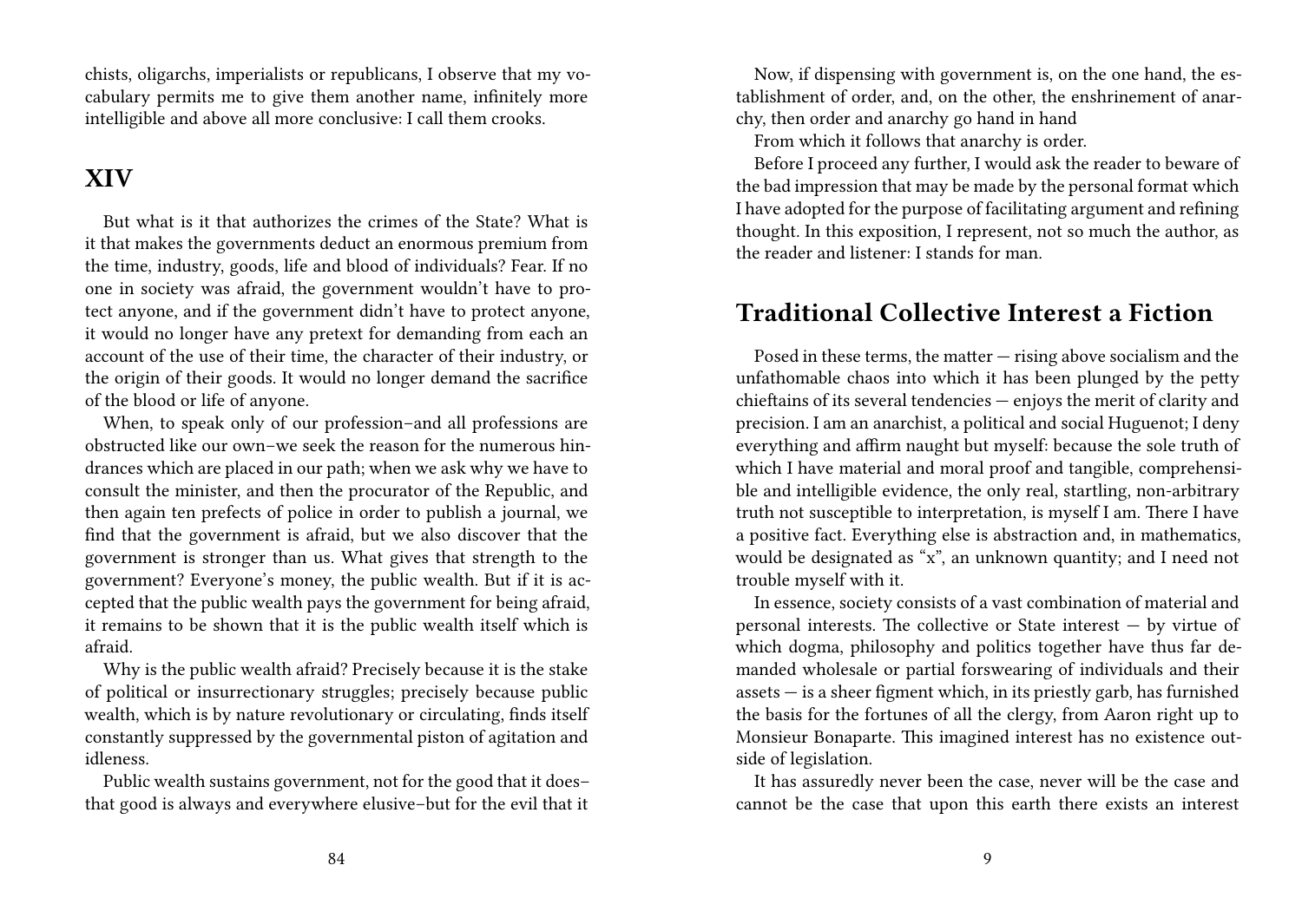higher than mine, an interest to which I am obliged to make even a partial sacrifice of my interest. If there are men upon this earth and if I am a man, my interest is the equal of any other's. I cannot owe more than is owed to me; and cannot receive more than the measure which I give. But I owe no debt to him that gives me nothing; so I owe no debt to that collective rationale (or indeed government) because the government gives me nothing and never could give me the equal of what it takes from me (and which, by the way, it itself does not have). In every instance, the best judge of the appropriateness of a choice and the one who ought to determine if it ought to be repeated is myself; and in this regard I have no advice nor lessons nor, above all, orders to await from anyone else. It is the duty and not just the entitlement of every individual to apply this line of argument to himself and not to forget it. That is the true, intuitive, unchallengeable and indestructible basis of the only human interest that should be taken into consideration: the personal interest and individual prerogative. Does this mean that I wish utterly to deny the collective interest? Certainly not. Except that, having no taste for talking to no purpose, I have nothing to say. Having laid down the basis for the personal interest, I operate with regard to the collective interest just as I ought to operate with regard to society when I introduced the individual.Society is the inescapable consequence of the aggregation of individuals; likewise the collective interest a providential and inevitable consequence of the aggregation of personal interests. The collective interest will only be fully realised to the extent that it leaves personal interest untouched; because, if the collective interest is understood to be the interest of all, in any society it requires only trespass against the interest of one single individual for the collective interest to cease immediately from being in everyone's interest and, as a result, for it to cease to exist

In the inevitable course of things, the collective interest is a natural consequence of the individual's interest. So true is this that the community will not seize my field so as to lay out a thoroughfare

He is poor and without credit, and the beginning will be difficult, but if he never begins, where would things drive him? His intention is good, his activity great, and his will firm. He gathers up his courage, and, there he is, seeking an issue in real society, his natural domain.

He will find that issue inevitably proportional to his merit. It is possible that while suited to watch-making, he will at first only find himself at the forge. It is possible that having knowledge of cabinet work, he will be forced for the moment to do carpentry. It is possible that although he is a lawyer, the absence of clients relegates him at first to studying as a notary, solicitor or bailiff. A journalist, it is possible that he will only find refuge for now in a boarding school or bookkeeping establishment. What does it matter! Every road leads to the goal. He creates, in whatever position he finds, some relations that it is up to him to make amicable. If he really has some aptitudes superior to those that he exercises, he must sooner or later find someone who has an interest in making use of his talent. He possesses himself, and the time, the activity, and discernment necessary to see to his ranking. For the moment, he works, so he speculates; he speculates, so he gains; he gains, so he possesses; he possesses, so he is free. He establishes himself in principled opposition to the State, by possession; for the logic of the State rigorously excludes individual possession; in that, the new apostles of the State doctrine are much more mathematical than the ancients, and Mr. Thiers is only a poor despot beside Louis Blanc. He establishes himself, then, individually by possession. His liberty begins with the first coin, and he will be more free in the future to the extent that he has more coins. That is the naïve and simple truth, the self-evident fact, which demonstrates itself like the light of day.

The rhetoricians will designate as a monarchy or oligarchy, empire or republic the state in which I have coins in my pocket. I don't give a damn about their reasoning. They attract my attention only when by virtue of who knows what phantasmagoric law of balance, they want to take my coins. Then, let them call themselves monar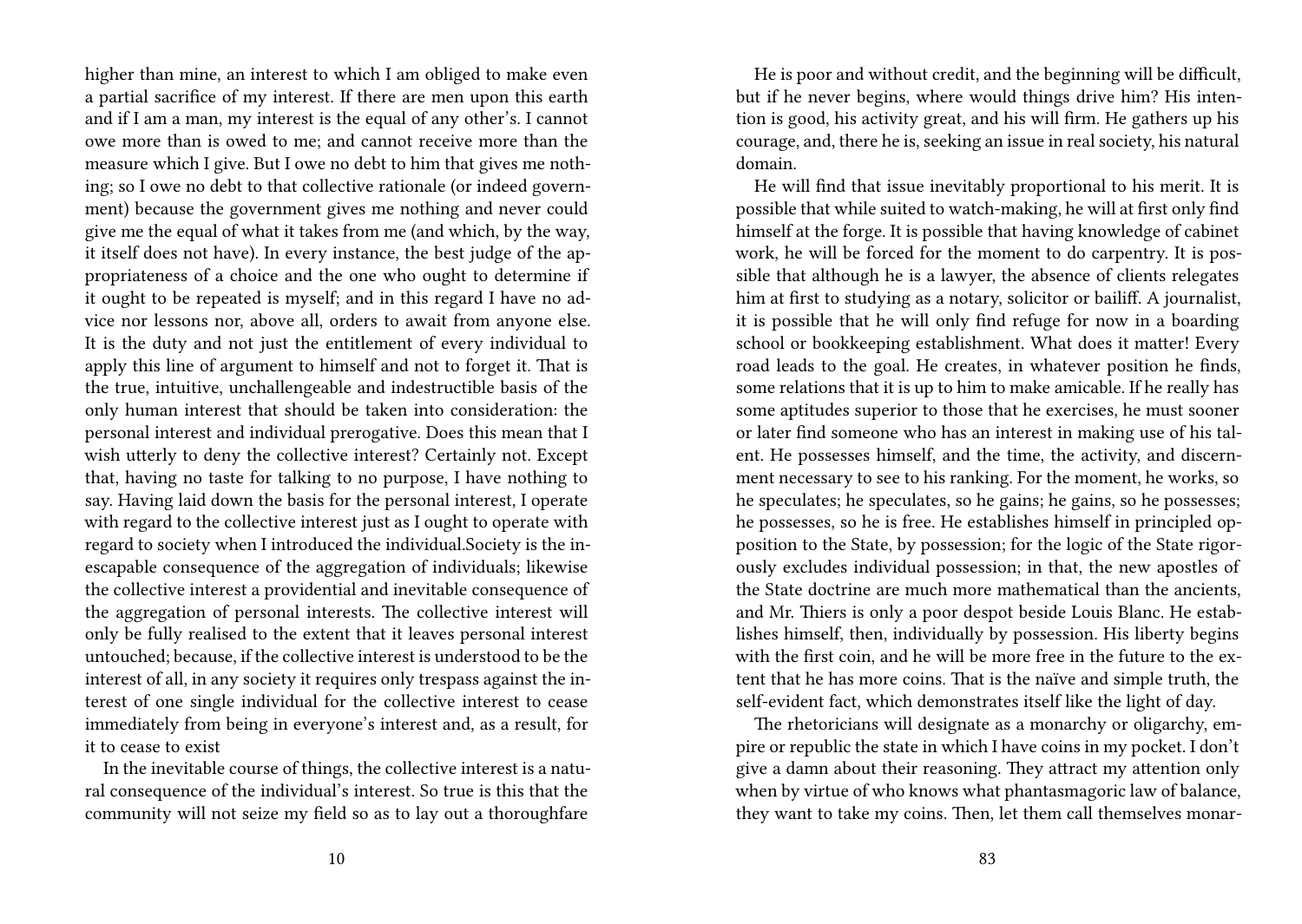raised or brought low, ennobled and degraded as conditions or their genius favors or strikes them.

#### **XIII**

Here then, insofar as we can indicate it, is the character of the revolutionary mechanism:

Convinced as we are, and as experience and the passage of time have forced us to be, that politics, the new theology, is a base intrigue, an art of scoundrels, a strategy for smoky rooms, a school for robbery and murder; persuaded that every man who makes a career of politics, by offensive or defensive title, by governing or opposing, as a director or critic, aims only to prevent some good for another by taxation or confiscation and finds himself ready to descend into the road, with his soldiers or his fanatics, in order to assassinate whomever would dispute the booty with him. We are aware, consequently, that every political man is, without knowing it, doubtless, but effectively, a robber and assassin. We are sure, as we are of the sun that shines on us, that every political question is an abstract question, every bit as insoluble and, consequently, no less idle and no less stupid than a question of theology. So we separate ourselves from politics with the same eagerness that we would show in freeing ourselves from complicity in a crime.

Once separated from the politics that teaches him to hate, to bear envy, to make war on his fellow citizens, to dream of their destruction, to annihilate himself to the point of no longer counting on himself, and to await everything from a government which can give nothing to him that it had not previously taken from others, once, we say, separated from politics, the individual recovers his self-esteem and feels himself worthy of the confidence of others. His activity, snatched from the shadows, unfurls itself in the broad daylight. He leaves the ambush and passes on to labor.

or will not ask me to retain my trees for the improvement of the air without offering me compensation. But, just as it is in its interest to compensate me, so it is in mine to defer to it. So much for the collective interest which grows out of the nature of things. There is another which is accidental and abnormal — war. It is not susceptible to this rule. It conjures up another rule and always does a good job of that. We need concern ourselves only with that which is constant. — But when the name of collective interest is bestowed upon the one in light of which they shut down my workshop, prevent me from pursuing such and such an activity, impound my newspaper or my book, trespass against my liberty, ban me from becoming a lawyer or doctor on the basis of my personal study and clientele, issue me with the order not to sell this or purchase that, when, in short, they dub collective interest that which they invoke in order to prevent me from earning my living openly, in the manner of my choosing and under everyone's gaze, I declare that I cannot understand it, or rather, that I understand only too well.

In order to keep the collective interest safe, a man who has cured his neighbour unlawfully it is an offence to do good unlawfully is condemned on the pretext that he has no qualification; a man is prevented from championing the cause of a (free) citizen who has placed his trust in him; a writer is arrested; a publisher ruined; a propagandist thrown into prison; a man who cried out or behaved in a certain fashion is sent before the criminal assizes.

What do all these outrages profit me? What do they profit you? From the Pyrenees to the Channel and from the Ocean to the Alps I race, asking each and every one of the thirty six million Frenchmen what they have profited from these inane acts of cruelty perpetrated in their name against wretches whose families moan, whose creditors fret, whose affairs are on the road to ruin and who, once they manage to struggle free of the rigours visited upon them, may well commit suicide out of disgust or turn to crime out of hatred. And, faced with that question, not one knows what I meant to say, every single one disclaims responsibility for what has occurred and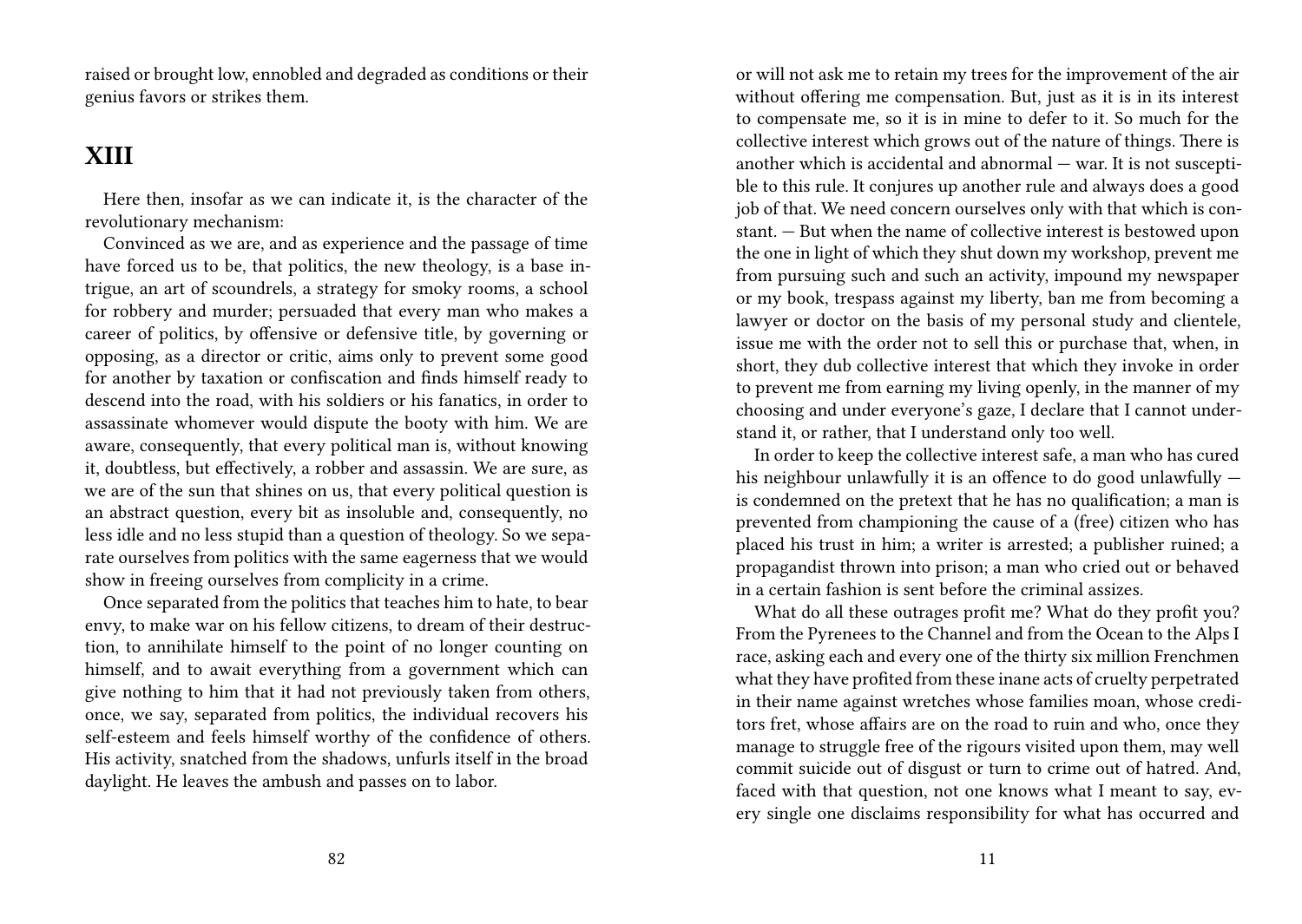the wretchedness has drawn no response from anybody. Tears have been shed and interests damaged in vain. Yet this is the savage monstrosity that goes by the name of the collective interest! As for myself, let me state that if this collective interest is not some dismal mistake, I would describe it as the vilest mischief!

But let us cease to be this irate and bloody figment and let us say that, since the only way of arriving at the collective interest is through safeguarding of personal interests, it is apparent and sufficiently demonstrated that, in terms of sociability and economics, the most important thing is to foster the personal interest above anything else. On which grounds I am correct in saying that the only social fact is the natural fact, the individual, the self.

### **Individualist Dogma the Only Fraternal Dogma**

I do not wish to hear tell of revelation, tradition or Chinese, Phoenician, Egyptian, Hebrew, Greek, Roman, German or French philosophies; outside of my faith or my religion, for which I am answerable to none, I do not know what use to make of the ramblings of ancestors; I have no ancestors. As far as I am concerned, the creation of the world dates from the day I was born; as far as I ant concerned, the world must end on the day when my body and the breath which go together to make up my individual existence are returned to the earth. I am first roan and I will be last man. My history is a summary of the history of humankind; I know nothing else and wish to know nothing else. When I am suffering, what comfort can I derive from someone else's good fortune? When I am enjoying myself; what does my enjoyment profit those who are suffering? What do I care for what was done before me? How can what will be done after me affect me? I need be neither a burnt offering to dead generations nor an example to posterity. I

The press, like the people, turning to positivism and industry, the legislation which disturbs and exploits it no longer has any reason to exist. It finds itself repealed in fact, or unenforceable, which comes down to the same thing.

Individual liberty, no longer guaranteed by a scrap of paper, but by the similarly eloquent fact of general security and private confidence; the liberty of industry guaranteed by the best of constitutions—that of anarchic or unregulated credit; the liberty of the press guaranteed by the most august of princes: interest: from these three fundamental liberties must inevitably, inescapably arise all the specific liberties which will be found today immured in the files of five or six ministers. The absorption of the State by individuals will be the work of a year, more or less. In a few months the government, stripped of the budget for the interior, the budget for religion, the budget for public instruction, the budget for labor, the budget for industry and commerce, the budget for agriculture and the budget of the prefecture of police, will find itself, (driven by the force of events and without thought coming to it crying "Help!") reduced purely and simply to democratic proportions—the minister of foreign affairs and of his two adjuncts, the minister of the navy, which is a permanent position, and the minister of war, which is potential. The government will be, in the end, what it must be, no longer an internal or domestic government but an external or diplomatic government: a chancellery.

As for ourselves, we call that, with or without the permission of the gentlemen revolutionaries, the Revolution: for we are those who want, in fact and not in words, an honest, equitable and good Revolution, a Revolution which will be a great thing as well as a good deal for the noble, the bourgeois and the worker, for before the Revolution as before God, there are neither nobles, nor bourgeois, nor workers. Or rather there are only workers, only bourgeois, and only nobles. There are only individuals and these individuals, from an anarchic or free point of view, will be impoverished and enriched,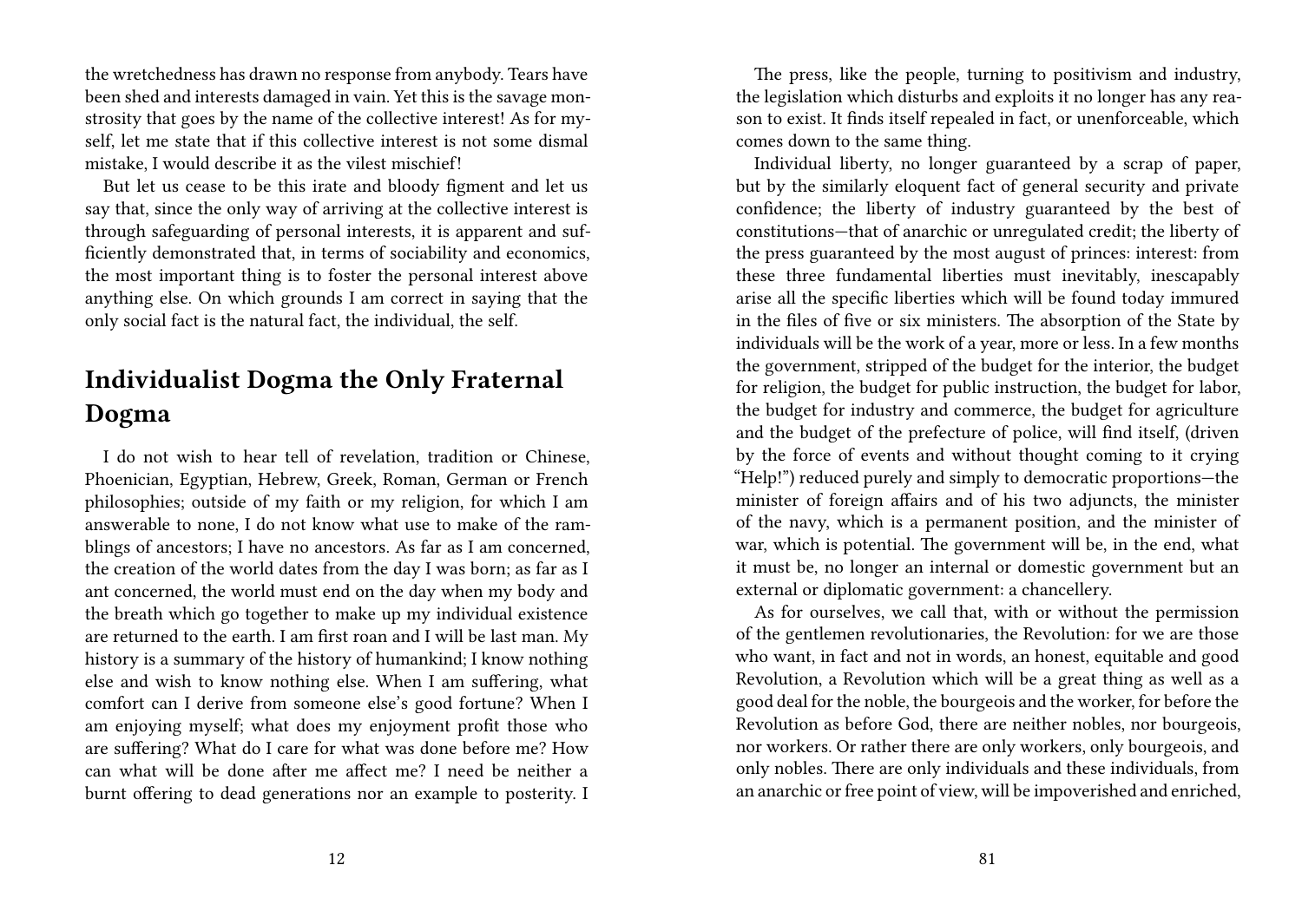### **XII**

Now when, instead of a single store of money, the country possesses, for the sale of that merchandise, as many shops as there are capitalists, that metallic commodity cannot fail to be cheap. Woolen cloth is not expensive in France thanks to the expansion which free commerce has given to its sale! If it came to be monopolized, as money is at present, the frock coat would become a rare distinction.

Capital being freed, it is labor which is stimulated. Capital and labor are one and the same thing; capital comes from labor and returns there, or rather never leaves it. It moves it. If labor is halted it is because capital is paralyzed. Labor only walks on the legs of capital, but capital only thinks with the head of labor. That duality creates only one body and one aim: production.

Those who have said that there is an essential antagonism between capital and labor have only wanted to preserve the means of governing both. Now, to govern is to exploit. By defying these officious outsiders, capital and labor communicate among themselves without intermediary. As soon as they communicate, they know each other, and when they know each other, they join; for we only make war here below because we do not know one another.

Look closely at society after the suppression of the official opposition, after the working out of the political inertia and the calm which results from it, after the disappearance of the state police and the conversion of the financial system, and you will see how rapidly the transformation develops.

No more stupid declamations in the press; the abstract hairsplitting which has never proven anything, which can prove nothing, which has never made anything but unrest, and which can never make anything but agitation, returns into the darkness. A positive people no longer pay attention to quibbles. The public sphere is rid of those dumb clods who only known how to speak doctrine, because doctrine is like God, like the unknown, like insolubility: the theme of the stupid and the hobbyhorse of fools.

am encapsulated within the span of my existence, and the only problem I must resolve is the problem of my well-being. I have but one doctrine and that doctrine has but a single formula, and that formula but a single word: ENJOYMENT.

Whoever recognises that is honest; whoever denies it an impostor.

It is the formula of a crude individualism, of an innate selfishness; I do not at all deny that; I confess it, place it on record and exult in it. If there is anyone who might feel himself harmed by it and would chastise me for it, bring him before me so that I may question him. Does my selfishness do you some harm? If you say no, you have no grounds for objection, because I am at liberty in respect of anything not likely to do you harm. If you say yes, you are cheats, because my selfishness is nothing more than my assertion of self-ownership, an appeal to my identity, a protest against all overlordship. If you feel harmed by the carrying out of this act of self-possession, by my assertion of rights over my own person — which is to say, over the least questionable of my assets — you are acknowledging that I am your possession, or, at the very least, that you have designs upon me. You are exploiters (or are becoming such), monopolists, lusting after other men's goods, so many thieves.

There is no middle ground. Selfishness is either righteousness or robbery; I must either be my own property or be counted among someone else's assets. It is unthinkable that I should be asked to abjure myself for the benefit of others, because if everyone were to abjure themselves as I do, nobody would gain anything more than he had lost by this inane game and as a result would be left the same, which is to say, would derive no profit from it. Plainly, that would render the initial sacrifice a nonsense. And if the self-sacrifice of all cannot bring benefit to all, it must of necessity profit only some. In which case the latter will be masters of everything, as will, in all likelihood, those who will be hurt by my selfishness. So let them grit and bear it.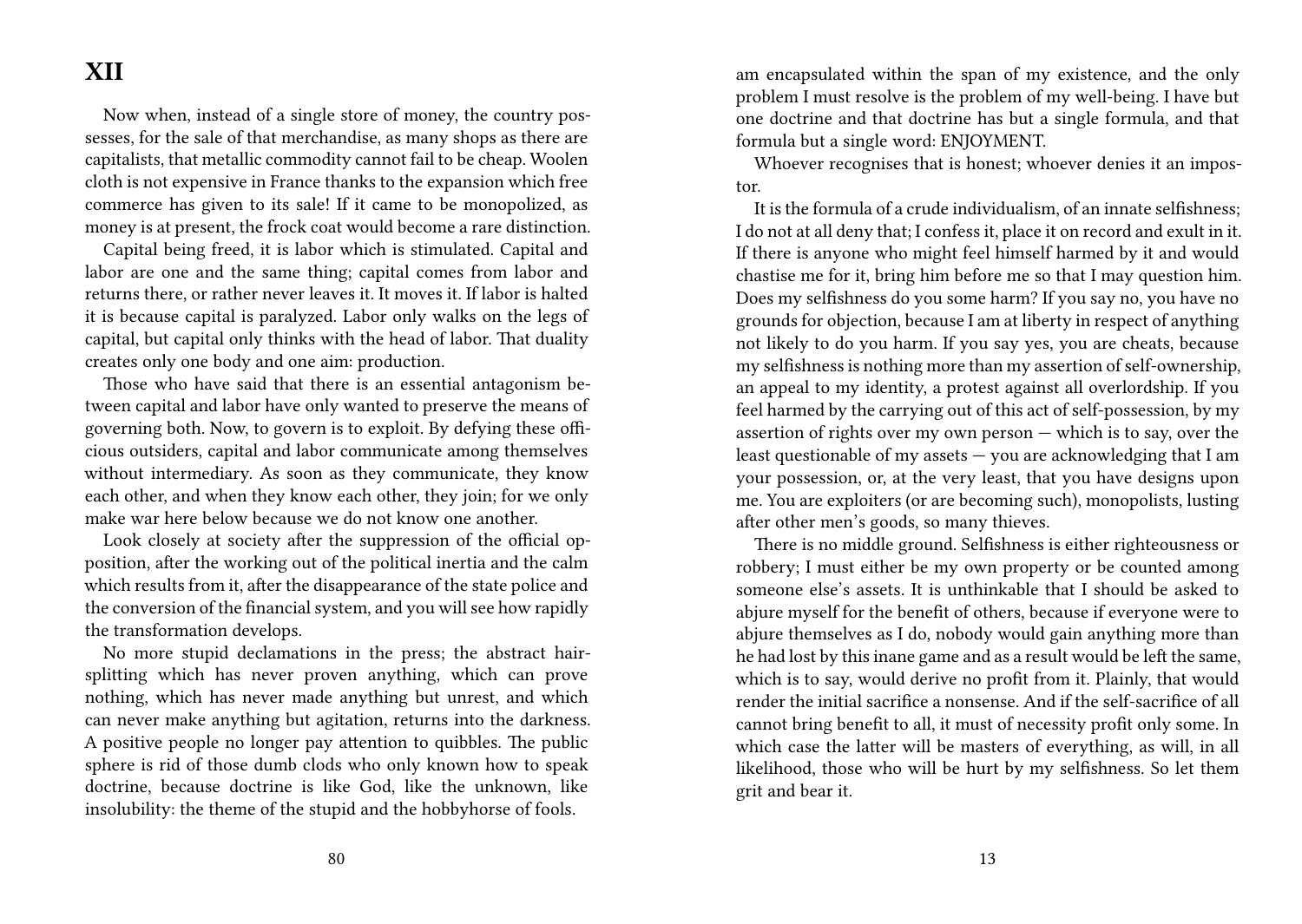Every man is an egoist; anyone ceasing to be such becomes an object. Anyone claiming that he need not be so, is a thief.

Ah! but of course I understand! The word is jarring to the ear; thus far you have used it for those who are not content with their own assets, those who lay hands upon other men's goods; but such people belong to the human race whereas you do not. Do you know what you are doing when you bemoan their rapaciousness? Registering your own imbecile status. Up to now you have believed in the existence of tyrants. Well, you were mistaken. There are only slaves. Where none obeys, none commands.

Listen well to this: the dogma of resignation, of self-sacrifice, of self-renunciation has always been preached at peoples.

And the upshot of it? Papacy and sovereignty by the grace of God. Oh, but the people has been resigned, has annihilated itself and has long denied itself

What do you think? Is this right?

True, the greatest pleasure in which those somewhat befuddled bishops, the assemblies which have replaced the kings, the ministers who have replaced the princes, the prefects who have replaced the dukes — those greater vassals — the prefects who have =placed the barons — those lesser vassals — and that entire retinue of subordinate officials who stand in for feudalism's knights and petty nobles, can indulge; the greatest pleasure, I say, in which this entire financial nobility, can indulge, is to retreat as quickly as they can into the traditional dogma of resignation, self-sacrifice and selfdenial. Among their number you will still find protectors who will counsel you to scorn riches — and you will be in danger of their stripping them from  $you$  — and you will find among them fanatics who, in order to salvage your soul, will preach continence to you — reserving for themselves the right to offer consolation to your wives, your daughters or your sisters. Which is fine. Thanks be to God that we do not lack for devoted friends ready to stand condemned in our place whilst we abide by the old paths of righfree to act. Against the force of social needs, the laws of the State can do nothing.

We make an effective opposition to the police when, without other concerns, we get close to our material interests; for those interests being enemies of every disorderly or state agitation, it follows that to concern ourselves with them is to cease to agitate. Now, to cease to agitate is quite simply to suppress the police, unless the police has some reason to be apart from agitation, which is incomprehensible.

Once the police are absorbed by labor and the interests, the suppression of the rules of the State, the repeals of the law come fast, for the confidence which supports credit develops rapidly.

Each individual occupies themselves with their own interests, so each labors; each labors, so no one threatens; no one threatens, so no one fears; no one fears, and security is universal.

Security being universal, capital, which fear had driven into the caves of the state bank, puts its nose to the transom and, seeing the passage of industry, which promises him six, ten, fifteen, or twenty percent, naturally asks the question: What am I doing here? The question posed, capital says to itself: The fear of being robbed has imprisoned me in a privilege which gives me four percent; there is no longer agitation outside; I am no longer afraid and I can have, outside, the double benefit of liberty and of a greater profit. Let us go out.

Capital leaves the bank by instinct, and it puts itself in contact with intelligence and industry, in order to know how best to realize the largest profits. The association of money with labor takes place progressively. The financial monopoly is destroyed by the interest of finance itself: free or individual credit is established. Thus, the most beautiful jewel in the crown of the State disappears gradually and without the government having more to complain about from its impoverishment than the police agents have to say against their suppression.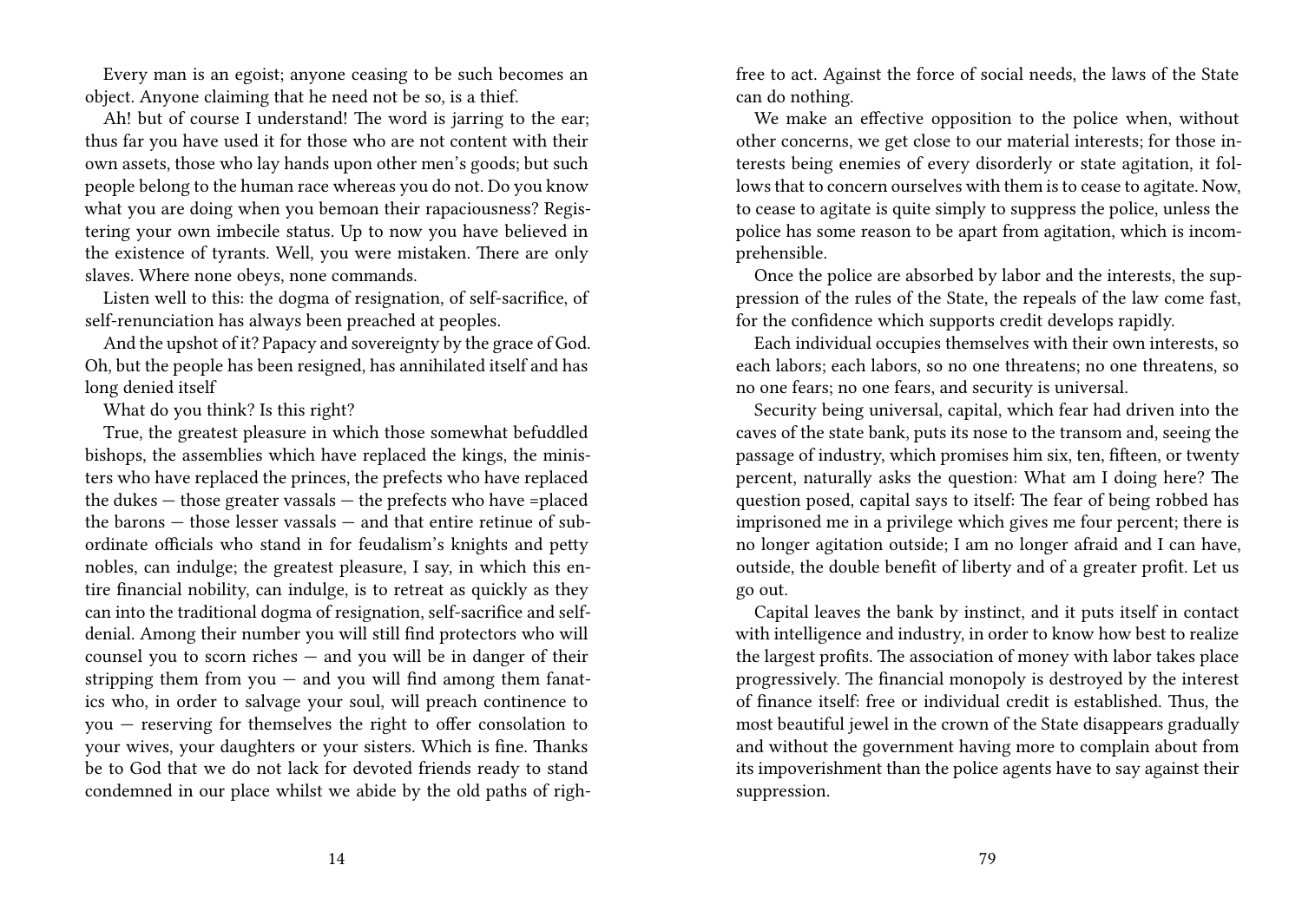and the State perishes; let liberty be established and authority disappears.

But how, I am ask, should liberty be established? How will the individual be constituted?

The individual will constitute itself by applying itself to doing itself that which, thus far, has been left to the initiative of the State. Liberty establishes itself in labor, production, wealth, and not otherwise.

### **XI**

I know nothing more obscure than the demonstration from evidence. The analysis of a simple notion demands so much care that I would lose courage if I did not feel myself aided by the attention that the public gives to these questions today.

When I speak of the substitution of the individual for the State, I mean that the regulatory legislation by means of which the State has appropriated the direction of public affairs must be repealed, and that each individual must from now on conduct their own affairs, not in conformity to the laws of the State, but by virtue of their own instinct, and directed by their own interests.

But we cannot ask the assemblies to repeal the laws. The repeal of the laws of the State cannot come from the initiative of the State. The State cannot dispossess itself. That operation comes down, as a matter of fact and right, to the initiative of the individuals who have empowered the State.

A State law is repealed as soon as we put the social facts in opposition to it. All the police laws, for example, will be repealed, and all the agents of the police will disappear on the day when society becomes generally and completely calm. Now, society will be generally and completely calm when the opposition of party or verbiage disappears to leave the material opposition of real interests and active labor, otherwise known as the popular or individual opposition,

teousness from which they stand politely back, doubtless lest they impede our progress along them.

How come all these relayers of the old hypocrisy are no longer feeling so at home upon the seats established by their predecessors? How come? Because selflessness is on the wane and individualism on the rid, because man is finding himself a handsome enough figure to dare tear off the, ash and finally show himself in his true light.

Selflessness is slavery, shabbiness wail abjection; it is king, government, tyranny, mourning and civil war.

Individualism, on the other hand, is redemption, greatness, chivalry; it is man, people, liberty, fraternity and order.

#### **The Social Contract a Monstrosity**

Let everyone in society look to his own self and confirm himself alone and the sovereignty of the individual is established, government bereft of its *raison d'etre*, all supremacy undone and man the equal of his fellow-man.

That done, what remains? What remains is everything that governments have striven in vain to destroy: the essential and imperishable basis of nationality; the community that all authorities disrupt and disorganise so as to overthrow; the municipality, that fundamental, age-old organisation which weathers all disorganisation and destruction. The community has its administration, its jurymen, its judicial organs; and, if it does not, it will conjure them. Thus, France, being self-organised along municipal lines, she is also democratically self- organised. Insofar as her internal arrangements are concerned, there is nothing that needs doing; it has all been done; the individual is free and sovereign within the nation.

Now, ought the nation or the community to have some synthetic, central agency to handle certain shared concrete material interests and act as interlocutor between the community and the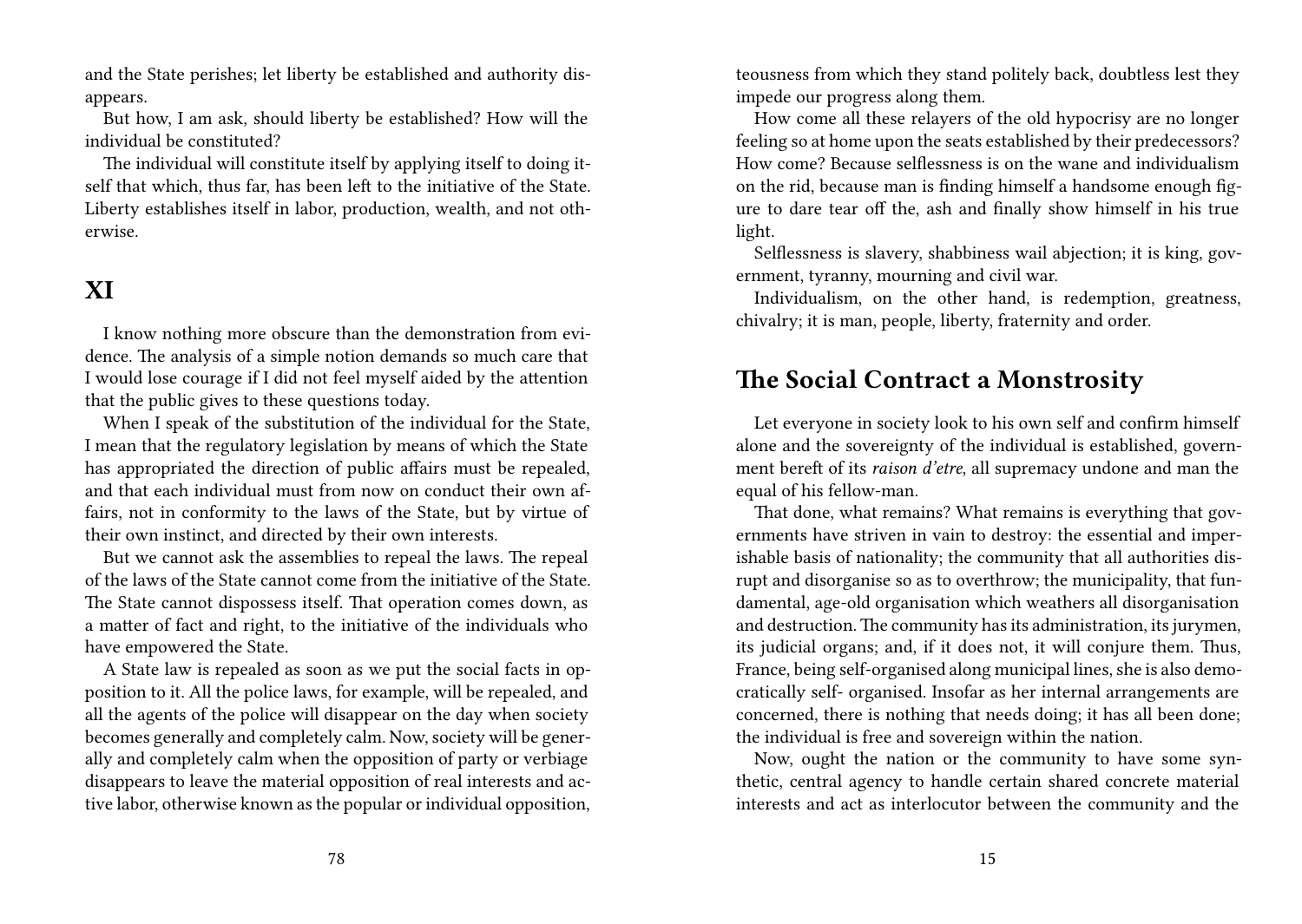outside world? This is not a problem for anyone; and I cannot see that we need fret unduly about what everyone accepts is reasonable and necessary. What is at issue is the government; but a functional mechanism, a chancellery formed at the instigation of self-regulating communities, may, if need be, constitute an administrative commission, but not a government.

Do you know what makes a mayor a bully in a community? The existence of the civil governor. Do but dispense with the latter, and the former must rely solely upon the persons who appointed him and the freedom of everyone is assured.

An institution answerable to the community is not a government; a government is an institution to which the community is obedient. That upon which the influence of the individual can be brought to bear cannot be described as a government; government is the name reserved for that which crushes individuals beneath the weight of its influence.

In short, what is at issue is not the *civil act* — the nature and character of which I shall set out anon — but rather the *social contract*.

There is not and cannot be a social contract, for one thing because society is not an artificial construct, nor a scientific fact, nor a mechanical combination; society is a providential and indestructible phenomenon. Like all animals with social habits, men are by nature social. Man's natural condition is of itself the state of society; thus it is absurd, if not outrageous, to try to establish by contract that which is already and inevitably constituted. Secondly, because my social disposition, my pursuits, faith, feelings, affections, tastes, interests and habits alter every year or every month or daily, or several times per day and I am not disposed to enter into a commitment to anyone, by word of mouth or writing, not to change my pursuit, conviction, sentiment, affection, interest, or habit. And, since I contend that, had I entered into any such undertaking, it would only have been for the purpose of breaking it, let me state that, had I been forced into giving it, it would have been at once the most barbarous and most odious of tyrannies.

Robespierre, Guizot, Ledru-Rollin Thiers, and Louis Blanc, accepts this enormity, namely, that the supreme magistracy being saved, the destruction of all the French people would not compromise the salvation of the State at all. For the State is that same magistracy; whoever attacks it, attacks the State, and, provided that it remains standing, all can perish around it without the State courting any risk.

Such is the traditional State. MM. Thiers, Cabet, Berryer, Pierre Leroux, de Broglie, Louis Blanc, Laroche-Jaquelein, and Considerant know no other. Well! The object of the Revolution is to free the individual from the leads of that harness; the object of the Revolution is to substitute real, individual will for fictive, public will. From a traditional point of view, I am lead in order to profit my guide; from the Revolutionary point of view, I guide myself for my own profit. From a traditional point of view, the magistrate ceases to be an individual by becoming the State. From the Revolutionary point of view, the individual becomes magistrate; the State is the individual.

At this point in our demonstration, we can cast a decisive light on the vices of the political and insurrectional means in use up to this day.

The State being given, when I gather my fellow citizens in a hall or in a public square to ask them for the investiture of their confidence, in order to give combat to the State, whether by words or by arms, I do not propose to overthrow that institution for their profit; I simply intend to substitute my person for the person that I will combat. My only object is to seize the direction of public affairs from those who now hold it. I may believe that I will direct better than they have, but I will inevitably be mistaken; for, as it is precisely a question of not directing, the direction, whatever it is and wherever it comes from, is necessarily an evil.

The institution of the State can only be overthrown by the opposite institution. Now, the opposite of the State is the individual, as the opposite of fiction is fact. Let the individual constitute itself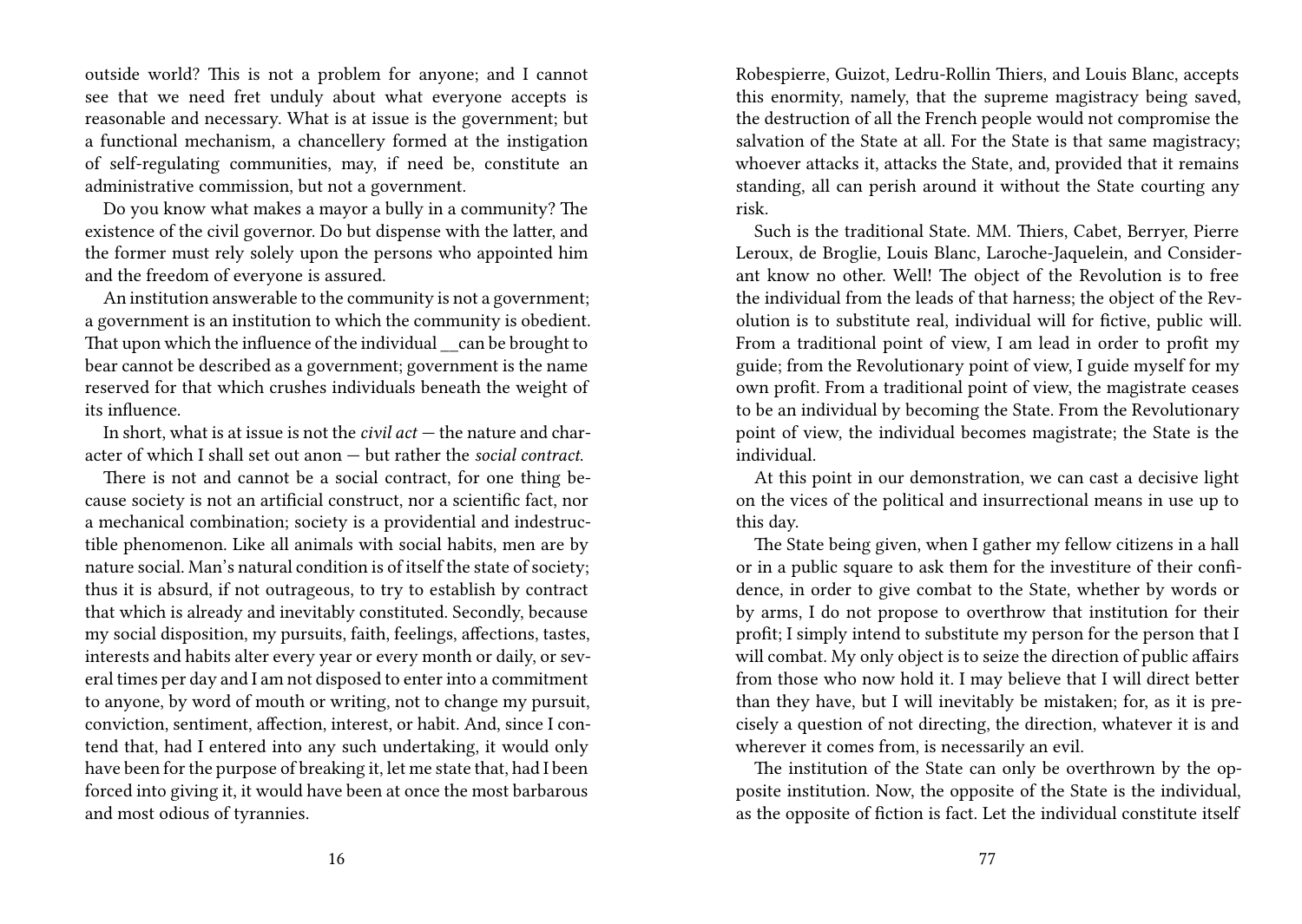rience shows, indeed, that every insurrection has only served to strengthen and even, I must say, to aggravate the tutelage.

So it has become as urgent as it is rational to renounce, in order to accomplish the Revolution, the means, recognized as ineffective, of politics and insurrection.

These means, the ultimate recourse of the ambitious types improperly called revolutionaries, discarded, what remains? I will make that question the subject of a last examination.

### **X**

I have said that the Revolution was the substitution of the individual for the traditional State; that definition will be within the reach of everyone when I explain what I mean by the traditional State.

The notion of the State, as we have inherited it, incorporates in a supreme magistracy, king, emperor, president, committee, assembly, all the elements of social life. In conformity with that notion, nothing is done, nothing is said, and nothing budges in the country except by virtue of laws emanating from that official personage; the reason of the functionary is the reason of the State and from now on, before thinking, before acting, before moving with an eye to their own good, individuals must think, act and move with an eye to the preservation of the magistrate, keystone of the public edifice. This is communism or monarchy, which amounts to the same thing.

In this strange and barbarous mechanical combination, each individual, held by a bit, directed by reins and driven with a whip, finds themselves tethered, like a beast of burden, to the wagon of the State or supremacy. The State, universal driver, halts or advances, holds back or pushes forward, at its will and according to its caprices, art, science, education, worship, industry, commerce, and credit, without concerning itself with anything but its own security. The logic of the state, as Rousseau explained it, and as it was practiced by

In spite of this, the social lives of every one of us started with a contract. Rousseau' invented this question and for the last sixty years our legislation has been informed by the genius of Rousseau. It is by virtue of a contract drafted by our forebears and subsequently renewed by the leading citizens of the Constituent Assembly, that the government forbids us to see, hear, utter, write or do anything other than we are allowed to. So much for the people's prerogatives, the alienation of which gives rise to the establishment of the government Insofar as I am concerned, I dispute it and I leave it to others to serve it, pay for it, love it and, ultimately, perish for it. But even should the French people as a whole agree to be governed in matters of education, religion, finance, industry, art, labour, affections, tastes, habits, movements and even in matters of foodstuffs, I am fully entitled to declare that its voluntary servitude in no wise commits me, any more than its stupidity places my intelligence in question. And yet, in fact, its servitude envelops me and I cannot possibly escape it. No doubt about it; it is well known that the submission of six, seven or eight million individuals to one man or more than one involves my own submission to that very same man or men. I defy anyone to characterise this act as anything other than treachery and I assert that never on this earth has the barbarism of a people been translated as such outright banditry. Indeed, the sight of a moral coalition of eight million slaves ranged against one free man is a spectacle of wickedness against the barbarousness of which one could not invoke civilisation without making it appear ridiculous or odious in the sight of the world.

But I cannot believe that all my countrymen are premeditatedly sensible of the necessity to serve. What I feel they all should feel; what I think, they all ought to think; because I am no more and no less than a man; I am on the same plain and onerous terms as any working man. I am startled and shocked that with every step I take along the way, every thought that surfaces in my head, every venture that I would embark upon, every wage that I need earn, there is some law or regulation telling me: So far and no further; Per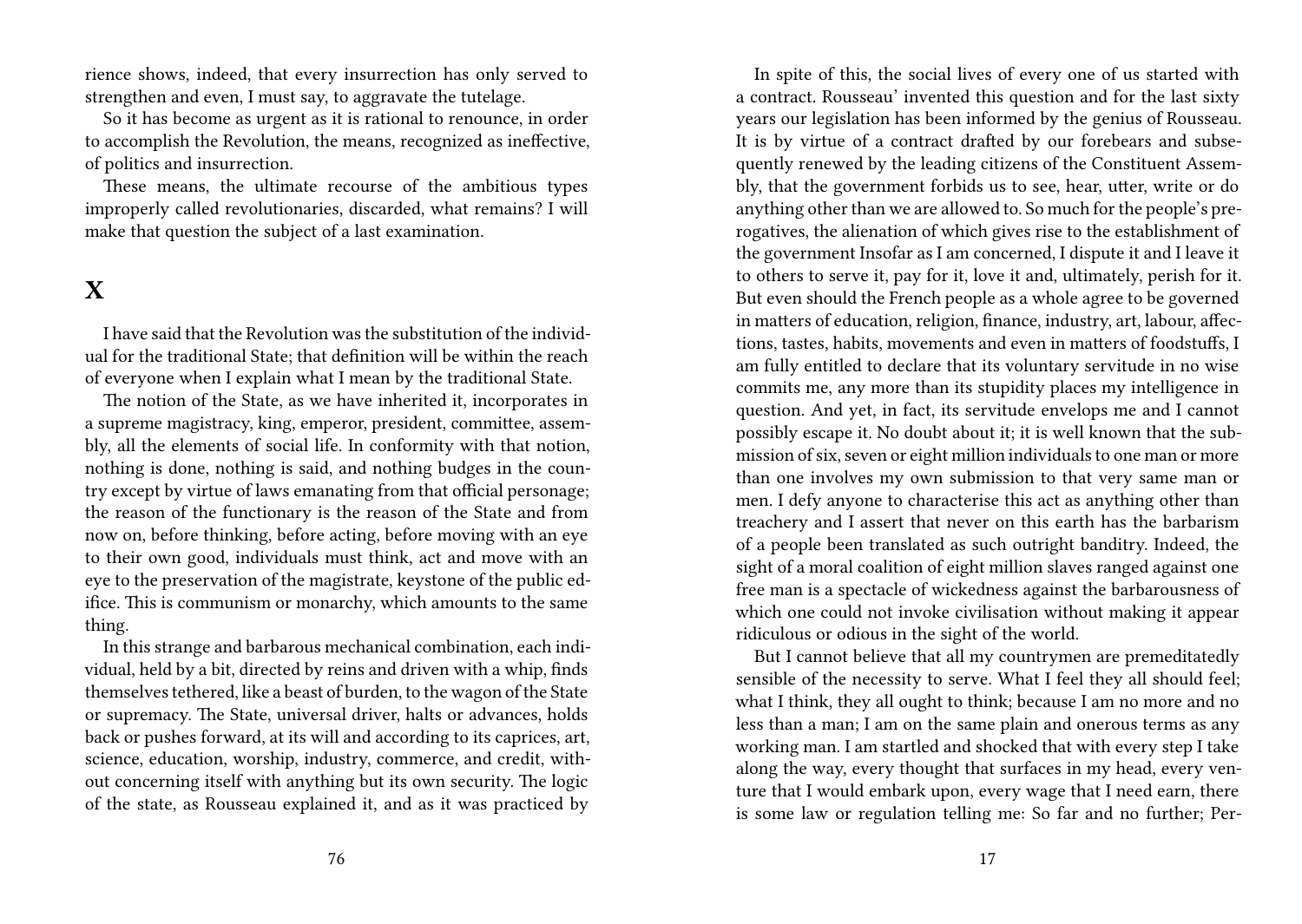ish that thought; Steer clear of that venture; Leave half your wage here. Confronted by the many obstacles looming on every side, my cowed spirit sinks into brutishness: I know not where to turn; I know not what to do, I know not what to become.

Who to the scourge of atmospheric disasters, air pollution, insalubrious climate, the lightning that science has mastered has added this occult and savage power, this evil genius laying in wait for humankind from birth, to see it devoured by humankind itself? Who? Men themselves. Not content with having to contend with the hostile elements, they have made enemies of men.

The masses, as yet all too docile, are innocent of all the brutality committed in their name and to their detriment. They are innocents, but not ignorant; I believe that, like myself, they are sensible of it and outraged; I believe that, like me, they would make haste to halt it; except that, unable to distinguish the cause properly, they do not know how to act. I am trying to enlighten them on both counts.

Let us start by pointing a finger at the guilty.

### **Of the Attitude of the Parties and their Newspapers**

The sovereignty of the people has no mouthpiece among the French press. Bourgeois or noble, clerical, republican or socialist, the newspapers are all servitude and sheer domesticity; they polish and buff and dust the trappings of some political war-horse in preparation for the tournament in which the prize is power  $-$  in which, consequently, the prize is my servitude and the servitude of the people.

With the exception of La Presse which occasionally (when its editors grow forgetful enough of their pride to remain aloof) displays some elevated sentiments and with the exception of La Voix du Peuple which, from time to time, breaks with the old routine in order

a legislative space. That is—I have said it above and I repeat it—a fatal mistake of the modern spirit. Liberty is not a social principle; it is only an individual fact. No one can represent any liberty but his own individual liberty. As soon as a man presents himself as representative of the liberty of others, he is already an authority. Now, the authority of liberty transforms itself and becomes at once the liberty of authority. In this case only the delegate is free. The magistrate absorbs the city.

Let us also note that by placing themselves alongside the parliamentary opposition on the terrain of the discussion of the acts of power, the writers of the opposite press engage in politics, in government, and that by imitating the government in the care that they take to name the country as guarantee for its acts, they truly displace that country which is social and not political, which makes industry and business and not controversy.

I will repeat then, after having sufficiently demonstrated it, that politics is not a Revolutionary means. The facts, moreover, come to the aid of my reasoning. The political history of the last sixty years confirms all that I have said. Thanks to politics, the question is still today what it was on the eve of the storming of the Bastille. We come to the second question, regarding insurrection.

I said, in speaking of politics, nearly all there is to say about insurrection. Insurrection is the opposition in the street. Here it no longer discusses, but acts; it is always the same combat, only it has taken some material proportions. Victorious or vanquished, its triumph or defeat is summarized in the government, in the negation of the Revolution. The insurrectional opposition is found to have exactly the same character as the parliamentary opposition, in the sense that it affirms the tutelage instead of denying it, that it denies the Revolution instead of affirming it, except that, in the confines of an assembly, the opposition only confirms the governmental principle, while in the street, it confirms the fact.

Insurrection is no more a Revolutionary means than politics and, here again, the facts come to the aid of my reasoning. Expe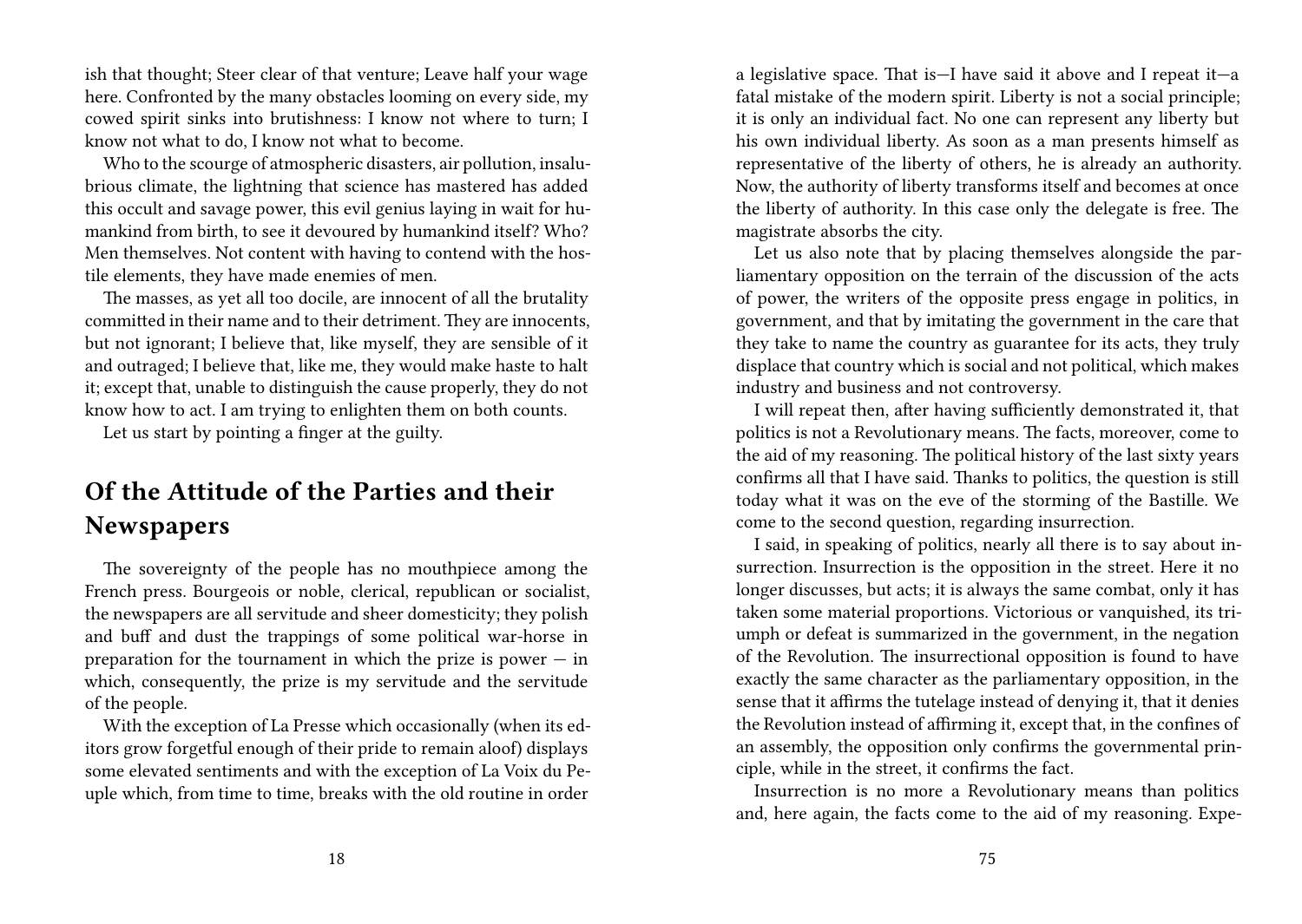of public tutors that it is a question of eliminating. The men who, either in Parliament or in the press, make opposition to politics and government, are inevitably anti-Revolutionaries, for they engage in politics and government. They are involved in the heights of political and governmental complicity. They serve the cause of the tutelage and plead against emancipation.

That could appear paradoxical at first, but it is very true. When an orator of the opposition takes the floor against a piece of legislation which harms the common right or liberty, and when the writers of the opposition take up the pen to combat some governmental measure, they give to that measure, which they don't know how to stop, the ultimate sanction of a public hearing. They give it its legal reason to be. To discuss is to combat, and whoever combats subscribes in advance to the law which must result from their defeat. Now, the defeat of the opposition is never in doubt. The government cannot be wrong.

All the legal oppressions, suppressions, and prohibitions which have been accomplished since the unfortunate invention of the parliamentary regime are due much more to the opposition than to the government. I say much more, because there are two senses in which these tyrannical measures are attributable to the opposition: first, because it is the opposition which has provoked them; and second, because the opposition regularly makes itself an accomplice in their adoption by debating them.

### **IX**

The parliamentary opposition was born of an error of logic, which the ambition of men has sadly had a great interest in propagating. The irregular minds and ardent hearts, stimulated by generosity and, too often also, by an envy of which, perhaps, they have not taken account, have believed, and persist in believing, that the Revolution or Liberty can be represented and localized in

to cast a little light on the general interest, there is not one French newspaper that I can read without being moved either to great pity or profound contempt for the writer.

On the one hand I watch the man whose head is swathed in the aura of supreme power and whose hands clutch the sceptre consecrated by that investiture, turning to governmental journalism, to a journalism that owes its might to the gold raised by taxation and to the army's steel. I watch him approach with fire in his eye and foam on his lips, his fists clenched like some king of the ring, some boxing hero, whimsically and with brutal perversity challenging an unarmed adversary utterly defenceless against him and from whom he need fear absolutely nothing, and labelling the latter thief, murderer and incendiary. He stalks him like a wild animal, denying him food and tossing him into prison without a word of explanation and revelling in the act, wallowing in the glory thus won, as if a fight with unarmed people implied some risk and as if he were braving some danger.

I find such cowardice instructive.

On the other hand, we have opposition journalism, that grotesque, ill-educated slave; which squanders its time on complaints, whining and begging for mercy; which says, with every gob of spit and blow it receives: you treat me ill, you are unjust, I have done nothing to offend you. And answers the charges levelled against it as if they had some legitimacy. I am no thief, no murderer and no incendiary; I have the utmost regard for religion, I love the family, I respect property; it is, rather, yourselves who hold these things in contempt. I am better than you and yet you oppress me. You are unjust.

Such baseness revolts me!

Faced with polemicists such as these among the opposition, I can understand the authorities' brutality; I can understand it because, after all, when the weakling is abject, it is easy to overlook his weakness and see only the abject condition. This is an irritant, something to be plucked up and trampled underfoot the way one would tread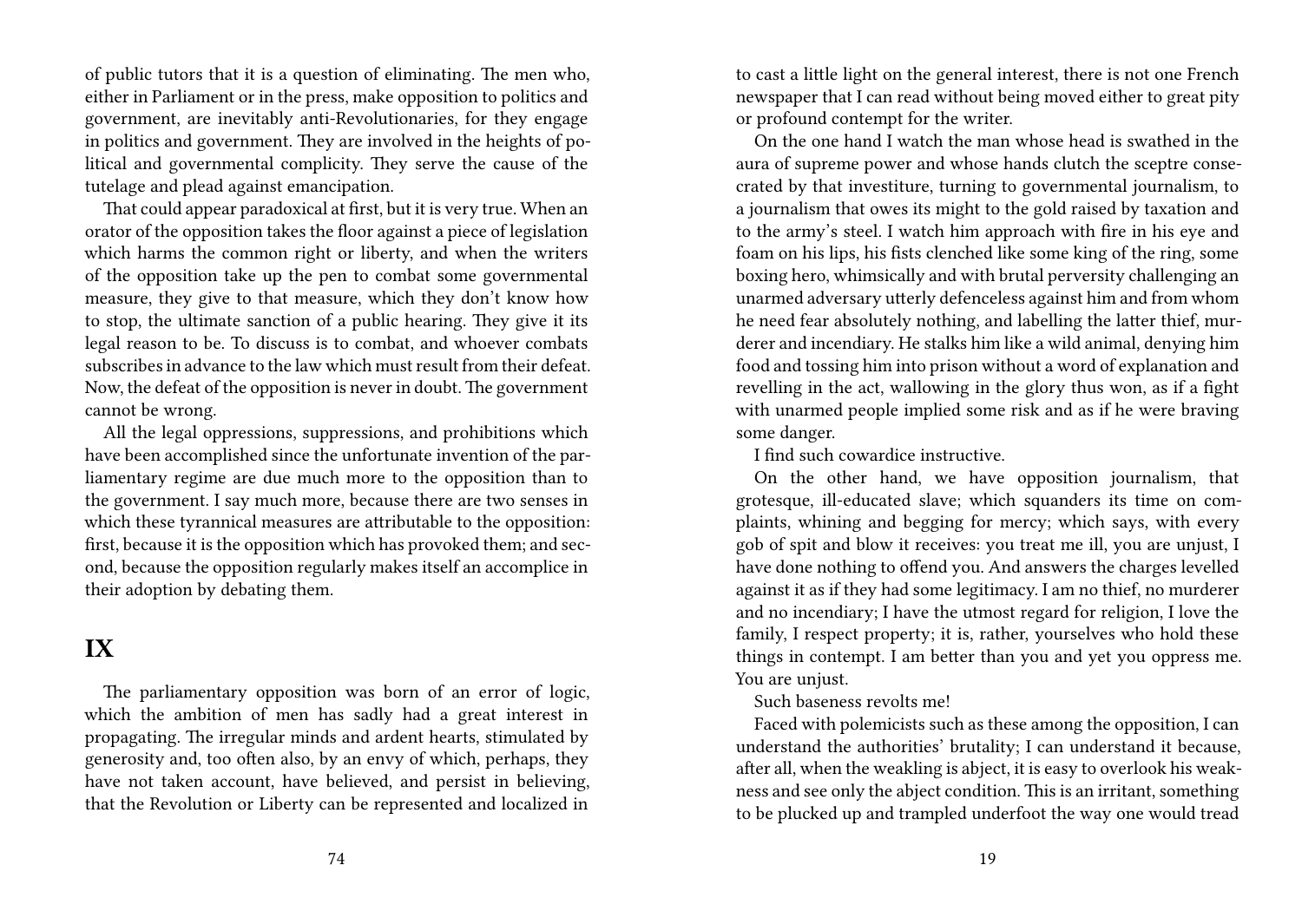on an earthworm. And abjection is something that I cannot comprehend in a group of men who style themselves democrats and speak in the name of the people, the font of all greatness and all dignity.

Anyone who speaks in the people's name is speaking up for righteousness; now I fail to understand how righteousness should bristle, I cannot understand how it should deign to bandy words with injustice, much less that it should stoop to lamentation and supplication. Oppression may be endured, but when its demise is the object, one does not bandy words with it, because to bandy words is to compromise.

The authorities have been established; you have given yourselves a master, you have placed yourselves (and, thanks to your adorable counsel and initiatives, the entire country has placed itself) at the disposal of a few men. Those men use the force that you have bestowed upon them; and they use it against you. And you are reconciled with them? What were you thinking? That they would use it against themselves? You could not have thought that; so, what is the basis of your complaint? Power must, of necessity, be deployed for the advantage of those who possess it and to the detriment of those bereft of it, it cannot be deployed without detriment to one faction and advantage to the other.

What would you yourselves do if you were so invested? You would either not use it for anything (which would be purely and simply tantamount to forswearing your investiture) or you would employ it to your own advantage and to the detriment of those now in possession of it and who would no longer have it. Whereupon you would cease your lamentation, whining and pleading for mercy, in order to step into the shoes of those who insult you and to place them in yours. But what does the reversal matter to me? I, who never have any power and who yet make it; I who pay out money to the oppressor, whomsoever he may be and from wheresoever he may come; I, come what may, am always the oppressed. What matter to me this see-saw alternatively humbling and exalting cowardice and abjection? What have I to say about government

to be emancipated is everywhere. Thus, the Revolution is universal, and it is for this reason, because it does not want to be localized, that it is the Revolution.

The Revolution being the end of tutelage, what must the Revolutionary logic be?

Will it be political opposition?

Will it be insurrectionary opposition?

It will be neither politics nor insurrection, I would respond, and I demonstrate:

Politics, in the usual meaning of the word, as a social or domestic question, is the art of governing people; it is the recognition of the minority of the public, and the code of the tutelage. It is the tutelage itself. To combat politics with politics, to battle the government with government, is to engage in politics and government. It is to confirm the tutelage, instead of abolishing it. It is to halt the Revolution, instead of accomplishing it. For, finally, what is the opposition, if it is not the critique, in other words, the government of the government?

Before the Revolution, all politics, like all governments, resemble one another and are equal, for the Revolution is, by principle, nature, character and temperament, the enemy of all politics and all government, whether social, domestic or internal. The Revolution has swallowed up the Estates-General, the Constituent Assembly, the Convention, the Directory, the Empire, the Restoration, Louis-Philippe, the provisional government and M. Cavaignac, and it will devour Louis Bonaparte and all the would-be governors who could come after him, for the Revolution, I repeat, is the negation of all political tutelage.

Thus, politics and government are not, and cannot be, Revolutionary means. Robespierre was as hostile to the Revolution as Guizot; and Ledru-Rollin has halted it no less than Mr. Baroche; for Robespierre and Ledru-Rollin were political men, government men, as much as Guizot et Baroche, from which it follows from the Revolutionary point of view that both belong to the traditional category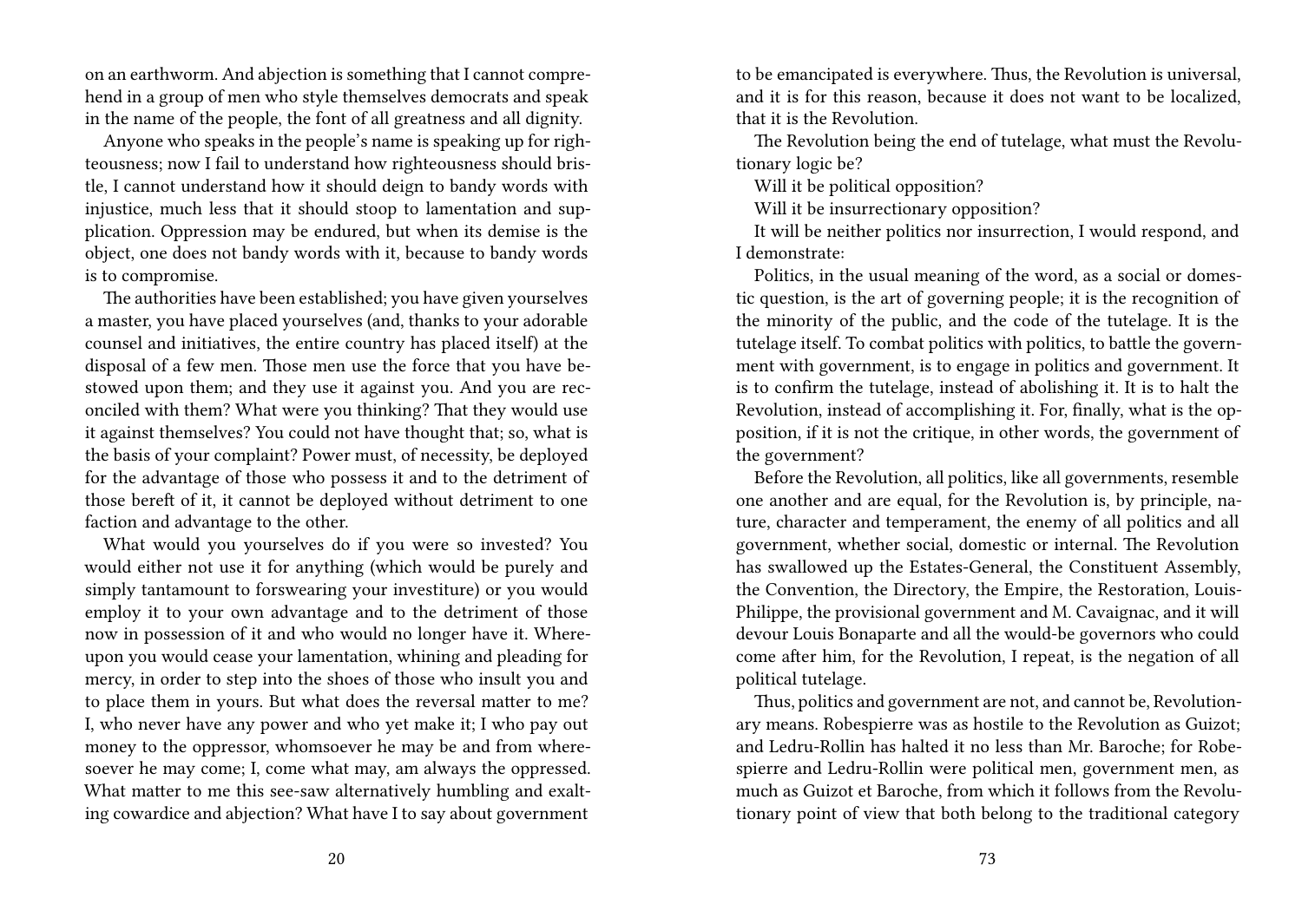by permanent or provisional title, would have found their place and their bread, and the government of all would long since have been established.

To summarize my thoughts with regard to the movement of February and the democratic outcome that it has achieved, I would say that the movement has lacked a man who, like Washington, understood the justice of public aspirations. The people have no need of people who love them. Thus far, the people have been loved far too much. What they want is for someone to let them love themselves. Philanthropy is a factory whose products have been more profitable to the entrepreneurs than to the shareholders. For proof I would require only Mr. Thiers, whose love of society has brought in fairly handsome dividends, according to those who in former times were acquainted with the sheen of his clothing and the holes in his boots.

When I see a man who is called a friend of the people, I begin by securing what I have in my pockets, and I consider myself very well warned.

That said, I return to my subject.

#### **VIII**

The Revolution is the emancipation of the individual or it is nothing; it is the end of the political and social tutelage, or it means nothing. In this I am, and indeed must be, in agreement with everyone, even with those we are accustomed to call reactionaries and who are, after all, only minors promised to the tutelage of the self-styled democrats, as the democrats are today minors under the tutelage of the so-called reactionaries. From a national point of view, the names of the parties matter little; I meet here only some people who want to take hold one another, precisely in pour order to free themselves from one another. The means are brutal and their ineffectiveness is demonstrated by experience, but it is a certain fact that the desire

and opposition, except that the latter is tyranny in the making and the former tyranny ready-made? Why should I hold this champion in deeper contempt than the other, when neither cares for anything except the building of his pleasures and his fortunes upon my pain and my ruination?

#### **Power the Enemy**

In France there is not a single newspaper that does not support a party, no party that does not aspire to power, no power that is not the enemy of the people.

There is no newspaper that does not support a party because there is no newspaper on a par with that level of popular dignity where blithe, supreme contempt for sovereignty prevails. The people is as impassive as righteousness, as overbearing as strength, as noble as liberty; parties are as turbulent as error, as irascible as impotence, as base as servility.

There is no party without aspiration to power, because a party is essentially political and, as a result, is composed of the very essence of power, the root of all politics. If a party were to cease to be political, it would cease being a party and would melt back into the people, which is to say, into the realm of interests, production, industrial pursuits and intercourse.

There is no power that is not the enemy of the people, because, no matter what the attendant conditions, no matter who the man invested with it, no matter how it may be described, power is always power, that is to say, the irrefutable badge of abdication of the people's sovereignty and consecration of supreme overlordship. La Fontaine said it before me: the master is the enemy.

Power is the enemy in social terms and in political terms. In the social realm:

Because agricultural industry, the lynchpin of all the nation's industries, is crushed by the taxes imposed upon it by the author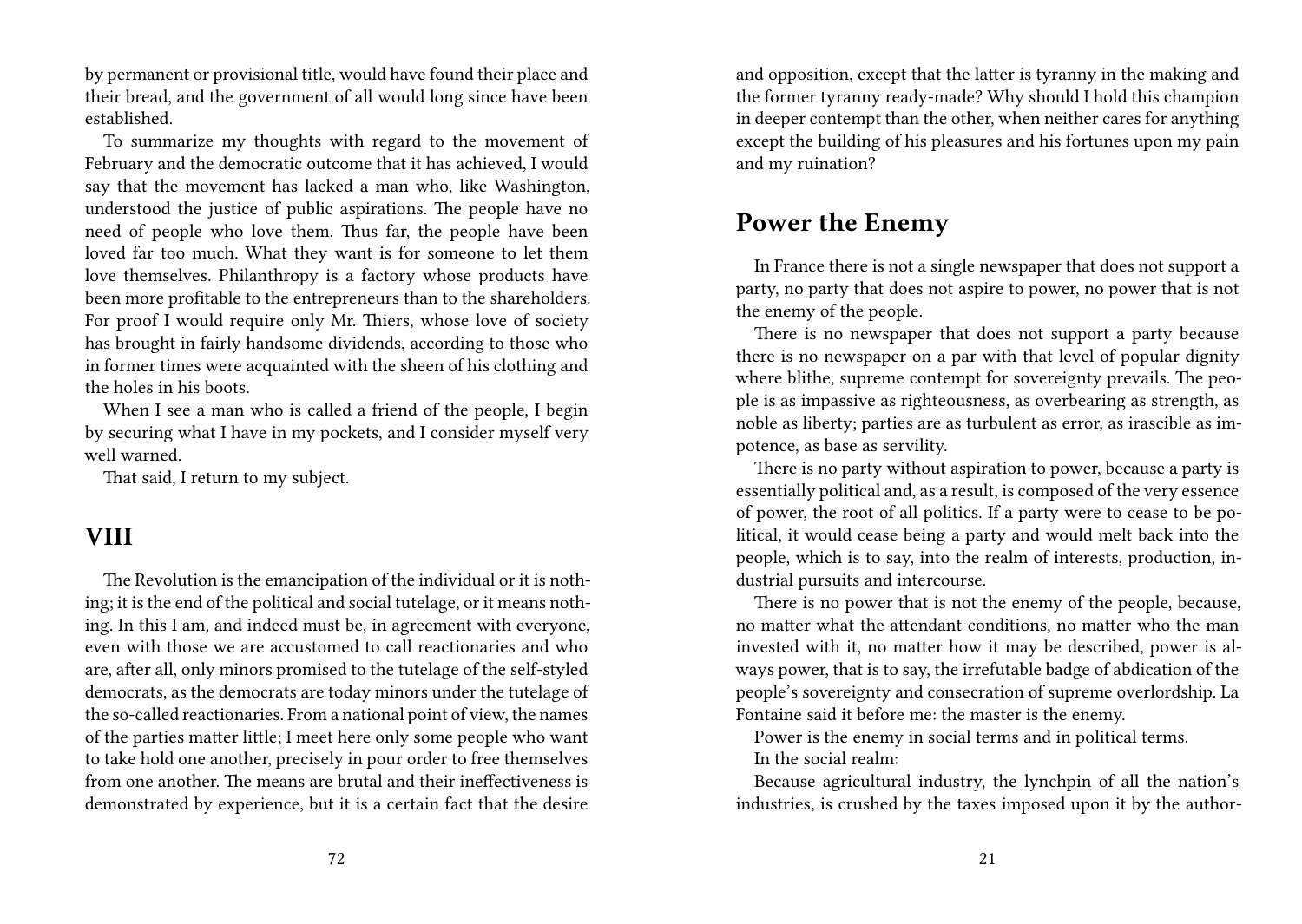ities and devoured by usury (the inescapable result of financial monopoly), the practice of which by its disciples or agents is guaranteed by the powers-that-be.

Because labour, which is to say, intelligence, is expropriated by power at bayonet point, for the benefit of capital (an element inherently coarse and dull-witted), which would logically be industry's lever were it not that the powers-that-be thwart direct partnership between capital and labour. And it turns from lever to coffin, all because of the powers-that-be, which keep them apart, the powersthat-be which pay out only half of what they owe and which, when they pay out nothing at all, have — through their manipulation of the laws and the courts  $-$  some government institution standing by to postpone by many a long year the satisfaction of the appetite of the wronged working man.

Because commerce is stunted by the banks' monopoly — to which the powers-that- be hold the key  $-$  and tightly restricted by the slip knot of stultifying regulation — more of the handiwork of the powers-that-be. And commerce has to grow rich indirectly, fraudulently, over the heads of women and children, whilst it is forbidden to go bankrupt on pain of disgrace (this is a contradiction that would be proof indeed of idiocy, were it not that it is to be found among the most. spiritual people on this earth).

Because education is inscribed, truncated and reduced to the narrow dimensions of the model devised by the powers-that-be, in such a way that any intelligence not bearing its seal of approval might as well not exist

Because, although he attends neither chapel, church nor synagogue, the non- attender must, thanks to the meddling of the powers-that-be, bear the costs of chapel, church and synagogue.

Because  $-$  to make a long story short  $-$  anyone who does not hear, see, speak, write, think and act as the powers-that-be require him to hear, see, speak, write, feel, think and act, is criminalised. In the political realm:

only politics that kept them there. Their business would have immediately brought them home, for that is where they live.

Now, imagine to yourself the immense economic movement which would have resulted from the suppression of politics in the aftermath of the barricades? Labor, that morality par excellence, would have revealed itself in all its forms to capital, and capital, which is frightened by politics, but strongly attracted to labor, would have thrown itself with confidence into industry. Nothing is more reassuring than a population which applies its activity to production, for nothing is more worthy of interest than people occupied with earning their living. The confidence inspired by those people is general. We willingly contract obligations with them, and we even seek to extend credit to them, for those who give credit want some guarantees, and the first guarantee of a transaction is morality. Now, everyone knows that labor and morality are synonyms. The only honest people that there have been, and that there can be in the world, are the laborers.

But, if I set aside the political men and the vagabonds, there are only laborers in society. The capitalist, rid of the political protectorate which deigns to give him 4 percent, is the natural associate of the industry which can give him 10, 15 or 20 percent. When capital and labor join together without the political intermediary which exploits them both, they will get along marvelously, for they cannot live without each other. They complement one another, and if labor cannot move forward without capital, I don't know what capital means without labor.

At the point liberty had reached on February 24, 1848, there were only, as there could only be, people inclined to help each other. Each willingly made some sacrifices for his neighbor. The creditor extended due dates; the proprietor assisted the tenant; people shared their dinner with others they hardly knew; and if the restoration of the government had not left half of the population begging in the back rooms, if, disillusioned with the space of politics, the citizens had applied themselves to useful industries, in no time at all each,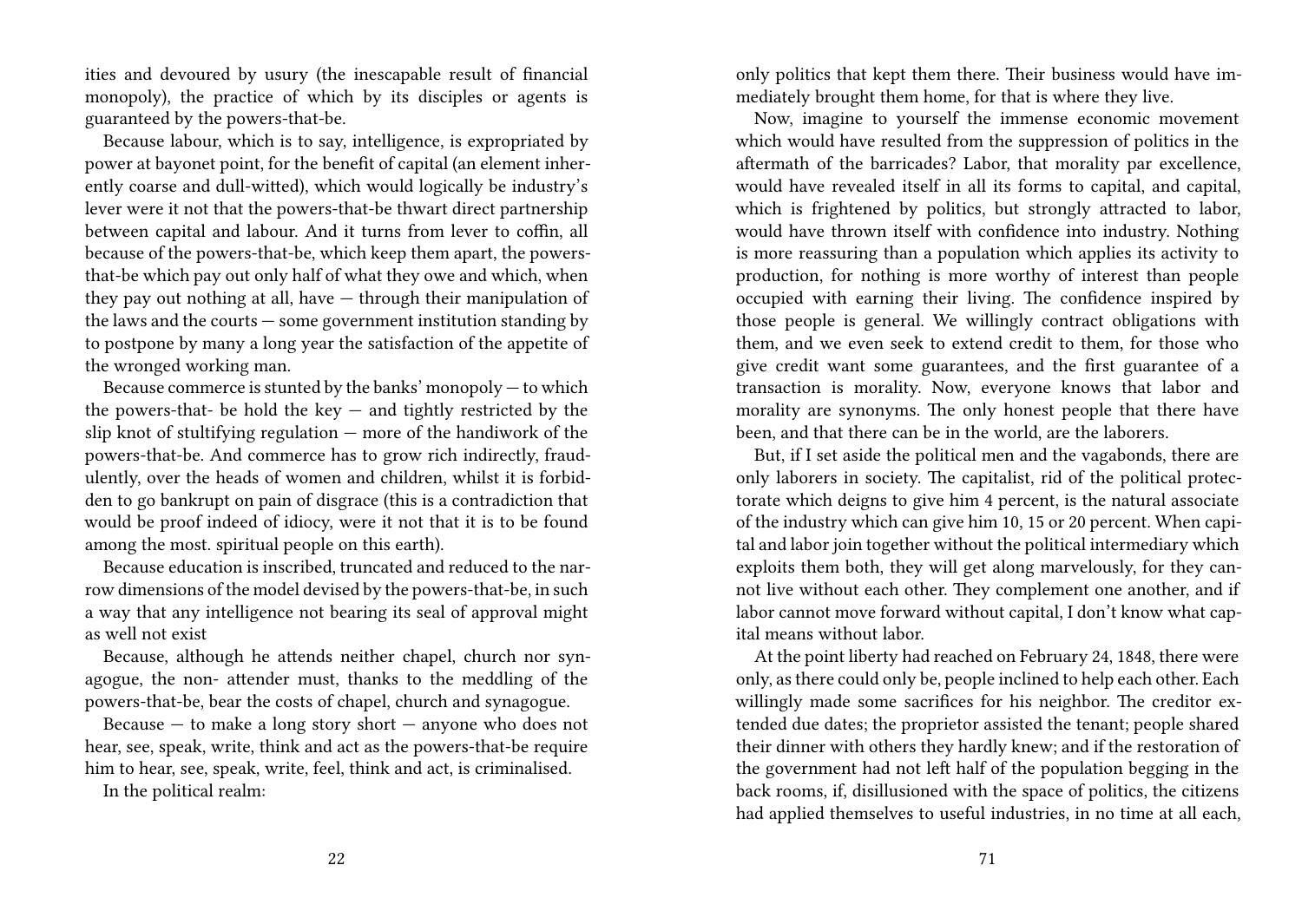to allow a precedent which compromised all the governments of Europe. That would have been to take from the last descendents of the dynasties all hope of return. Now, to take from the princes any hope of returning, was to take from the republicans the power to fight the princes, and the republicans cannot stop fighting the princes without ceasing to be republicans.

Thus the republicans of February were going to perish, absorbed by universal agreement, when suddenly the National, near the end of it strength, cast this challenge into the arena: To the republicans of tomorrow, from the republicans of the old order.

From that moment, the categories were created, discord sang victory and the government of the friends of the people was able to establish itself. Thus, in order to govern, the republicans, like the kings, set about dividing the population. Mr. Marrast instituted the old order and Mr. de Lamartine that of the moderates. Twenty-four hours before, there had only been brothers; twenty four hours after, there were only enemies.

#### **VII**

If the Revolution had been understood, no one would have concerned themselves with government; for the Revolution, stranger to politics, was simply a question of economy. The people would have had to make politics submit to the fate inflicted on criminals; on the walls of Paris along with the inscription, death to robbers, we should have seen: death to politics! Sadly, the people still did not know, as they know today, that politics is the height of knavery.

Each citizen is called to resolve the economic question it as it pertains to them. When politics has disappeared, it is the interests, it is business which triumphs, and no one needs a minister to watch over their own interests and business. Each is their own government.

Suppress the dictatorship of the Hotel de Ville on February 25, and the people would have had nothing to do in the street. It was

Because the parties only exist and bleed the country with and for power.

It is not Jacobinism that the Legitimists, Orleanists, Bonapartists and moderates fear: it is the power of the Jacobins.

It is not Legitimism that the Jacobins, Orleanists, Bonapartists and moderates fight against: it is the power of the Legitimists.

Likewise, all of these parties which can be seen swarming over the surface of the country the way that foam floats upon a boiling liquid have not declared war on one another because of any doctrinal differences, but precisely because of their common aspiration to power. If each and every one of those parties could know for sure that it would not feel the weight of the power of some one of its enemies, their antagonism would be banished in an instant, the way it was on 24 February 18485, when the people, having overthrown the powers-that-be, swept the parties aside.

From which it follows that a party, any party, exists and is feared only because of its aspiration to power. And if somebody bereft of power represents no danger, it must consequently be true that anybody possessing power is automatically a danger; from which it must be abundantly proven that there is no other public enemy but power.

Consequently, in social and political terms, power is the enemy. And, as I shall be demonstrating anon that all parties crave power, it follows that each and every party is, premeditatedly, an enemy of the people.

### **The People Merely Wasting its Time and Prolonging its Suffering by Espousing the Struggles of Governments and Parties**

This accounts for the absence of every popular virtue from the ranks of governments and parties; which explains how, in these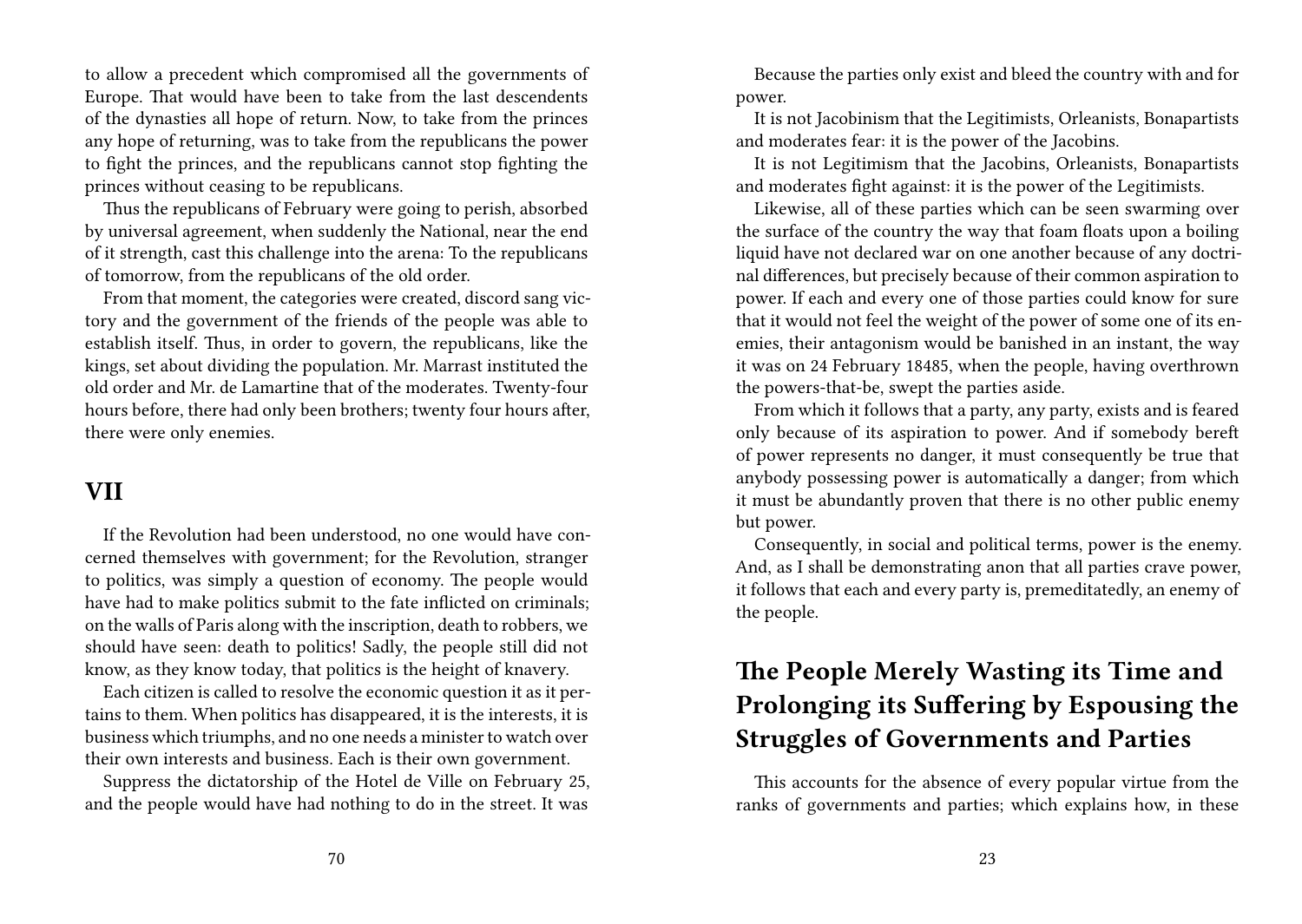swollen bands of petty hatreds, wretched resentments and squalid ambitions, attack has deteriorated into low cunning and defence into abjection.

Corrupt journalism must be eradicated. These ignoble masters who are afraid of becoming slaves must be deposed and these fainthearted slaves who would fain be masters must be driven out.

If it is to grasp the urgent necessity of ridding itself of journalism, the people must have clear sight of two things:

In the first place, that in taking a hand in the strife between governments and parties and directing its energies into politics instead of devoting them to its material interests, all it is doing is neglecting its affairs and prolonging its suffering.

Secondly, that it can expect nothing from any government, from any party.

Indeed  $-$  as I shall demonstrate later in greater detail  $-$  it can be argued that a party, divested of the patriotic veneer and cachet in which it dresses itself up in order to entrap the stupid, is merely a motley crew of the vulgarly ambitious in hot pursuit of places.

So true is this that the Republic only looked tolerable to monarchists once they could be assured of public offices and I am certain that they will never press for restoration of the Monarchy if they are left in peace to hold all the offices in the Republic. So true is this that the republicans only found the monarchy bearable once they could operate and administer it under the designation of Republic. Finally, so true is it that the bourgeois party made war on the nobles from 1815 to 1830 because the bourgeois were being kept at arm's length from important posts; that the nobles and republicans waged war on the bourgeois from 1830 to 1848 because both of them were being kept out of those same posts and, once the monarchists came to power, the greatest reproach that republicans could articulate against them was that they had dismissed officials of their persuasion, thereby recognising, in a telling fashion, that as far as they are concerned the matter of the Republic is a marginal concern.

good sense of the people, who showed themselves to be republican that the republicans paled beside them.

In the face of universal republicanism, the National did not know what to do, and the Réforme felt itself threatened with asphyxia. Since the disappearance of authority, each citizen having an interest in dealing carefully with everyone, there was no more animosity in the country: politics having fled with the government, the question became completely economic, calculation taking the place of controversy.

But the doctrinaires did not find any profit in this; they sensed clearly that, from the moment that each was occupied with their own business, everyone's business would go very well. But, in that case, the least would do as well as them, and they would find themselves obliged to labor like everyone else. In that case, there would no longer be parties, and the agitation that gives a living to the vagabonds and the men of state would cease. In that case, there would be no more politics, and those who live without doing anything would no longer have anything to do. From this they deduced the necessity of rebuilding the Government.

But how were they to go about it? Government has no mission but to bring the people to agreement; now, everyone agreed. Thus no government was possible, and yet a government was called for; it needed one itself. The democracy had its administrative staff, just like the royalty; like the royalty, it had some men whose devotion to the homeland could go even so far as occupying the kitchens and the ministerial palaces; like the royalty, it had great citizens all ready to sacrifice their obscurity to attain a prefecture, at the risk of taking home 40 or 80 francs per day; like the royalty, it had some more modest, but no less deserving heroes, capable renouncing common labor to go sit in some sub-prefecture. There was a need, if not for France, which was then very fortunate, at least for those who wanted to do it the honor of living at its expense, of a government. It was necessary, besides, to save the governmental principle. To fail to rebuild the government, that would have been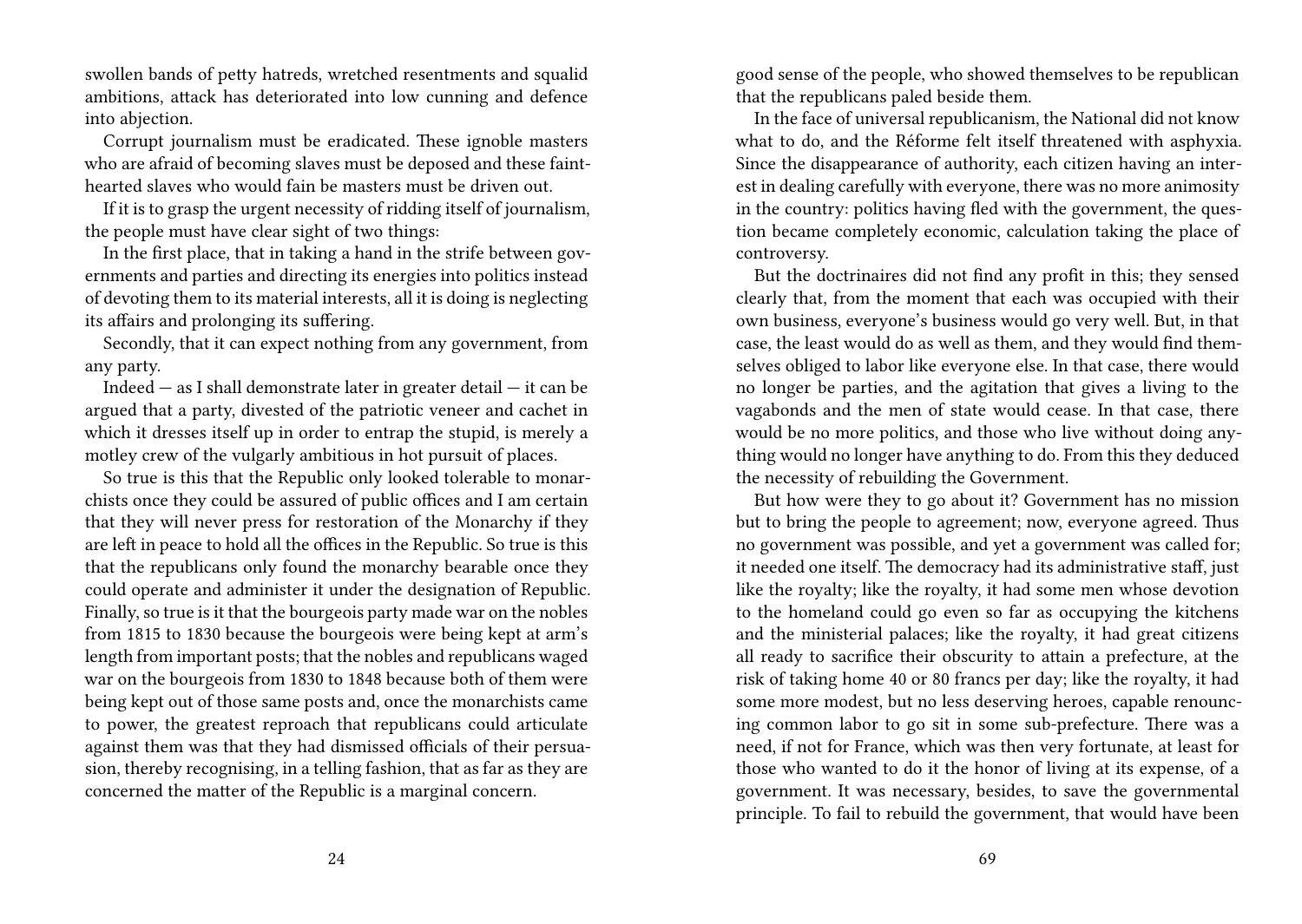impossible for the people to carry out by themselves, by each of its members individually, is an international act, a treaty of peace or commerce. There are some cases where the need for delegation makes itself felt. That is why the only magistracy which had the Revolutionary right to spring up from the movement of February 24, 1848, was the foreign ministry.

### **VI**

What! A town council and a chancellery, for the whole government, will appear to the great Revolutionaries, friends of the people, as institutions that are insufficiently complicated and especially too peaceful.

How would the citizen Ledru-Rollin bring back the royalists that he wanted to fight, if not by taking the place of Mr. Duchâtel? Ledru-Rollin is the author of Baroche.

How would the citizen Garnier-Pagès have stifled the newborn confidence, if he had not reopened the finance ministry and declared a new tax? Garnier-Pagès is the author of Fould.

Where would the citizen Carnot take a beating from the Jesuits, if he had not rebuilt the university? Carnot is the author of Falloux.

How would the citizen Crémieux preserve the magistracy of the monarchies, if he was not installed as a justice? Crémieux is the author of Rouher.

Would the inquisition of the State not be dead if the citizen Caussidière had not become police prefect? Caussidière is the author of Carlier.

Some much stranger things would have come to pass, if the citizen Louis Blanc, the Ignatius of socialism, had not daily preached the crusade of labor against capital; Louis Blanc is the author of Montalembert.

All these republicans who, as such, should have a blind confidence in the good sense of the public, will begin by mistrusting the

Just as a party is geared to capturing posts or power, so the government, which controls these, is geared to holding on to them. But a government is surrounded by a panoply of forces that allow it to harass, persecute and oppress those who would wrest them from its control. And the people, which, as an indirect consequence, suffers the oppressive measures inspired by the agitation of the ambitious — and whose unselfish soul soaks up the tribulations of the oppressed — sets aside its affairs, pauses in its progress, takes an interest in what is being said and done, gets heated and annoyed and finally throws its weight behind bringing about the downfall of the oppressor.

But, not having been fighting for its own interests, the people win to no advantage — especially since, as I shall explain anon, righteousness need not fight in order to emerge triumphant. Placed in the service of the ambitious, its might has catapulted a fresh clique into power in place of the preceding one. Within a short while, as the erstwhile oppressed in turn become oppressors, the people who, as ever, suffer the aftermath of the measures provoked by the agitation of the defeated faction, and whose warm heart, as ever, soaks up the tribulations of the victims  $-$  again turns away from its own interests and winds up throwing its weight behind the ambitious yet again.

In short, in this brutal and cruel game, the people is merely wasting its time and exacerbating its condition; it is impoverished and it suffers. And advances by not so much as a single step.

I will readily admit that the popular elements (all sentiment and passion) find it hard to restrain themselves when the goad of tyranny wounds them too intensely; but it has been shown that allowing themselves to be swept along by the covetous impatience of the parties simply makes things worse. It has been demonstrated also that the scourge of which the people must complain comes from groups which, merely because they do not operate as it does, work against it. The parties ought to cease their iniquity in the name of the very people that they oppress, impoverish, brutalise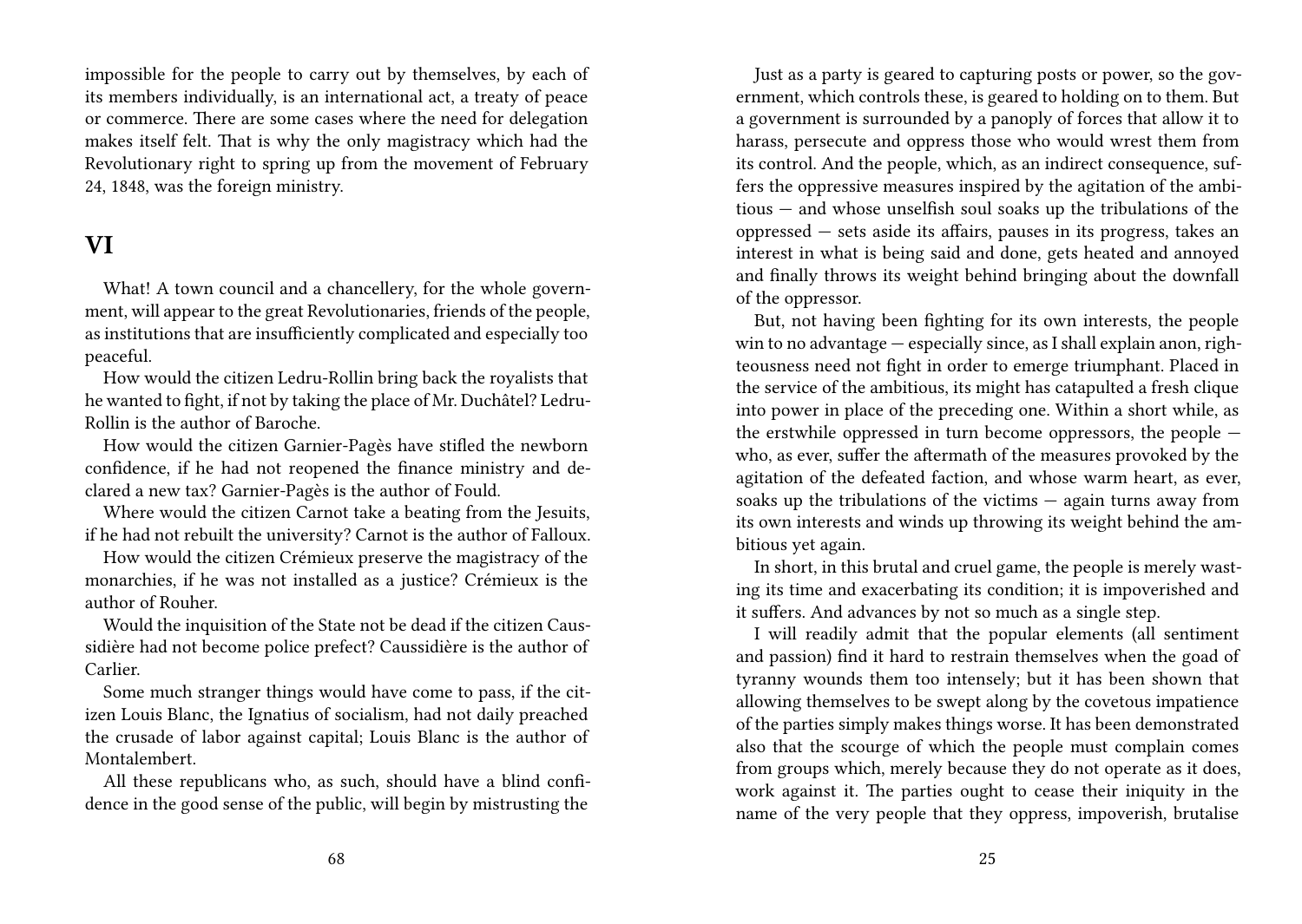and accustom to a life made up of nothing but lamentations. No store should be placed by the parties. The people ought to rely on none but itself

Without harking too far back into our history, and looking only to the pages covering the past two years, it can readily be seen that the turbulence of the parties has been the number one cause of all the repressive laws which have been passed. It would be a protracted and irksome thing to list them here, but, out of respect for the integrity of the historical record, I ought to say that since 1848 there has been only one tyrannical measure that did not spring from partisan provocations, but was spawned by the lust for power alone; I mean the one that M. Ledru-Rollin has required his prefects to enforce.

Ever since then, the people's prerogatives have been disappearing one after another, due to the way in which they have been abused by the impatience of the ambitious as expressed in agitational manoeuvres. Power being incapable of discriminating, the law inflicts upon everyone blows that only the provocateurs should be feeling; the people is oppressed and the blame lies solely with the parties.

If, at the least, the parties did not feel that they had the people's backing; if only the latter, occupied solely with its material interests, industrial pursuits, commerce and business were to blunt the squalid stratagem called politics with its indifference and indeed its scorn; if only it would adopt towards this psychological excitation the same attitude as it adopted on 13 June' vis a via material agitation, then the parties, suddenly isolated, would cease their agitation; a feeling of powerlessness would put a damper on their daring; and they would promptly peter out and gradually melt back into the ranks of the people and eventually disappear. And the government — which only exists because it is opposed, whose sole nourishment is drawn from the problems that the parties create for it and which has no *raison d'etre* beyond those parties and which, in short, has, for the past fifty years been doing nothing except defending itself have sought to abolish. A war minister and a minister of the navy? Very well. These offices are natural annexes of the foreign affairs and the men who exercise them are the subordinates of the head of the chancellery named above; the people shouldn't have more to worry them than the accounting that would have to be made to record the small receipts and small expenditures necessary for that small administration.

Thus a town council and a chancellery should have been, and would have been, the official face of the government of the people, if so many ambitious sorts, detesting the democratic condition of mere citizens, had not persisted in wanting to be ministers: prefects, sub-prefects, collectors, inspectors, etc., etc. Democracy does not consist of making all the communes subject to the government of one commune, all individuals subject to one or more individuals; it consists of leaving each commune and each individual to govern themselves under their own responsibility. Now, before a mayor and municipal council, individuals govern themselves; for it does not come to the mind of a communal assembly, not supported by a prefect, to regiment the citizens who have elected them in their individual business and industrial interests. Tyranny comes from communist or monarchic centralization, while individual liberty is in the municipality; the municipal council is essentially democratic. Nothing should be put above it, for fear of reestablishing the monarchy. Just as before the mayor individuals govern themselves, just so, faced with the chancellery or diplomatic administration, the commune, a complex individual, governs itself; for it would not occur to a body which has no mission but to represent the nation to foreigners to interfere in communal affairs.

Tyranny comes from the monopolization of the domestic elements of society by the State; communal liberty is guaranteed when the central authority has only a purely diplomatic character, and a few duties free from any infringement of the prerogative of individuals. All that is done domestically must be done by the people themselves, by the individuals. That which is materially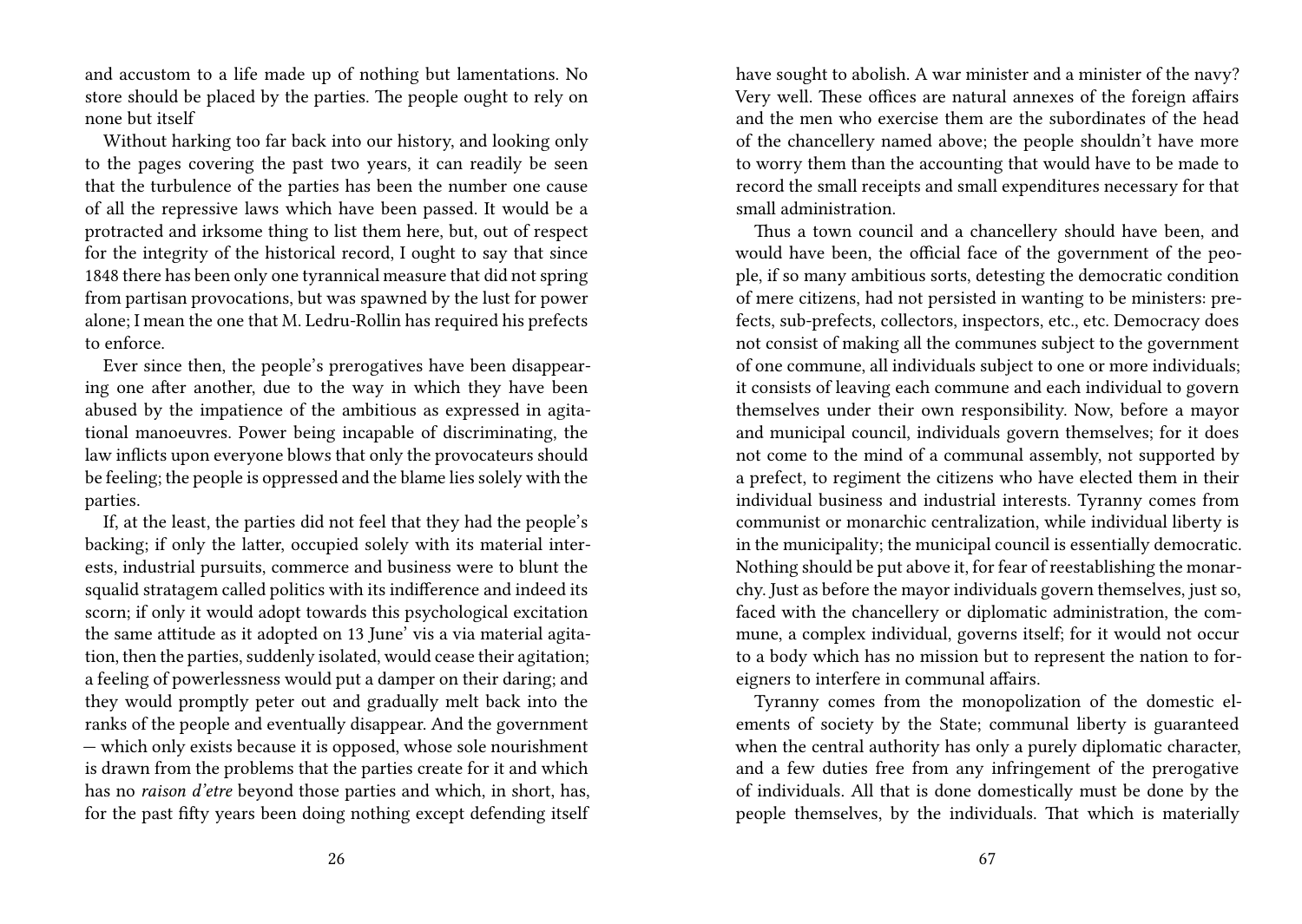would have been particularly occupied with notifying foreigners of both the new state of France and its peaceful attitude. In this case, I maintain, and I will show very soon, that the result of the movement would have remained in conformity with the demands of the Revolution, sovereignty would have remained in its place, with liberty gained and domestic peace assured.

Indeed, what more would be needed? A minister of the interior? But that would be to call individual and municipal liberty back into question and recreate a tyranny and budget which the interests have sought to abolish.

A minister of instruction? But that would be to call the liberty of education back into question and recreate a tyranny and budget which the interests have sought to abolish.

A minister of religion? But that would be to call the liberty of conscience back into question and recreate a tyranny and budget which the interests have sought to abolish.

A minister of commerce? But that would be to call the liberty of transactions back into question and recreate a tyranny and budget which the interests have sought to abolish.

A minister of agriculture? But that would be to call the liberty of land-use back into question and recreate a tyranny and budget which the interests have sought to abolish.

A minister of public works? But that would be to call the liberty of private enterprise back into question and recreate a tyranny and budget which the interests have sought to abolish.

A minister of finances? But that would be to call the liberty of credit back into question and recreate a tyranny and budget which the interests have sought to abolish.

A minister of justice? But that would be to call the justice of the jurors back into question and recreate the political jurisdictions and a budget which the interests have sought to abolish.

A prefecture of police? But that would be to call into question the sovereignty of the communes, to substitute for their own police a State police, and recreate a tyranny and budget which the interests

and which, if it were to relent in its defence, would cease to exist — the government, I say, would putrefy like a dead body; it would moulder unaided and freedom would be assured.

### **The People Need Expect Nothing from Any Party**

But the disappearance of government, the annihilation of the governmental institution, the triumph of freedom about which all the parties talk would really not serve their interests. I have given abundant proof that every party, by its very nature, is essentially governmental (this being a feature kept from the people with the utmost care). In fact, in their day to day polemics, we are given to understand that the government is doing a bad job, that its policy is wrong but that things might be done better and that its policy could be better. When all is said and done, through the articles of every single journalist, this thought shines through: If only I were there, then you would see some REAL government!

Very well! Let us see if there really is an even-handed way of governing; let us see if it really is possible to set up a government offering leadership and with a will of its own, a power and authority founded upon the democratic foundations of respect for the individual.

I am concerned to make a thorough examination of this matter, because I stated a short while ago that the people need expect nothing from any government nor from any party and so I am keen to demonstrate this.- Let us say that the year is 1852; the power that you Montagnard, socialist and moderate gentlemen — it makes no difference to me — hope to win, you have. I am pleased to find that the majority has tilted towards the left. You are a welcome sight! Please, would you explain to me your thinking on what must be done?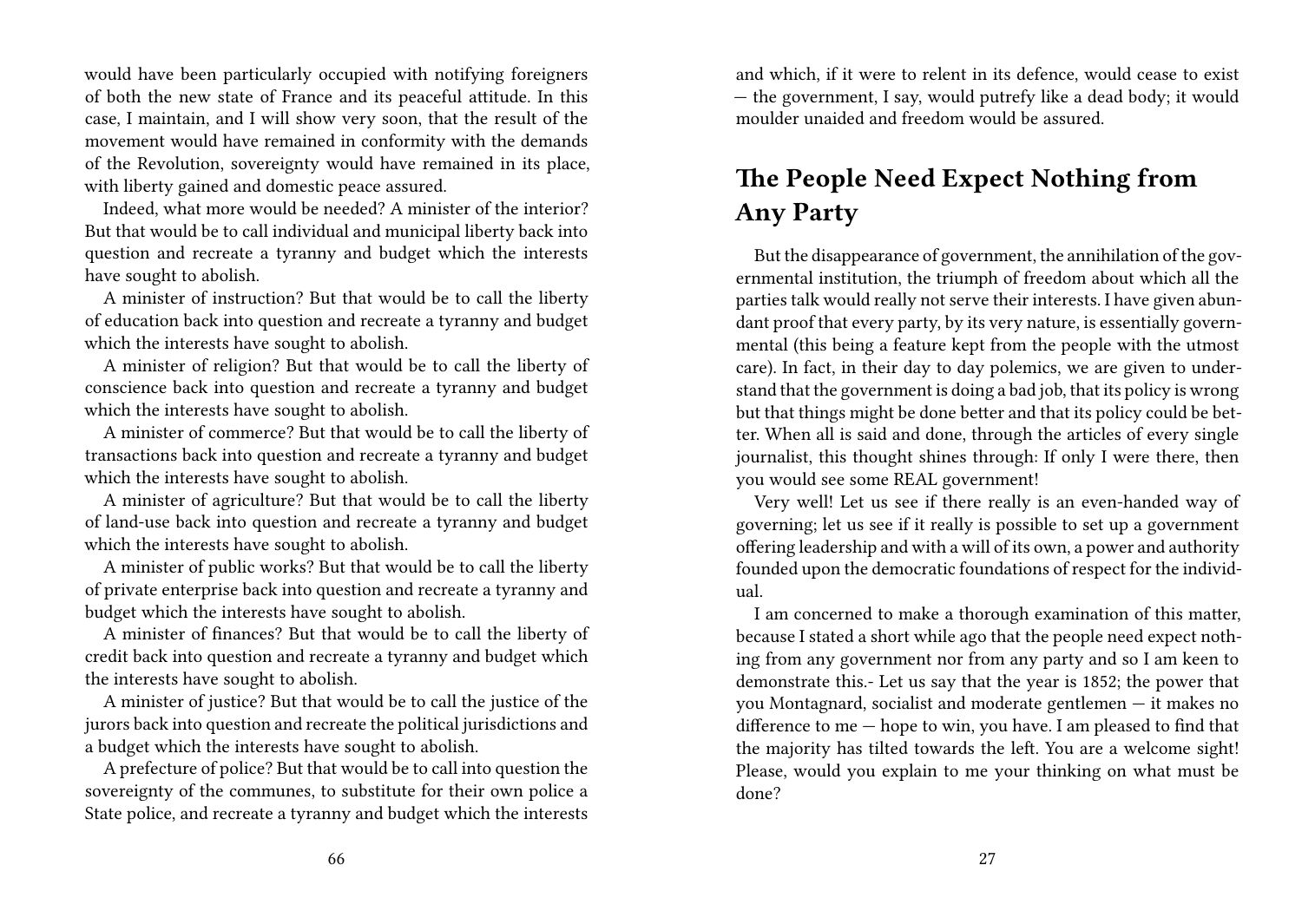I want to ignore your internal differences; I refuse to see you as a Girardine, Proudhon, Louis Blanc or a Pierre Leroux, Considérant, Cabet, Raspail or their disciples; I am going to pretend that perfect unity prevails in your ranks (and if I am taking the impossible as read in this instance it is because my primary concern is to facilitate argument).

Anyway, here we have you, all in accord. What are you going to do?

Release all the political prisoners; a general amnesty. Fine. No doubt you will be making an exception for the princes. Thereby demonstrating that you are afraid of the power of their supporters — and such fear will highlight a weakness of yours, the weakness of acknowledging that they might very well be preferred over you, an acknowledgment that would imply that there is some uncertainty on your part as to whether you are carrying out the general will.

Even after injustices in the political order have been set right, the economy and the life of society carry on deteriorating.

Naturally, you are not going to confess your bankruptcy, since you are the very ones who took M. Fould to task. The nation's honour, which you mean, Gamier- style, to sell for 45 centimes, will require that you respect the Bourse, to the cost of 35 million taxpayers, since the debt run up by the monarchies is of too noble a character for the entire French people not to have to be bled of 450 millions a year for the benefit of a handful of speculators. So you would begin by settling the public debt: poor, but honest. Those two adjectives do not particularly suit the times we live in; but, ultimately, you are still operating in the same way as in the old days and the people, as deep in debt as ever, can think what they like about it.

But now that I think of it, you must above all make the poor, the workers, the proletarians your overarching concern; here you come with a bill on taxation of the rich. About time tool Let us analyse who precisely will be paying for it.

### **V**

The revolutionary act was accomplished.

Antagonisms, the misshapen children of governments, were wiped from the heart of the Republic, which was truly the Republic as long as it had no sponsors.

Equity, that supreme justice of the people, hung alone over the City, replacing the law that it had just repealed. The bank and the Palais des Finances had the rare good fortune to see Liberty stand sentry at their door and they did not complain about it.

Theft, forewarned by some improvised inscriptions of the hasty fate that was reserved for it, was punished immediately with death. Theft, moreover, exists only in the state of privilege; free competition blots it out completely.

The parties, vermin born in the rottenness of the high and low courts, faded with the cause that produced them.

Complete forgetfulness of the past brought all the citizens together.

Fraternity was universal.

The greatest courtesy was exchanged in the streets, and all the public places.

Joy and hope illuminated every face.

Each, no longer being forbidden anything except by themselves, sought a support in everyone and found without difficulty, in the feeling of his isolation, the reason for the respect that he owed to the others.

The most perfect order reigned everywhere, at the same times as the rabble.

No one was afraid, for everyone was king.

No one being afraid, confidence was general.

I hold as perfectly exact this picture of the public situation on February 24, 1848. I suppose that the people of Paris would have placed in the foreground of this picture a simple urban or municipal commission and a magistrate who, face turned towards the border,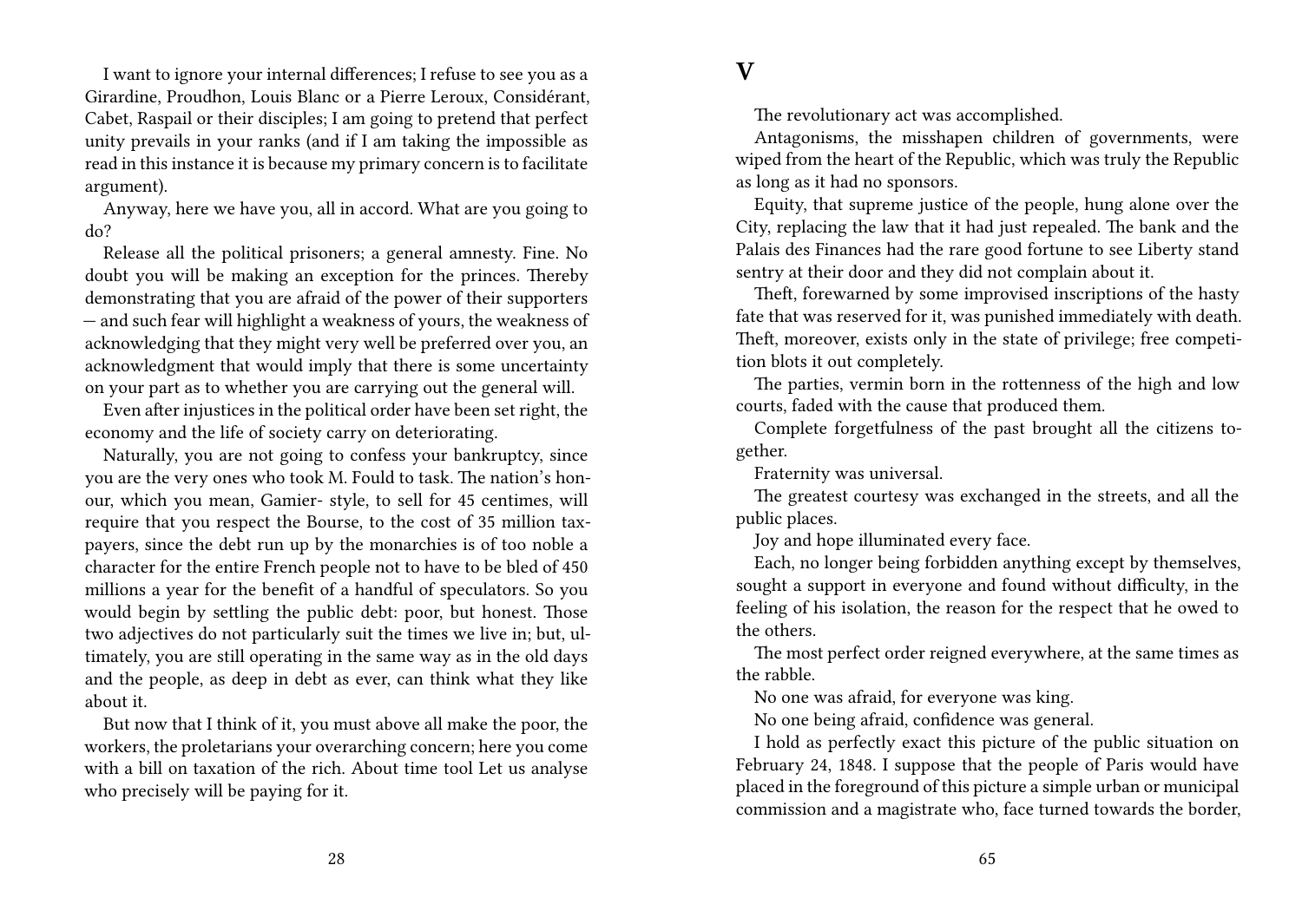The movement of February 1848 has been an error because, on the one hand, the public needs to pursue the repeal of the tutelage, and because, on the other hand, any movement in the street, being a mutiny, demands and, as a consequence, confirms the tutelage. I challenge anyone to accomplish a feat of arms without discipline. Now, there is no discipline without a leader, and no leader without subordinates. The movement of February, like that of 1830, was a feat of arms, so it had its leaders, its guardians, its necessary and inevitable government. Bit it is precisely against government, not the government of Charles X, not that of Louis-Philippe, but the government of anyone, whoever it might be, it is against the government as a principle that the interests militate and the Revolution struggles. The movement of February, which carried government in its womb, came to no agreement with the interests, nor with the Revolution, from which it follows that it was an error.

How has it happened, however, that this movement has satisfied the Revolution for a moment? It is because before that manifestation, the government, which is not at the Tuileries, nor at the Hôtel de Ville, nor the Elysée, but which is found in the interests from which public opinion takes advice, was already condemned by public opinion: because before having been accomplished by the movement, the Revolution had been made by the interests, that the doctrinaires call the faith.

But, but between the genius of the interests or of the faith, and that of the movement, there is an essential difference which should soon translate into disappointment: the industrial force aimed at institutions, and the faith separated itself from authority; the movement aimed only at men. We know in what striking manner the interests have protested against the movement and its results. Let us say what would be necessary to assimilate the movement into the Revolution.

Let's say that I am a capitalist and you ask me to hand over a percentage. Damn! How am I to recover it? Now that I think about it, I am not the one who uses my capital; I lend it to industry. The industrialist is in sore need of it and will not balk at an increase in the lending rate; so I will be passing the levy on to him. Taxation on capital plainly falls upon labour's shoulders.

I live off my income and you add to the public debt. That is a worrying thing and no mistake. However, there is a way of wriggling out of it. To whom am I in debt? The State. That being the case, there is no great shame involved. The levy imposed on bonds subtracts something from their value right away, and since the loss of value is to the disadvantage of the debtor, to wit, the State, and to the advantage of the Treasury, to wit, the State, the latter dips into its pockets in order to fill its coffers and is no worse off than before (as am I). This is very adroit sleight of hand and I have to admit that it does have class.

Say I own houses in town and you tax my apartments; I have nothing, absolutely nothing to say about this. You will be settling accounts with my tenants; because you will surely not think me so stupid as not to tack the costs of the tax on to their rents.

The most meaningless words uttered since the February revolution are these: 'Tax the rich!" These are words which are, if not perverse, then at least profoundly witless. I do not know who the rich are in a country like this one where we are all in debt and where the practice is for most landlords, owners and capitalists to spend more per year than they earn. In any event, even accepting that the rich man exists, I defy you to snare him; your efforts to do so are indicative only of a tremendous ignorance of the elementary laws of social economics and fellowship of interests. The blow that you wish to deal the rich will be deflected on to the manufacturer, the proletarian, the pauper. You have no wish to do the poor any harm? Then impose taxes on no one. Run France on 180 or 200 million, the way the United States are run. And in a country such as France,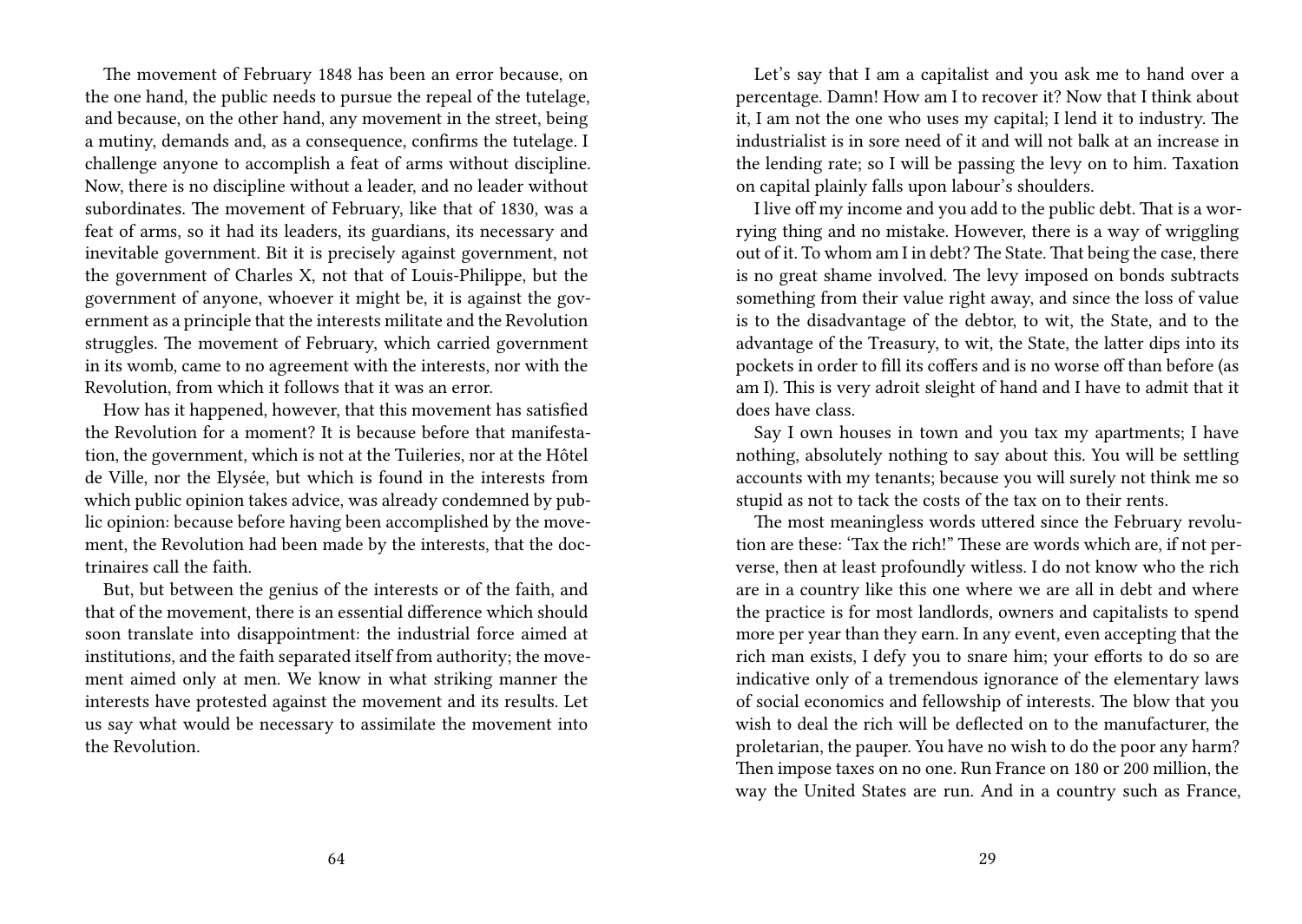200 million can easily be found. Are we not perhaps squandering a hundred by smoking bad cigars?

But in order to accomplish this all that would be required would be administration; you, however, wish to govern; which is a quite different kettle of fish. Lash out at the rich, therefore, after which you can settle your scores with the poor.

Already financial reforms are producing a goodly number of malcontents (these matters of money are very delicate, you see). Anyway, let us move on.

You proclaim unfettered freedom of the press? This you cannot do. If you tinker with the basis of taxation and tinker with the public purse, you will be setting yourself up for a debate from which you will not come off the best. Personally, I feel disposed to set out your lack of expertise on this count in great detail, even if your need for self-preservation will compel you to have me silenced (in which you will be very well advised).

Consequently, on account of finances, the press will not be free. No government that tampers with great interests can proclaim freedom of the press; this it is expressly forbidden from doing. You will not be short on promises; but promising is not the same as delivering. Ask Monsieur Bonaparte.

Obviously, you will be holding on to the education ministry and the University monopoly; except that you will be steering education in a philosophical direction only, declaring outright war on the clergy and the Jesuits — which will turn me into a Jesuit in opposition to you, just as I became a philosopher in opposition to M. Montalembertts, for the sake of my liberty, which consists of my being whatsoever I please, without either you or the Jesuits having any say in the matter.

And what of religion? Are you going to do away with the ministry of religion? I doubt it I imagine that, in the interest of govern- -maniacs, you will be setting up ministries rather than doing away with them. There will be a ministry of religion just as there is today

flux of interests, to disappear quietly and forever, if the untimely movement of the population hadn't uplifted and rejuvenated it, it remains for me to demonstrate how that movement, as governmental as it was, could only be revolutionary, industrial or anarchic.

### **IV**

February 24, at two o'clock in the afternoon, the Tuileries, the legislative palace, the ministerial hotels, the Hôtel de Ville, and the Prefecture of police were all deserted; the official hierarchy was eclipsed. Authority had physically disappeared, and the people were free.

And understand well what that word people means, coming from my pen: when I make use of that word, I mean to designate everyone, smocks and coats, patent leather shoes and hobnailed boots.

On February 24, I say, the people were free, that is to say, that no one having more or less authority than others, each had the same authority. Now, it is when the authority of each is equal to that of all that the social balance is inevitably achieved.

This is of a mathematical exactitude and a native simplicity: everyone understands the neutralization of forces by their parity; everyone understands, consequently, how, in a group of men equally vested with the power to enslave, liberty is constituted. If I can counter you and you can counter me, our mutual respect is assured: peace is with us. Such was the state of Paris and France on February 24, 1848.

The Revolution was accomplished. And yet the revolutionary movement had been an error; an error that the people would have paid for very dearly if that movement had not succeeded; an error that the people have paid very dearly for, since that movement, which only succeeded in a false manner, was found to have consolidated the very thing the interests wanted to destroy: the tutelage.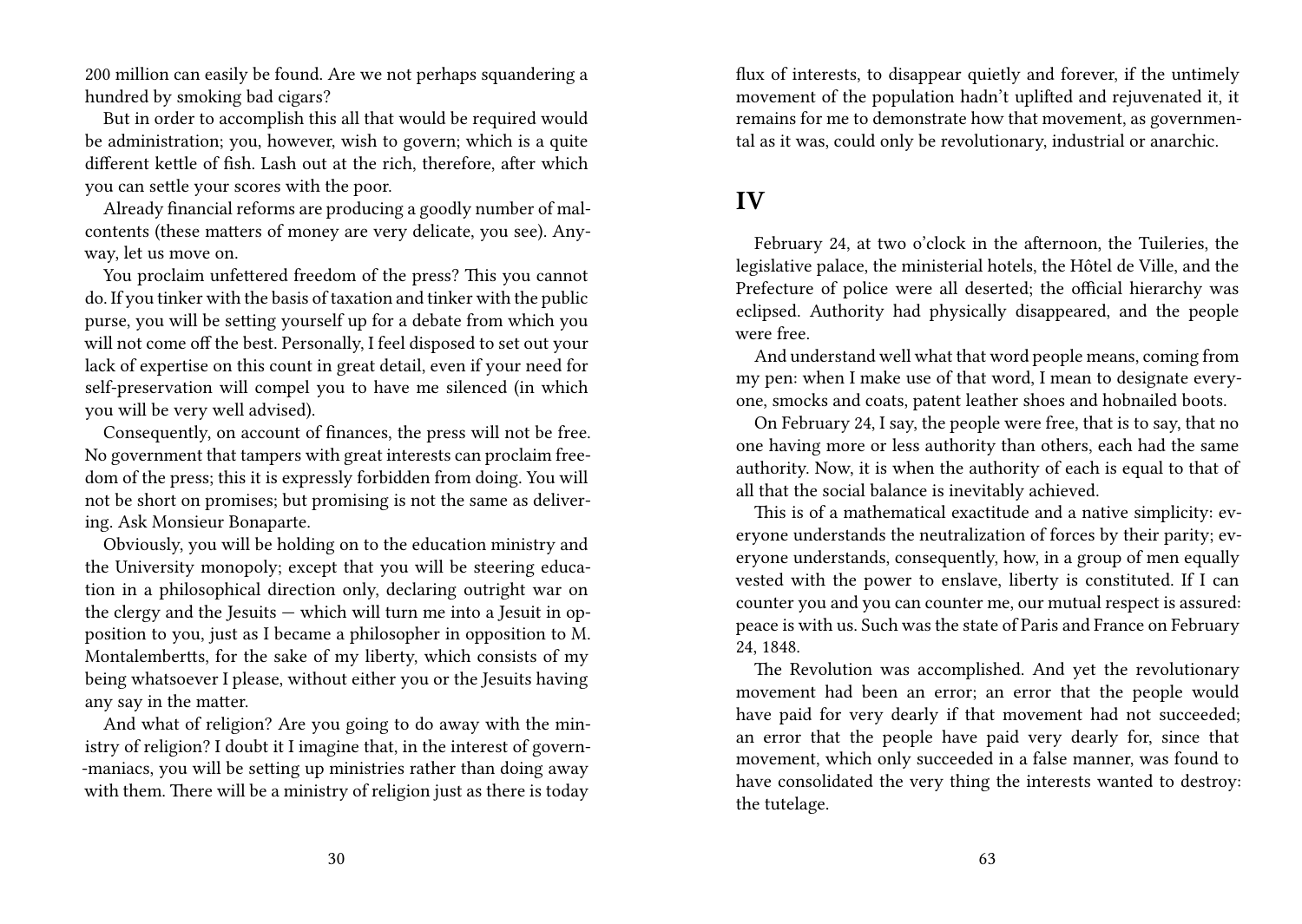monopoly. The greatest enthusiast for redistribution will arrive at government, which I challenge him to divide. See for yourself.

No one can govern without relying on wealth; wealth is to government as columns are to a building, what legs are to the individual. Thus as soon as an individual, under the pretext of doing good for the poor, is driven to government, that individual must, in order to maintain the balance, rely on wealth. Now, how will he be able, from now on, to deprive the rich in order to profit the poor, since his own preservation rests with the full support, if not of personal, at least of financial monopoly?

Thus we see, as soon as the Revolution has been reduced to the slender and measly proportions of a movement of individuals, a transformation of proper names, it has gone astray; it has fallen into an abyss, and the worst of abysses, that of envy, laziness and mendicancy.

If, during the period of the reign of Louis-Philippe, the revolutionaries had set themselves to glorifying the industrial initiative of individuals, instead of developing stupid theses about the munificence of the State; if they had taught individuals to count only on themselves, instead of teaching them expect everything from the lame Providence of governments; if they had sought to produce some money-makers instead of driving the people to sterile controversy and shameful begging, liberty, which, whatever the sophists say, is a question of coins, and happiness which, whatever the idlers say, is a question of morality and labor, would have been universally established in France. And the government, forgotten in its corner, would hardly concern us. A people who conduct their own business is a people who govern themselves, and a people who govern themselves repeal and render obsolete, by this act alone, all the legislative jumble of which the popular agitation, much more than the genius of the men of State, had favored the conception.

After having indicated what, in my conviction, is the truth, that is to say: that the institution of government, shabby, decrepit and corrupt in 1848, was going, pushed by the force of things and the

and I will wind up paying for priest, parson and rabbi, even though I attend neither Mass, nor service nor feast.

You will be holding on to the ministry of commerce, the agriculture ministry and the ministry of public works. And especially the ministry of the interior, because you are going to have your prefects, sub-prefects, State police, etc. And whilst you are holding on to and heading all these ministries — which are the very component parts of today's tyranny  $-$  you will carry on saying that the press, education, religion, commerce, public works and agriculture are free. But that is precisely what you are saying at present. So what will you be doing that you are not already doing today? Let me tell you: instead of attacking, you will be defending.

I cannot see that you have any option but to change the entire personnel of your administrations and offices and treat the reactionaries the way the reactionaries treat you. But is the name for that not government? And is not this system of reprisals the very essence of government? If I am to judge by what has been going on over the past sixty years, I have a clear picture of the only thing you will be doing by becoming the government… Allow me to affirm that governing is the very same as fighting, wreaking revenge and inflicting punishment. Now, if you cannot see that it is across our backs that you are scourged and that you in turn lash out at your adversaries, we for our part cannot disguise the fact and we believe that the spectacle must be brought to an end.

To sum up the entire powerlessness of a government, any government, to encompass the public good, let me state that no good can come about in the absence of reforms. But every reform of necessity represents a liberty and every liberty a morsel of strength acquired by the people and, at the same time, a trespass against the integrity of the powers-that-be. From which it follows that the road of reforms — which is the road to freedom as far as the people is concerned — is inevitably the road to ruin as far as the powers-that-be are concerned. So if you say that you crave power in order to introduce reforms, confess at the same time that you want to achieve it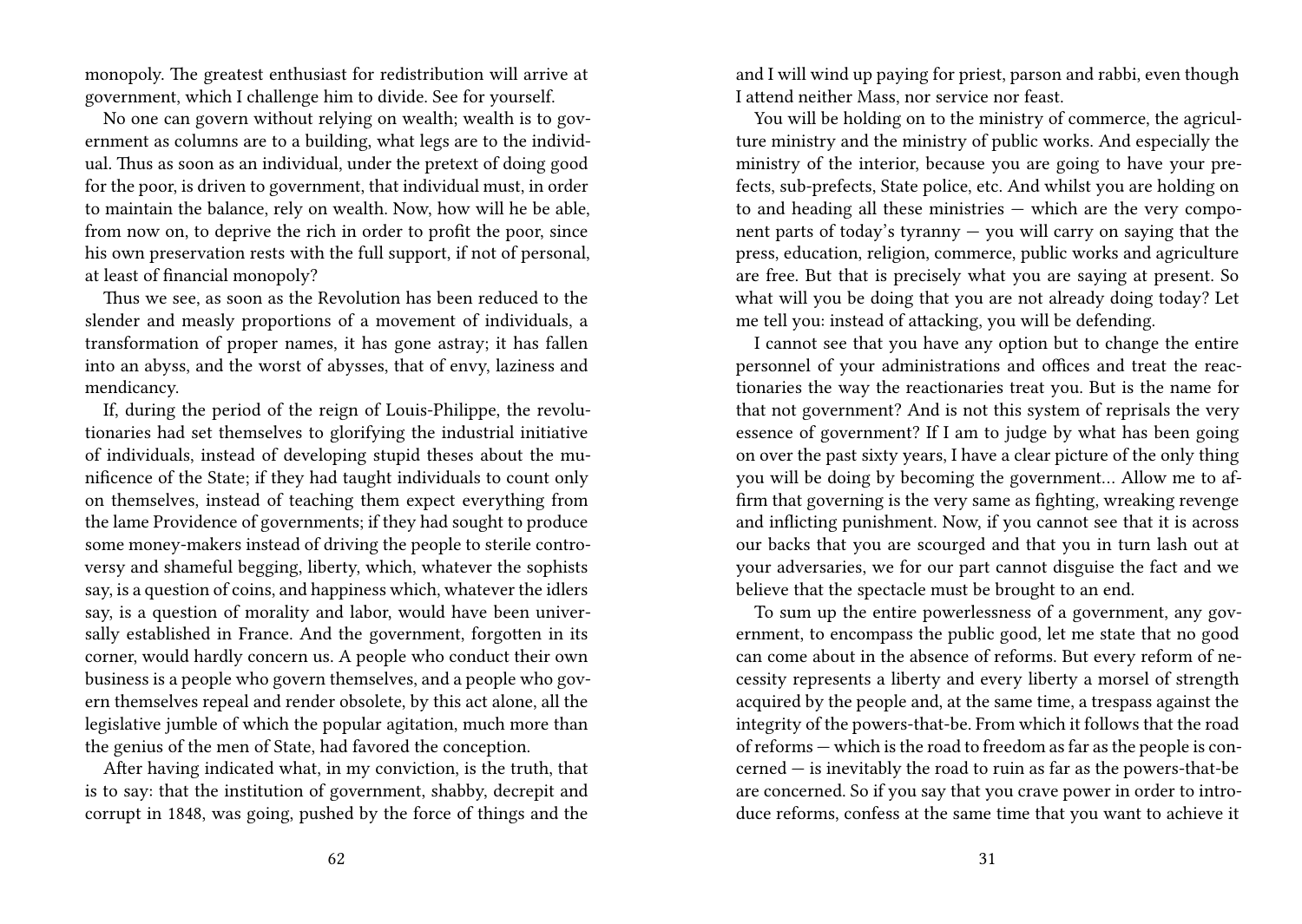with the premeditated intention of abjuring it. And since I am not so stupid as to believe that you can be so naive, I can see that it would run counter to every law of nature and society  $-$  and mainly the law of self- preservation, which none of us can sidestep — for men invested with public authority to voluntarily forswear that investiture and the princely rights that allow them to live in the midst of plenty without their having to weary themselves in its production. So go tell your fairy-tales somewhere else!

Your government can have but one purpose; to wreak revenge upon its predecessor; just as the one coming after yours can have but one purpose; to be revenged on you. Industry, production, commerce, the people's affairs and the interests of the multitude cannot flourish in the midst of this contention. Allow me to propose that you be left to your own devices to punch one another's faces in, whilst we look to our own interests.

If the French press wishes to be worthy of the people to which it addresses itself, it must cease with its sophistry in respect of the dismal affairs of politics. Leave to the rhetoricians the sport of concocting laws that interests and usages will overrun. Please, do not allow your pointless braying to interrupt the unfettered development of interests and the manifestation of practice.

Politics has never, ever, taught anyone how to go about earning his bread honestly; its precepts have served only as a spur to cowardice and an encouragement to vice. So, no more talk of politics. Fill your columns with features on economics and commerce; tell us about useful inventions; about discoveries made somewhere that may be materially or morally of service to the boosting of production and well- being, keep us abreast of the progress of industry so that, through such reports, we may find a way of earning a living and of living our lives in comfortable surroundings. All of which means a lot to us than your inane dissertations on balance of powers and infringements of a Constitution which — to be candid even in its virgin state, did not strike me as very deserving of respect.

gated population, "we will force them to give you a part of what they have!" Now the revolutionaries agree with the monarchists, and who proclaim the latter as the Providence of the masses.

Thus, the republicans and monarchists claim with a common accord that wealth must remain immobilized in a certain class of citizens and that all the rest of the population should live on charity: a disgraceful and degrading error which has engendered the right to work and to assistance, the counterpart of which is inevitably the monopoly of capital; for it is impossible that I should have to ask anyone for the right to work, if I have not previously recognized in someone the right to possess, by an immutable title, that with which and on which I would labor. It is not necessary to have much insight in order to understand that fact. Simple good sense will suffice.

It is from this error, which has divided the French nation into privileged and mendicant parties, that we get the idea of localizing the Revolution and making it the prerogative of a sect of doctrinaires. By denying to individual initiative the ability to displace and generalize wealth by multiplication, by turning in the tight circle of existing capital, without thinking about the capital to be created, by making the social question a question of envy instead of making it a question of emulation and courage, we have made ourselves believe in the efficacy of governmental initiative in the allocation of wellbeing; from that arises the necessity of government. But the more the revolutionaries want government to distribute, in other words to monopolize, the more also the monarchists want the government to monopolize, that is to distribute. One cannot be the master of the distribution of wealth without first being made master of wealth; distribution is thus first monopoly; from which it follows that the citizen Barbés and Mr. Léon Faucher profess exactly the same doctrine. In this way, the consolidation of the government is due to the double action of the royalists and the revolutionaries. Now, it must be clear that government is, in whatever hands, the negation of the Revolution, for a very simple reason: government is forced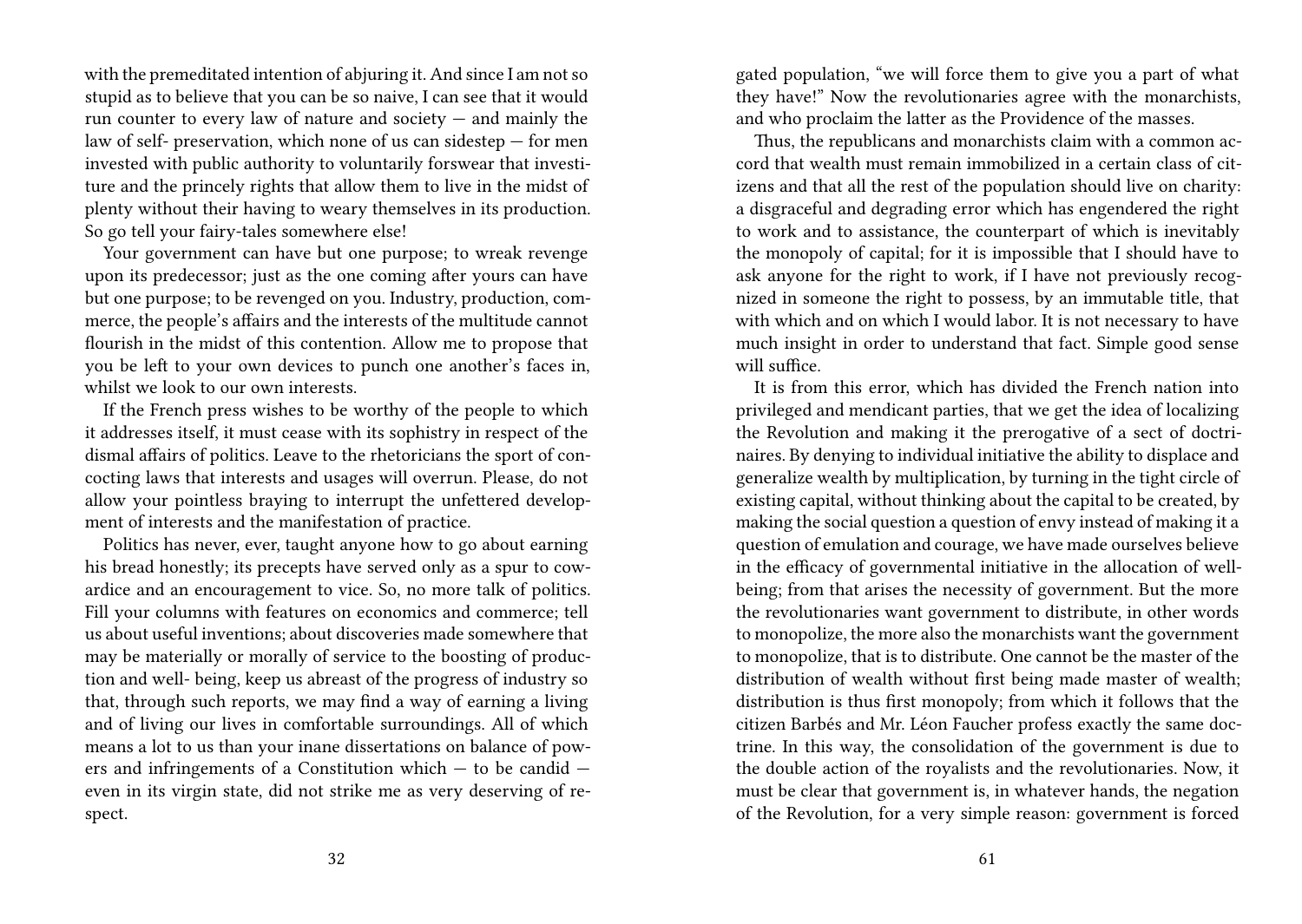dependency of what he loves; he sacrifices his liberty to his interests daily, and he is truly free only as long as he has the option not to be so.

In this way, no one can pose as the representative of the liberty or the interests of others without becoming in the same instant an authority, and without being, consequently, caught red-handed in the act of government.

Thus, by confining—in an assembly, or in a club, or in a journal, or on the public square, or behind a barricade—the interest and the liberty that belong essentially to the public domain, one has confined the Revolution which, as I have already said, is nothing other than the flux of interests and of liberty, and by confining the Revolution, one has gelded it, neutralized it.

Thus, I have reason to say that there are no worse counterrevolutionaries than the revolutionaries.

#### **III**

The governmentalists of the monarchy and the Republic make an admirable attempt to persuade the people that their fortune is in the hands of authority; it is exactly the opposite that is true. Power possesses only what it takes from the people, and in order for the citizens to believe that they should pursue well-being by giving up what they possess, their good sense would have to be subjected to a profound upheaval.

It is true that the combination presented inevitably blinds populations by awakening the coarser instincts and agitating the base passions.

Something must be done, say the monarchists, the people are uneasy: we will think for them. Already the monarchists are posing as the Providence for the destitute masses, and naturally provoking in those masses a ferment of envy. "The wealthy do not take care of you!" cry the republicans, addressing themselves to the subju-

#### **On Electorate or Universal Suffrage**

What I have just been saying brings me on naturally to scrutiny of the root causes of all such vices. As far as I am concerned, those causes must be sought in elections.

For the past two years and for sordid reasons of which — I should like to believe — the parties are unaware, the people has been nurtured in the belief that it will not achieve sovereignty and wellbeing other than through the assistance and intervention of regularly elected representatives.

The vote  $-$  excepting in a municipal context  $-$  can lead the people on to freedom, sovereignty and well-being about as much as wholesale surrender of all one owns can lead a man on to a fortune. By which I mean to say that the exercise of universal suffrage, far from copper-fastening it, amounts to pure and simple surrender of sovereignty.

Elections, concerning which the sophists of the last revolution could prate so much and with such gravity; elections, if afforded priority over freedom, are like the fruit before the flower, like the consequence before the principle, the right before the act; the most po-faced stupidity that could ever have been devised in any age or place. Those who have ventured, those who have dared to summon the people to the ballot box before allowing them to consolidate their freedom have not only grossly abused the people's inexperience and the frightful docility inculcated into its character through protracted dependency; they have also, by issuing orders and by that very act declaring themselves its betters, ignored the fundamental rules of logic — which ignorance must lead them on to falling victim to their hellish claptrap, leading to their sad meanderings in exile under the lash of the outcome of universal suffrage.

It is a curious fact  $-$  one to which I must call the reader's attention, especially with an eye to the proof which is to follow — that universal suffrage has worked to the benefit of its declared enemies, which is to say, to the advantage of the servants of monarchy. The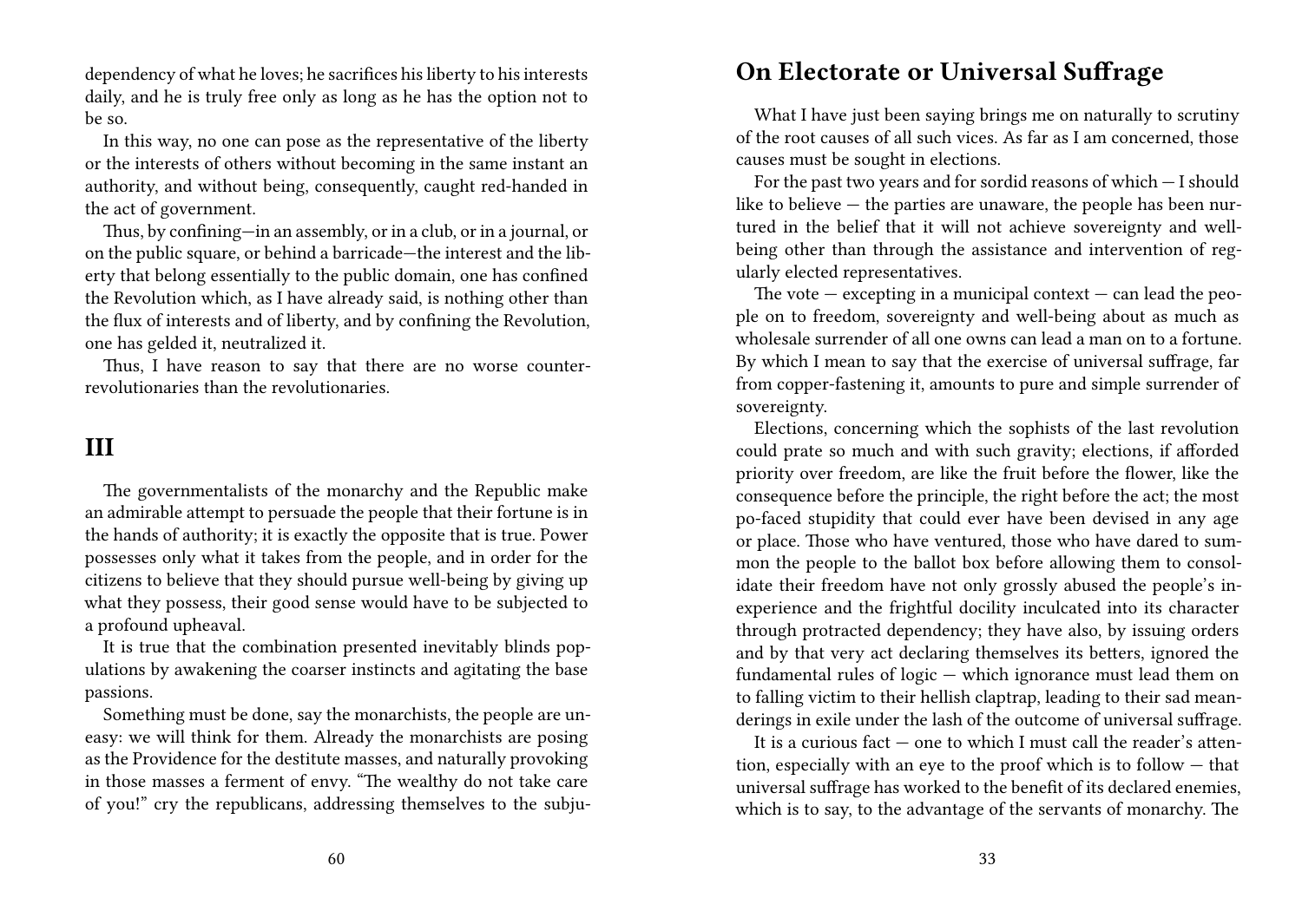people has thanked those responsible for its enslavement; by means of its votes, it has awarded them the right to hunt it down with snare and bait, to stalk and harry, snipe and trap, with the law for a weapon and its neighbours for hunting hounds.

I believe that it is licit for me not to embrace uncritically this supposed "panacea" of democracy that goes by the names of electorate or universal suffrage, when I observe that it destroys those to whom it owes its birth and affords omnipotence to those who have tortured it right from its birth. Likewise, let me declare that I fight it the way one would an evil demon, an overweening monstrosity.

The reader will have grasped by now that the point here is not to challenge an entitlement of the people but rather to correct a fatal mistake. The people has all rights imaginable. For myself, I claim all rights, including the right to blow out my brains or throw myself in the river. However — apart from the fact that the right to suicide, being a breach of natural law, can scarcely be termed a right and becomes instead an anomalous prerogative, into a form of desperation — even that overheated departure from the norm (which I too shall treat as a right for the purposes of argument) could in no wise entitle me to inflict upon my neighbours the fate appointed for myself Can the same be said of the right to vote? No. In this instance, the voter's commitment has implications for the abstainer as well.

I persist in the belief that electors are unaware that in going to the ballot box they are committing civil and social suicide; an old prejudice alienates them from themselves and their habit of accepting government blinds them to the fact that it would suit them better to look out for themselves. But even supposing, to take the argument to extreme lengths, that the electors who set aside their own affairs and neglect their most pressing interests in order to go out and cast their votes, are indeed cognizant of this fact  $-$  namely, that in voting they divest themselves of their liberty, sovereignty and fortune, for the benefit of their elected representatives who will henceforth dispose of them  $-$  even supposing that they accept this

that unassailable and unconquerable adversary, which the government finally found itself facing, that natural enemy which pressed it from all sides, the Revolution, has never had,—this must be well understood,—and can never have the name of a man.

It was called Mirabeau, it protested.

It was called Danton, it was indignant.

It was called Marat, it trembled.

It was called Robespierre, it roared.

In our time, it has been given the names of Ledru-Rollin, of Louis Blanc, and of Raspail. You see what it has done about that.

Bad luck to the man who presumes to make Revolution; for the Revolution is the people, and whoever has the audacity to try to personify the people commits the greatest assault that history has ever witnessed!

The Revolution is the flux of interests: no one can represent the interests; they are represented by themselves; the strength and intensity of their persistent and calm expression is the only revolutionary force that is possible, or even thinkable. Nothing is more pathetic, nothing is more ruinous than to see in the assemblies, in journalism, or in the street a few individuals boast of representing the interests of the people, and thus confining the Revolution within a radius of a few square feet. Interest is a notion that springs from the needs, the taste and the aptitudes of each. Thus it is a purely personal act that rejects all delegation. No one is capable of realizing any interest but their own. When a man appears who says to another man, "I am going to do your business," it is clear that from the political or unguaranteed perspective, this businessman will make the affairs of the constituent his own business.

Interest being a purely personal and individually realizable fact, its revolutionary object is to lead to liberty of action. Now, can the liberty necessary to the realization of interest be personified in a public capacity in one or more delegates? No! One is no more the representative of the liberty of others than of their interests. Liberty is not a political principle; it is an individual fact. Man is free in the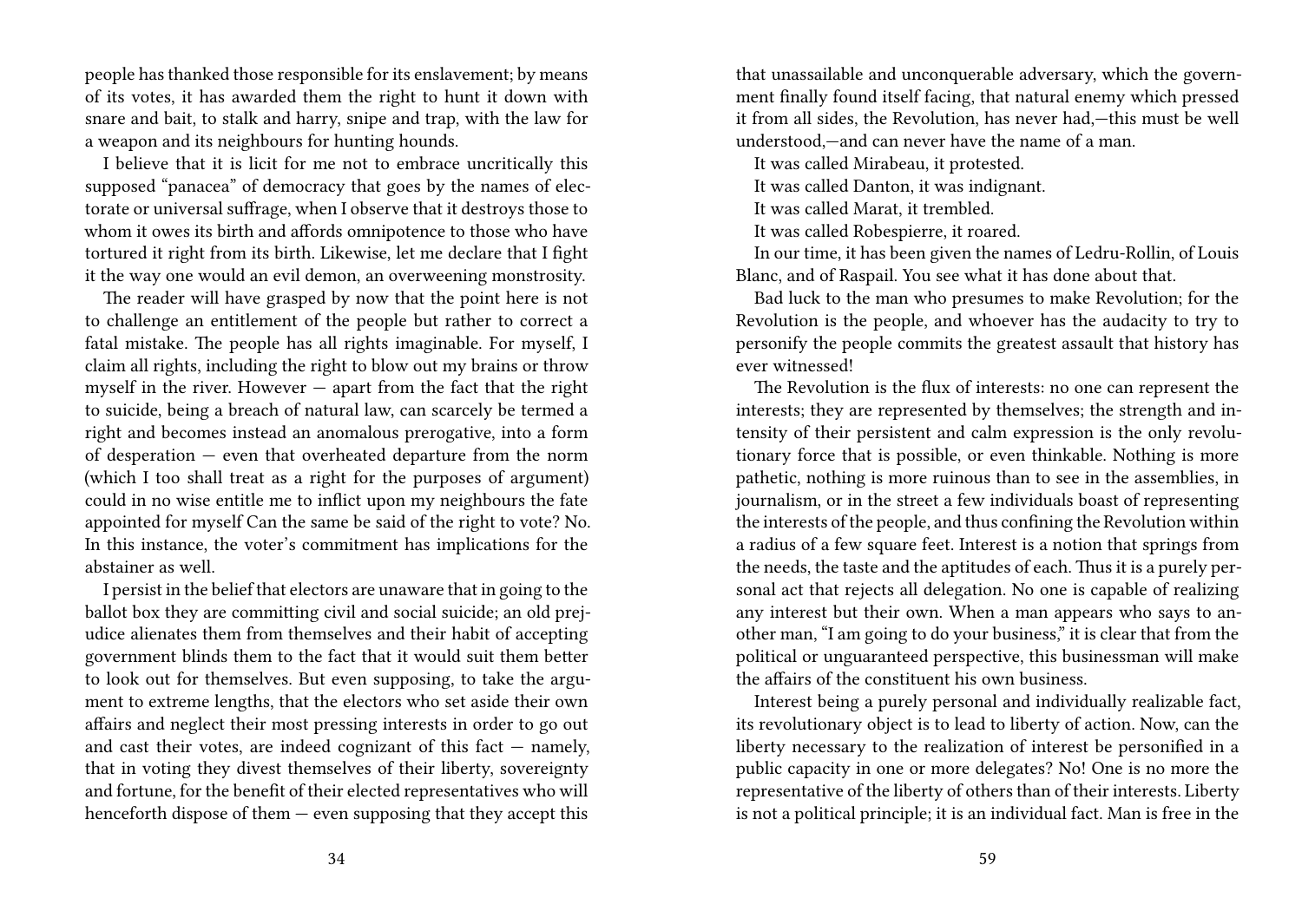undermined the government that it split on all sides, and through its numerous fissures, badly repaired with the aid of the emergency laws, was introduced in continuous jets the free flood that should have carried it away.

Education felt itself restricted by academic regulation.

Worship balked under the yoke of the state.

Justice was ashamed of its contacts with politics.

Commerce and industry, tired of governmental supervision, already sought the means of freeing themselves from the routine of regulations and from the financial monopoly.

The arts and letters protested against a tyrannical protection which granted subsidies to favor and incapacity, while preventing true merit from producing itself.

And, in conjunction with all these other elements of public life, agriculture, their common mother, demanded a relief which could only be obtained by the suppression of various sections of the protectorate, and of the budgets allocated to that protectorate.

The manifestation of public needs has rendered the abuses of the tutelage so prominent; the social eddies caused by the administrative dikes were made so strong; the floating existences that the regulatory restrictions had created formed so formidable a logjam, that M. Guizot, to avoid an overflow, had been forced to buy, not only the parliamentary riverbed, but also and especially the source of that political river which carried the governmental ship. The minister of Louis-Philippe purchased the voter himself: official France was his, from the censitaire to the legislator, from the base to the summit.

Having reached this ultimate point of political appropriation, the government found itself cornered; the Revolution should necessarily have made it spit it all back up; I mean that the flood of interests should have submerged and overwhelmed it; there was no escape for it in new encroachments: everything was taken, everything except the social nation, the real France, the industrial ascendancy, the appetite for comfort—in a word, the Revolution. Now

and agree freely but crazily to place themselves at the disposal of their mandatories — I fail to see why their alienation ought to commit their neighbours. I cannot see, for instance, how or why the three million French who never vote are targeted for the lawful or arbitrary oppression visited upon the country by a government returned by the seven million electors who do vote. In short, I fail to see why it should be that a government that I had no hand in making, nor had any desire to make, nor would ever agree to make, should come along and demand my obedience and my money, on the grounds that it has the authority from its makers. Obviously there is trickery at work here and on this count we must explain ourselves, which is what I am about to do. But first allow me to set out the following consideration, prompted by the elections on the  $28<sup>th</sup>$  of this month.

When the notion occurred to me to bring out this newspaper I did not choose the right day, nor did I even think about the elections in preparation; moreover my ideas are too lofty for them ever to be tailored to circumstances and eventuality. Also, even supposing that the impact of this present exposition were to prove damaging to any party  $-$  which is certainly a gratuitous assumption  $-$  one voice more or less on right or left is not going to alter the make-up of parliament And after all, there is no need for alarm even should the parliamentary system in its entirety fall under the blows from my arguments. Given that it is that very system that I am fighting against, that will at least prevent me from going any further.

Moreover, it is a lot more important than knowing if I am discomfiting the enthusiasts of universal suffrage or those who exploit it, that I make sure that my teachings are founded upon reason; and, on this latter score, my mind is perfectly at ease. I venture to say that, but for the absolute assurances that the obscurity of my name offers against attack from those who feed off electioneering, I might yet discover in the sturdiness of my case a haven where prudence would counsel them against seeking me out.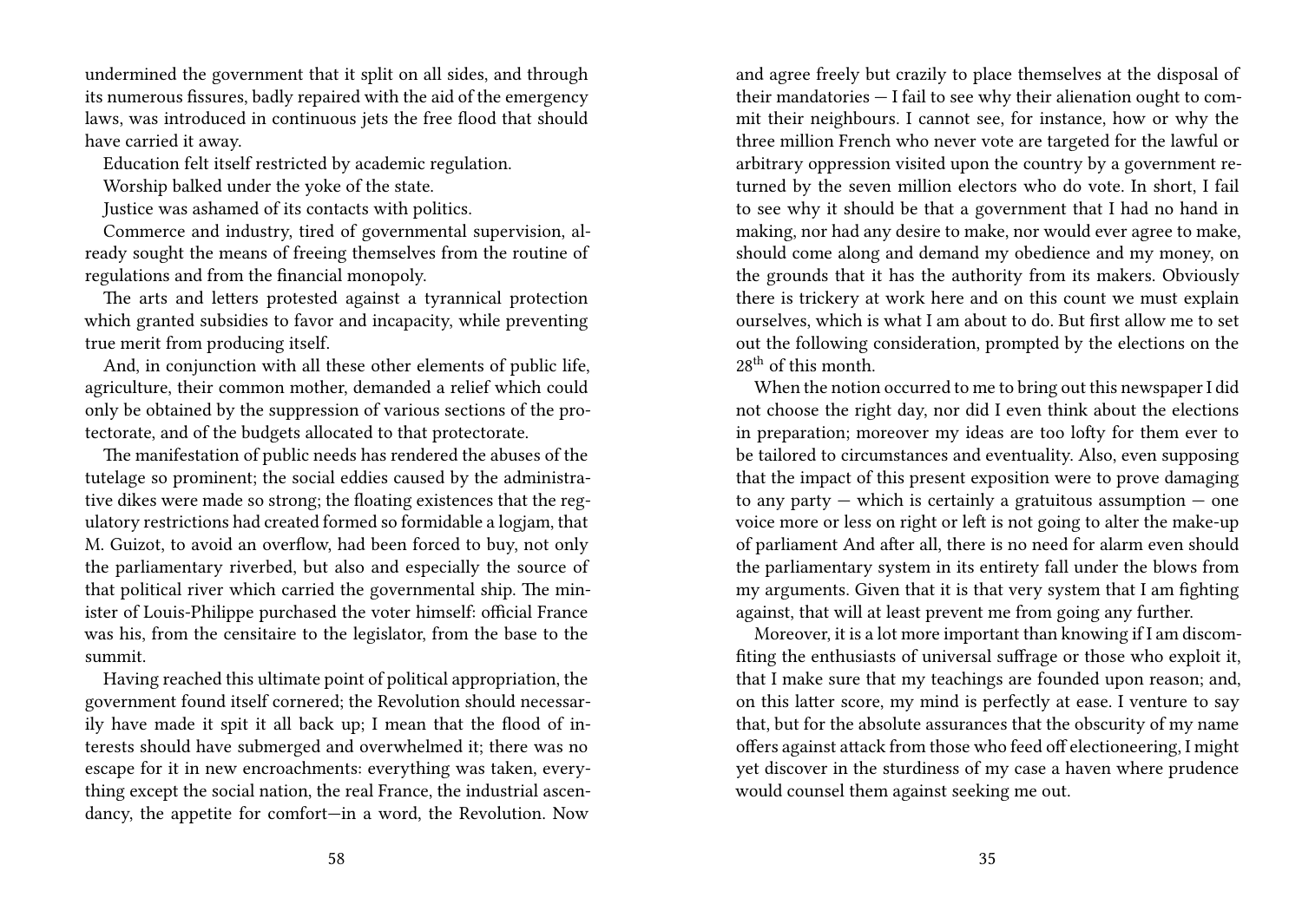The parties will greet this newspaper with contempt; to my mind, that is the wisest course they can adopt. They would be compelled to show it too much respect were they not to disdain it. This newspaper is not one man's newspaper; it is the newspaper of MAN or it is nothing.

### **In These Times Elections Are Not and Cannot Be Anything But a Fraud and a Robbery**

That said, I will tackle the situation without heeding the feelings of fear or dreams of hope that are evoked, from time to time, in those who look to the monarchy and in the prophets of dictatorship. Availing of the inalienable right afforded me by my status as a citizen and my interest as a man, and reasoning dispassionately as well as without weakness; as austere as my rights and a serene as my thinking, I will say:

Every individual who, in the current state of affairs, drops a paper into the ballot box to choose a legislative authority or an executive authority is  $-$  perhaps not wittingly but at least out of ignorance, maybe not directly, but at least indirectly  $-$  a bad citizen. I repeat what I have been saying and recant not a single syllable of it.- In presenting the matter in this way, I shrug off the monarchists once and for all who chase after their goal of electoral monopoly, and the republican governmentalists who turn the formation of political authorities into a common law product; in reality I plump, not for isolation -, which would in any event matter little to me — but for the vast democratic body — upwards of a third of registered electors — whose ongoing abstention registers a protest against the unworthy and wretched fate which, for the past two years and more has left them to endure the foul ambition and no less foul plunder of parties and parasites.

terests, paralyze the Revolution, complicate the legislative details which the social facts seek to suppress, and consolidate the governmental mastery that business was in the process of subjugating.

There are, in truth, no worse counter-revolutionaries than the revolutionaries; for there are no worse citizens than the envious.

This is not the place to examine in detail the period of ambition between 1789 and 1848. I have neither enough time nor space to give myself over to that review, from which it would follow, as it results from faits accomplis, that the European Revolution has been halted and the European governments consolidated by the revolutionary doctrinaires, men of the most sinister sort that ever existed. I will recount someday the history of those sixty years, and you will be surprised to see to what dark joke the western world has owed more than a half-century of ruinous troubles and bloody mystifications.

For the moment, limited by contemporary history, I will examine the event of 1848, which I would much less than a Revolution, since, from my point of view, the Revolution must be the ruin not just of a government, but of government as such, and since the evolution of 1848 has only been the consolidation of what it was a question of destroying, and which would indeed be destroyed today, if the movement of February 24 had not taken place. I would not, however, go so far as to say that that movement, accepted by all the citizens, would not have been able to turn to the profit of the Revolution; far from arguing that, I will strive on the contrary to demonstrate that it would have obliged the leaders of that movement to convert its governmental character into a character that was revolutionary, industrial or anarchic, which is all one.

### **II**

In the last years of the reign of Louis-Philippe, the Revolution, — and by this word I mean the development of interests, — had so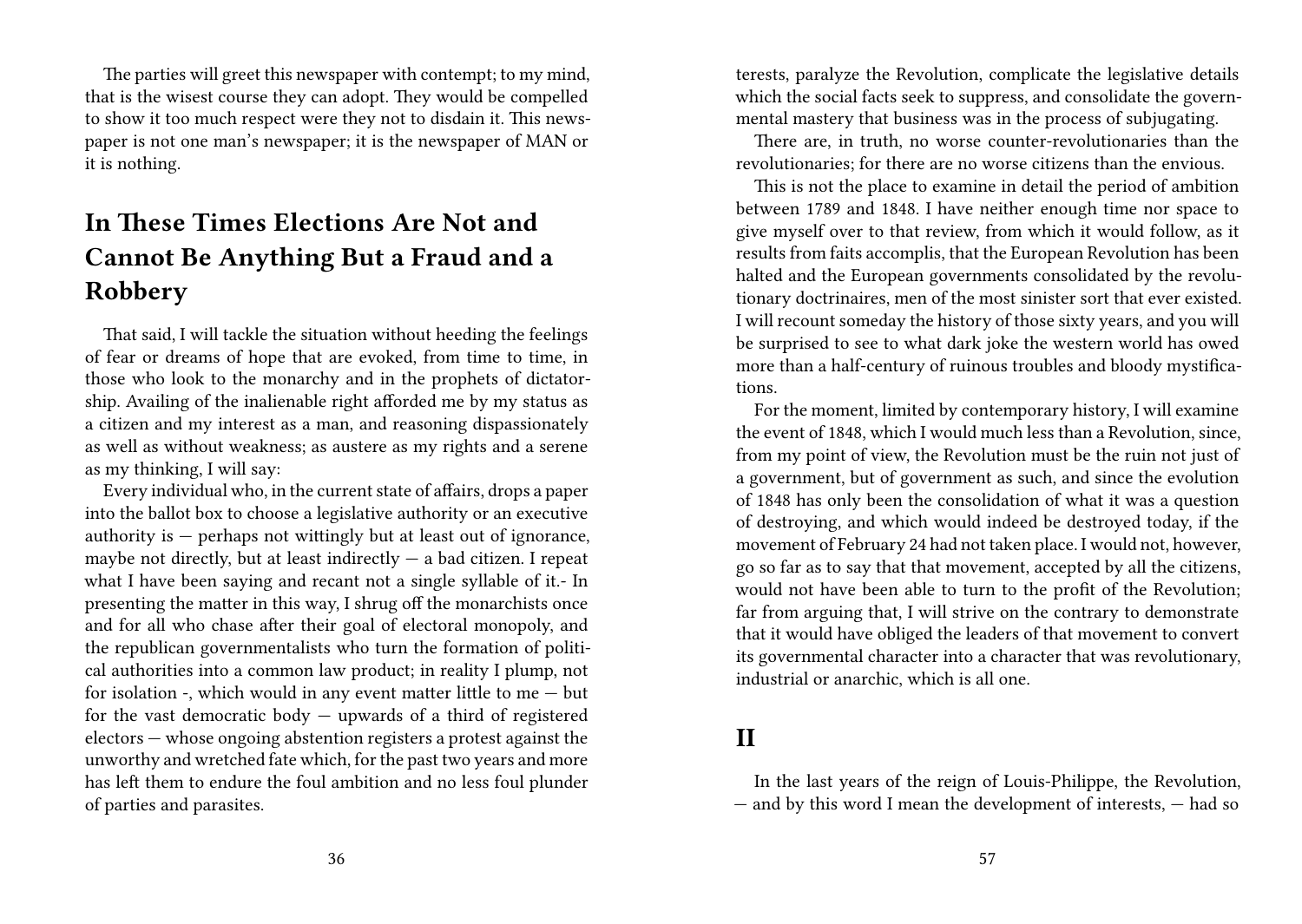## **The Revolution**

#### **I**

In theory, the Revolution is the development of well-being. In practice, it has only been the extension of malaise. The Revolution is supposed to enrich everyone: that is the idea. The Revolution has ruined everyone: that is the fact.

Do you know why the revolutionary fact finds itself so strongly in dissonance with the idea?

Nothing is more simple: in theory, the revolution should make itself, and each social interest should furnish to it its part of the action; in practice, the Revolution has been made by a handful of individuals and submitted to the authority of a group of rhetoricians.

The essential genius of the Revolution is the acquisition of wealth; the dominant instinct of the revolutionaries is the hatred of riches, and this is precisely why, by becoming wealthy, the revolutionaries cease to be revolutionary. While each seeks to enrich himself by labor and industry, while everyone loudly demands the calm which multiplies transactions and constantly displaces wealth by mobilizing and developing it; while, in that way, the true Revolution, that of individual needs and interests, struggles with vigor against the nuisances and barriers of the tyrannical regulations of the governments, the revolutionaries arrive, a fateful tribe who, to satisfy their sole, sordid desire—to offer themselves as replacements in power for men already pushed aside by the force of things—halt the general advance, suspend the solemn manifestation of the public in-

Out of the 353,000 electors registered in the Seine department, only 260,000 participated in the voting on 10 March last, even though the number of abstentions this time around was smaller than in preceding elections. And, what with Paris being a more active seat of politics that the rest and therefore host to fewer indifferent persons than the provinces, it is true to say that the political authorities are returned without upwards of one third of the country's citizens playing any part in the process. It is to that third that I address myself Because among them, it will be agreed, there is none of the fear that casts its vote with an eye to maintaining the status quo, none of the ambition that casts its vote in order to gain ground, none of the slavish ignorance that votes for the sake of voting; there one finds the philosophical serenity that implants useful toil, uninterrupted productivity, hidden merit and modest courage in a peaceable conscience.

The parties have hung the label of bad citizens on these wise and serious philosophers of material interests who have no truck with the Saturnalia of intrigue. The parties are horrified by political indifference, that non-porous metal that withstands corruption by any rule. It is high time that we paid attention to these legionaries of abstention, because it is among them that democracy is to be found; it is among them that liberty resides so exclusive and so absolute that such liberty will not be achieved by the nation except on the day when the entire populace apes their example.

In order to clarify the proof I am offering, I must examine two things: first, what is the object of the political vote? and second, What must be its inevitable outcome?

The political vote has a dual purpose, the direct and the indirect. The first is to establish an authority; the second — once that authority has been established — to set the citizens free and reduce the burdens by which they are heavily laden; and also to render them justice.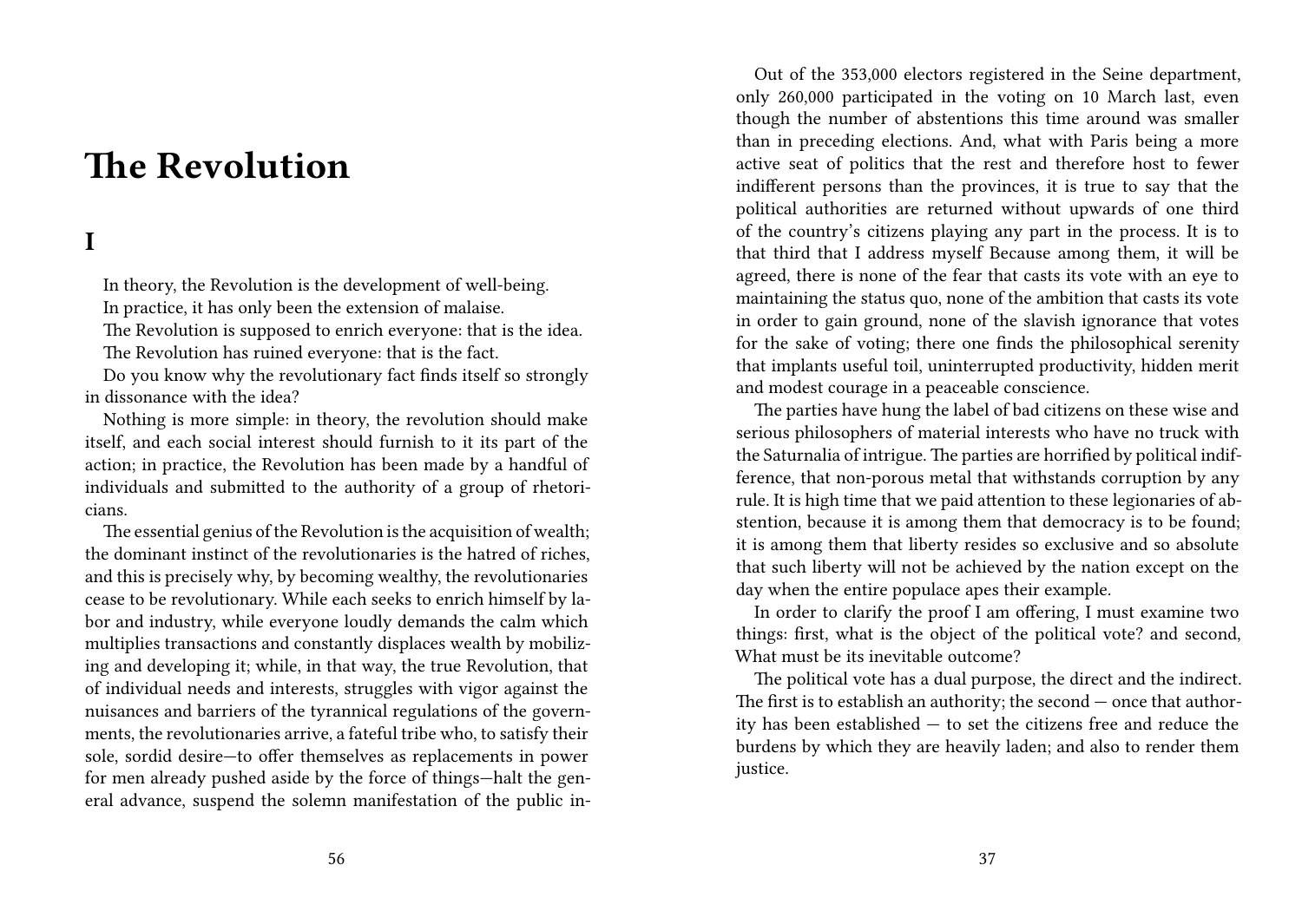This, if I am not mistaken, is the acknowledged purpose of political voting, as far as the domestic scene is concerned. External affairs are not the issue here.

So, by going along to vote and by the very act of voting, the voter acknowledges that he is not free and awards the person for whom he is voting the power to set him free; he is admitting that he is oppressed and agreeing that the authorities have power to raise him up again; he makes a declaration of his desire to see justice instituted and surrenders to his delegates all authority to judge in the matter.

Very well. But is not the granting of such powers to one or more men tantamount to my forswearing my liberty, my fortune and my rights? Is it not a formal admission that that man or those men who may set me free, raise me up again, sit in judgement of me – also have the capacity to oppress, ruin and judge me ill? Indeed, it is impossible for them do anything else, given that, having transferred all my rights to them, I now possess none and in clinging to those rights they are merely looking to their own protection.

If I ask something of someone, I am admitting that he possesses what I ask for, it would be an absurdity for me to request that which is already mine. Had I the use of my liberty, fortune and rights, I should not be asking the authorities for them. If I do ask them of the authorities, it is probably because they possess these things and, if that is the case, I fail to see what lessons they need to take from me regarding the use they see fit to make of them.

But, how come the authorities find themselves in possession of what belongs to me? How did they pull it off? The powers-that-be, to take our example from the present, comprise of Monsieur Bonaparte who, only yesterday, was a poor outlaw with not too much liberty, and no more money than he had liberty; the seven hundred and fifty thundering Jupiters who — dressed like everybody else and certainly no more handsome  $-$  it is only months since they were chatting with us  $-$  and who are in no wise our betters, I venture to say, seven or eight ministers and their acolytes, most of whom,

When the fictions are overwhelmed by the facts, the controversialists no longer have anything to say.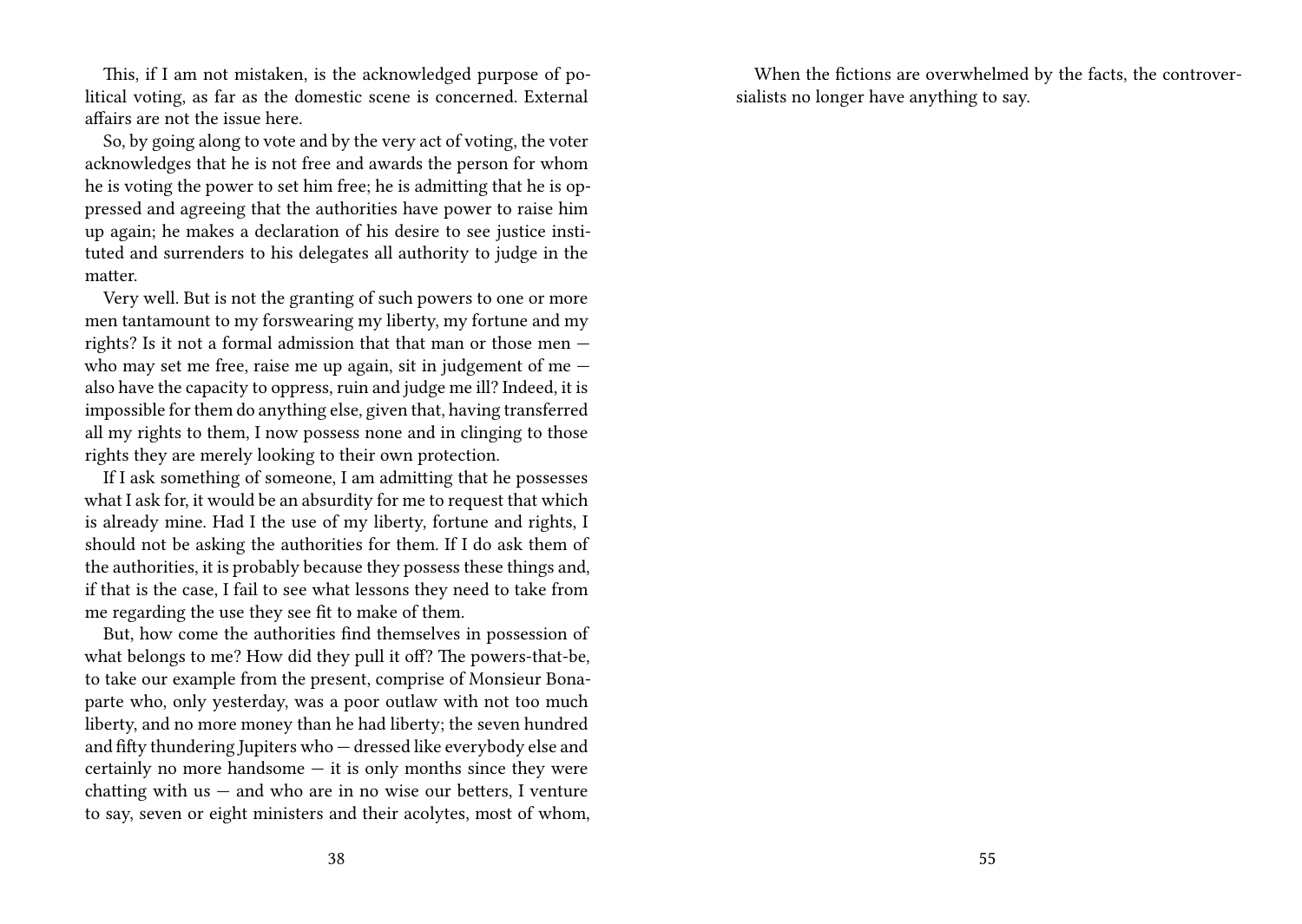## **Foreward**

The editor of *Anarchy*, tackling head-on a word which the politicians have used to intimidate the population and hold it for ransom, has proposed two things:

First, to prove that order is a popular and anti-governmental element. The best argument that can be furnished in support of this thesis is that the monarchist papers openly greet the civil war as a Providence. Second, to establish that the Revolution is purely and simply a matter of business. The indifference and political skepticism to which the people abandon themselves more and more, the disgust that they show for the quibbles and the contempt they profess for the men who want to command them, come to corroborate that opinion and show that the editor of Anarchy is in agreement with public sentiment.

The royalist parties being historically and materially ruined, it is not necessary to combat them. What it is important to destroy is the pretension of the new parties who, under the pretext of burying royalty, wish to inherit its power. Anarchy has then to unmask the revolutionaries, for the benefit of the Revolution.

The old journalism is on its way out, hated by the interests that it has compromised, loaded with curses by the people, about whom it has understood nothing, damned by the civilization that it has fouled.

The old journalism understands nothing of finance, nor of industry, nor of commerce, nor practical philosophy; as the positive sciences are established, its dull ignorance is revealed and, in a few months, it will disappear in its own shame.

before they held the purse strings, held the devil by the tail with as much obstinacy as any secretary.

How comes it that these poor wretches of yesterday are my masters today? How is it that these gentlemen hold power and have transferred all liberty, all wealth and all justice to it? Whom are we to hold responsible for the harassment, impositions and iniquities that we are all suffering today? Why, the voters of course.

The Constituent Assembly, which started to draw us into the dance; Monsieur Louis Bonaparte who carried on with the manipulation; and the Legislative Assembly, which added its voice to the chorus. None of this was achieved unaided. No, it is all the product of voting. The responsibility for what has happened and for what is to follow lies with all who voted. We democrats who labour and abstain accept none of this responsibility. Do not look to us for solidarity with oppressive laws, inquisitorial regulations, murders, military executions, imprisonments, transfers and deportations — the immediate crisis by which the country is being ground down. Beat your own breast and prepare yourselves for the judgment of history, you maniacs for government! Our consciences are clear. It is enough that, through a phenomenon that defies all reason, we must endure a yoke that you manufactured alone; it is enough that you have placed in pawn, along with your own possessions, that which was not your own — what ought to have been inviolable and sacred — the liberty and fortunes of the rest of us.

### **Birthright and the French People's Mess of Pottage**

Do not think, ye deluded bourgeois, ruined gentlemen and sacrificed proletarians; do not think that what happened might not have happened had you appointed Peter instead of Paul, had your votes been cast for John and not for Francis. No matter how your vote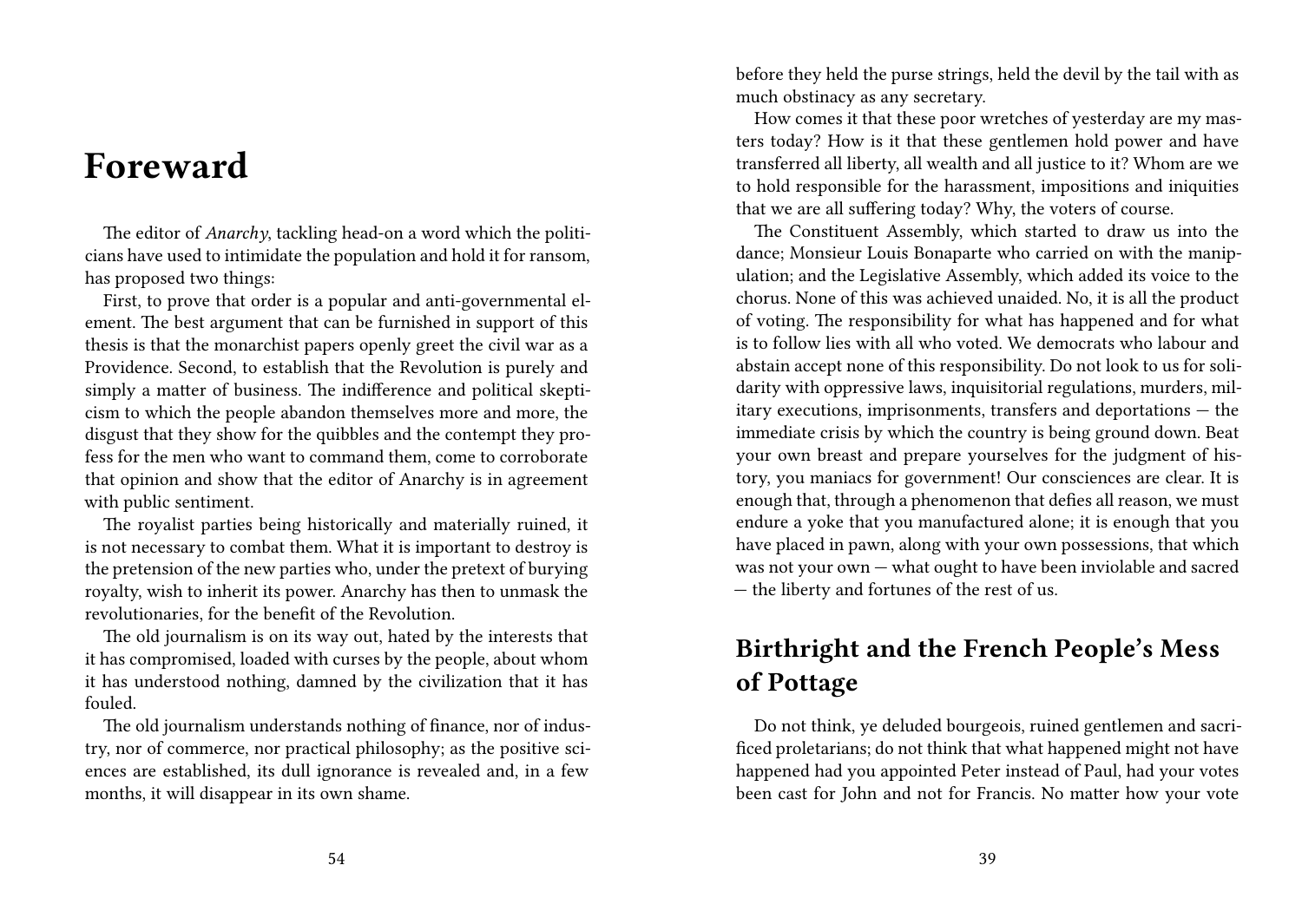is cast you yield yourselves up and no matter who emerges as the winner, his victory damages you. No matter who it may be, you will have to ask everything of them; which means that you will never recover possession of anything.

Moreover, understand this  $-$  and it is not absolute science, merely pure and simple fact — that had the ill emanated solely from the reactionaries, or had the revolutionaries been in a position to look after your fortunes, you would not be rolling in wealth. Because all governments, from Robespierre to Marat — God rest their souls — were revolutionary; this Assembly that stands before you, before your very eyes, is also made up entirely of revolutionaries. No one was more revolutionary than Monsieur Thiers", the administrator of Our Lady of Loreto. Monsieur de Montalembert has uttered such speeches on liberty that no one could improve upon. Monsieur Berryer19 was a conspirator from 1830 to 1848. Monsieur Bonaparte has made revolutions in writing, by word of mouth and through his actions; and I am not even going to speak of the Mountain's Convention2°, a gathering which for months on end held in its possession all of the trappings of government with which it could have wrapped you in opulence. All men have been revolutionaries until they joined the government; but all men too, once they have become part of it, have suffocated the revolution. Should I myself someday find that you have handed the government over to me, and if in a moment of forgetfulness and dizziness, instead of feeling pity and contempt for your stupidity, I were to accept the title of sponsor of the theft you perpetrate against yourselves, then, by God, I swear that I would make the outlook bleak for you! Haven't your past experiences been enough for you? You really are slow on the uptake.

It is only a short while since you enthroned a White government the sole object of which — and you can scarcely take it to task for this — was to get rid of the Reds. If, tomorrow, you were to set up a Red government, its sole object — and you would do well to find fault in this! — will be to dispose of the Whites. But the Whites take

## **Issue Two**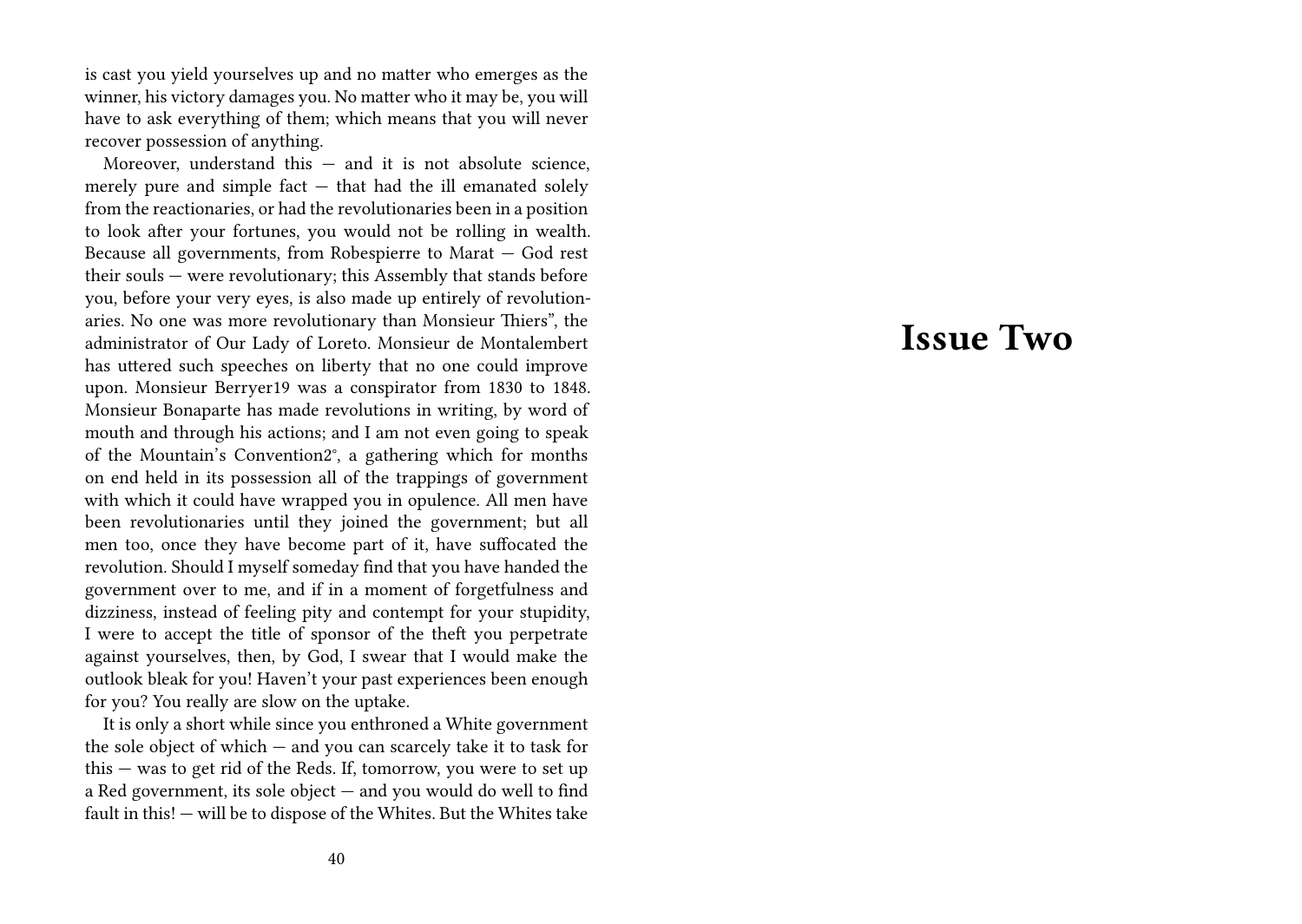mills; they do not bother me because I have the precise measure of their old tricks.

The future belongs neither to the former nor to the latter. Thanks be to God! And monarchy is only waiting for dictatorship to lose its last remaining claw before it sinks its own last fang.

I mean to pluck them out, claw and root!

Watch out!

April 1850

no revenge on the Reds and the Reds take none on the Whites except through the agency of prohibitive and oppressive laws. And upon whom do these laws weigh heavily? Upon those who are neither Reds nor Whites, or who are, to their cost, as Red as they are White; upon the blameless multitude; and so the people is utterly pulverised by the cudgel blows that the parties mete out to one another.

Not that I am criticising the government It was set up in order to govern and govern it does. It avails of its rights and, no matter what it does, in my view it is doing its duty. In affording it power, the vote has implicitly told it; the people is perverse, yours is the righteous path; it is headstrong, where you are moderation; it is stupidity where you are intelligence. The vote which said this to the current majority, to the incumbent president, will say as much again — because it can say no other — to any majority, any incumbent.

So, thanks to the vote and everything that goes with it, the people places itself bodily and in its possessions at the mercy of its elected representatives so that the latter may use and abuse the liberty and fortunes entrusted to their care; entrusted without reservation, for authority has no limits.

You may say: But what about probity? What about discretion? What about honour! Piffle. You indulge in sentiment when you ought to be indulging in calculation. If you stake your interests on conscience, you are investing in a bottomless pit; conscience is a safety valve.

Reflect for a moment upon what you are doing. You cluster around a man as if around a relic;' you kiss the hem of his garment; your acclamation of him is deafening, you shower him with gifts; you fill his pockets with gold; for his benefit, you strip yourselves of all your wealth; you tell him — Be free beyond the free, rich beyond the rich, strong beyond the strong, just beyond the just. And you imagine you can then oversee the use he makes of your gifts? That you can criticise this, disapprove of that, calculate his expenditure and call him to account? What account would you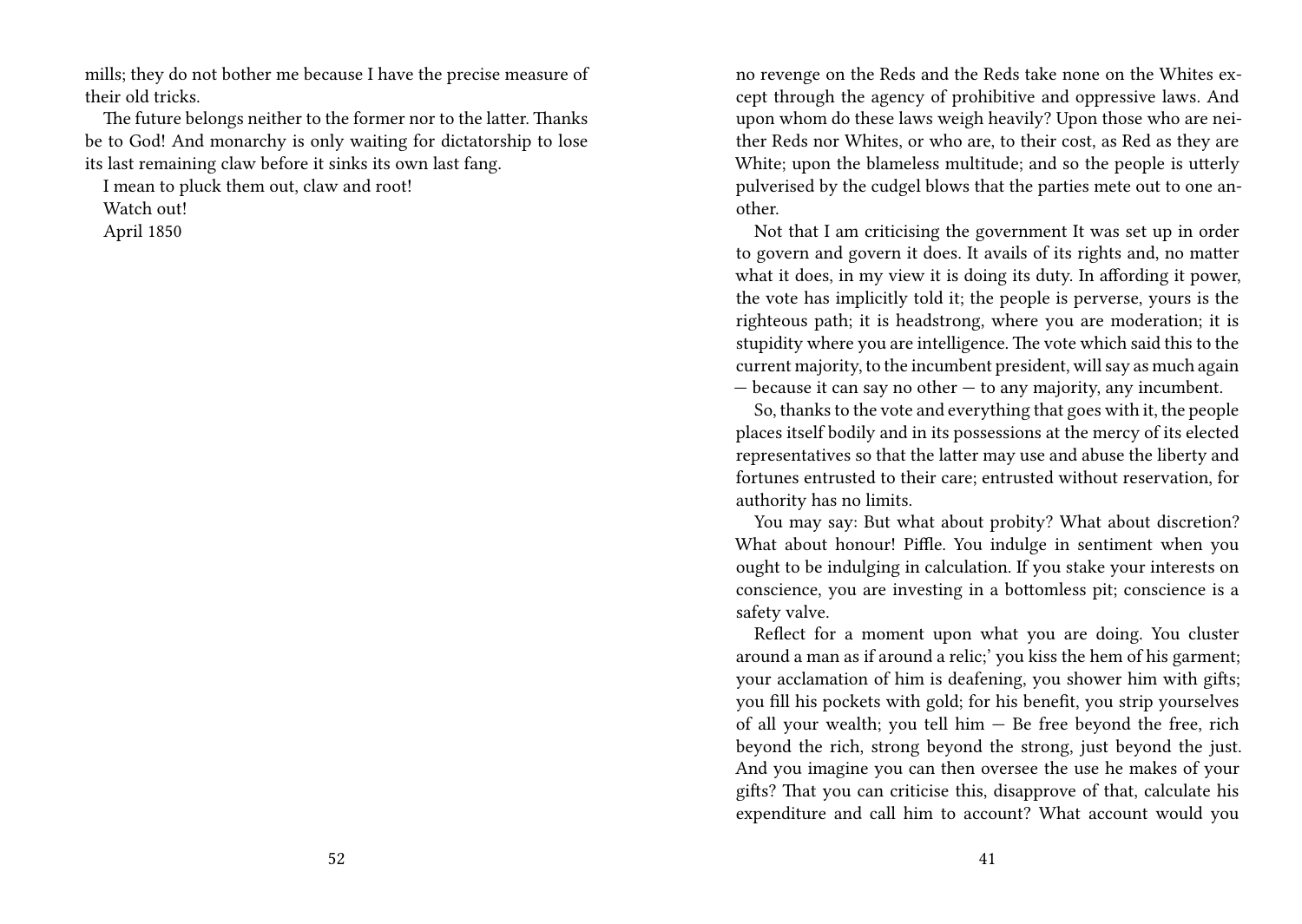have him give? Have you handed him a bill for what you gave him? Are your accounts in deficit? Well: you have no claim against him. The bill that you would submit is worthless. He owes you nothing.

Now you shout and kick up a fuss and threaten! The brouhaha is pointless. Your debtor is your master: bow your heads and move along.

The Bible states that Esau sold his birthright for a mess of pottage. The French go one better; they make a gift of their birthright and of their mess of pottage along with it.

### **What Conjures Governments into Existence is Not What Keeps Them Alive**

Let me say again that I am not discussing rights; what I am discussing, rather inopportunely, is how rights are presently used. Before making use of my right to appoint delegates, it is important that I start by carrying out an act of sovereignty, then flesh this out in deeds, so that I may understand what I, personally, must do and what should be the parameters of the powers of my delegates. In short, I must consolidate myself before initiating anything else. Institutions ought not to be created by means of the law. Instead, they ought to be the promulgators of laws. First I establish myself and then I will make laws.- We ought not to lose sight of the fact that the theory of divine right, to which we can be directly connected, is founded upon a supposed primacy that the government would have over the people. Our whole history, our whole legislation are founded upon this monumental nonsense: that government is a thing that antedates the people, that the people is a derivation from government; that there was, or may well have been, a government around before ever any people existed. This is the established view, and the annals of the world are engraved upon this aberration of the human intellect. Thus, for as long as government lasts,

now, they would all have been felled to the amused whistling of liberty.

### **Conclusion**

From everything that I have said — and to which I shall be returning on another occasion, both to whatever I have forgotten and to expand upon what I have not been able to explore fully in this exposition  $-$  it follows that the political vote is the framing of a government. I have shown how the framing of a government — and of the opposition which serves the former as an essential guarantee — implies consecration of an inevitable tyranny, the order of which must be sought in the spontaneous surrender which the voters make of their persons and their assets  $-$  as well as of the persons and assets of the non-voters — for the benefit of those whom they elect. It follows from all of this that alienation of one's own sovereignty might not be an act of stupidity but a fully-fledged entitlement when the maker of the gift through the vote is disposing of his own morsel. However, that act ceases to be an act of stupidity or an entitlement and becomes an act of theft when, having recourse to the brutal numbers game, the voter foists his sovereignty upon the sovereignty of the minorities.

And let me add that as every government is of necessity a source of antagonism, discord, murder and ruination, anyone helping by means of his vote to form a government is a provoker of civil strife, a promoter of crisis and, thus, a bad citizen.

I can hear the republicans of the functionary school screeching: Treachery! They leave me cold, because I know them better than they know themselves. I have a sixty year old score to settle with them and their bankruptcy, of which I am the receiver, will be no laughing matter.

I can also hear the monarchists and imperialists wondering if there is nothing in my harvest that might not serve as grist to their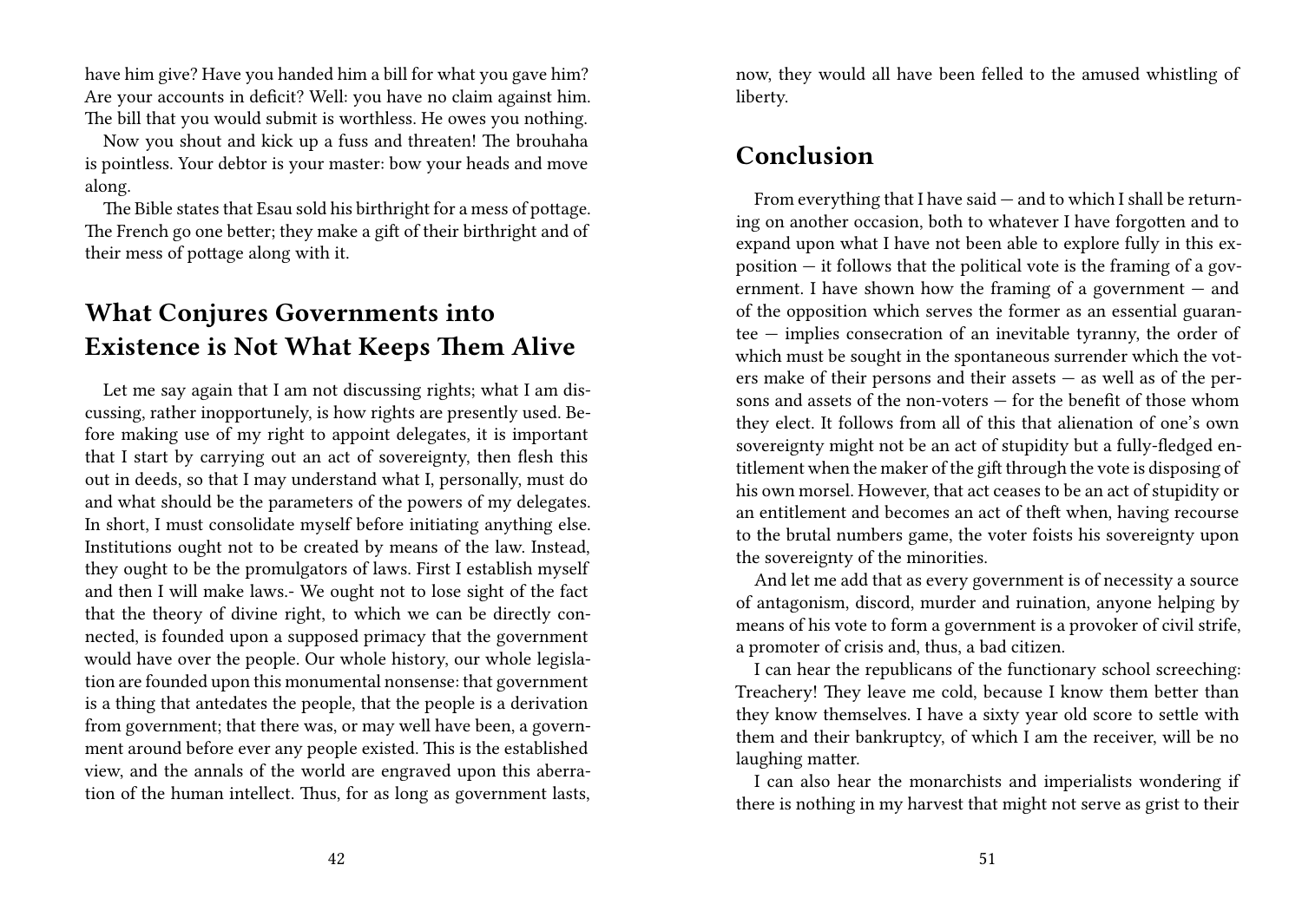is reserved for me. But I have to ask you — you, mark you, and not the government, which I do not know, nor have T any wish to know — I have to ask you for my liberty, for you have wrapped it up along with your own in order to bestow it as a gift. I ask it not as an undertaking that you must give me; in reality, if I am to be free, you too must be free. Know how to be free. All that it requires is that you raise no one above you. Shun the politics that consumes peoples and devote your efforts to the wherewithal of their sustenance and enrichment. Remember that wealth and liberty go together as slavery and idleness do. Turn your backs on government and on the parties which are merely its lackeys. Contempt kills governments, because only, strife can sustain them. Depose at last the sovereign who fails to consult with his people and laugh at the guiles of White monarchism and Red governmentaiisnt No obstacle will be able to withstand tranquil manifestation of your needs and interests.

There is a Gascon legend according to which the king of Tillac forgot who he was; his steward mistreated him harshly, but when the Lady Jeanne, his wet-nurse, told them of his titles and his estate, the folk from the castle, with the steward at their head, came to prostrate themselves before him.

Let the people demonstrate to its stewards that it will no longer deny itself; that it will have no more truck with disputes in the anteroom, and its stewards will be silenced and will adopt a respectful attitude towards it. Liberty is a debt that we owe ourselves, owe to the world still waiting for it and owe to children yet unborn.

The new politics lies partly in the negative, in abstention and civic non-cooperation, and on the other hand, in industrial activity. In other words, it is the very negation of politics. I shall expand further upon this argument. For now, suffice to say that had republicans not voted in the last general elections, there would have been no opposition in the assembly. To tell the truth, there would not even have been an assembly. There would have been only chaos between the Legitimists, Orleanists and Bonapartists, who would have brought about one another's downfall with a great scandal and by

the principle of its authority will remain intact, divine right will persist among us and the people — whose suffrage is the equivalent of the old consecration  $-$  will never, ever (and no matter how it may be called) be anything other than a subject.

The move from theocracy to democracy cannot ever come to pass through the exercise of electoral rights, because such exercise is specifically designed to prevent government from dying out, which is to say, to uphold and revive the principle of government primacy. To move from one regime to another, there has to be a break with the mechanism of delegation that inevitably inculcates respect for the theocratic tradition. Its use must be discontinued and not resumed until such time as the stable exercise of self-governance of self-government — has been enshrined in social practice. Rationally, I can trust to my neighbour to manage some aspects of my future only after I have asserted my ownership of these; if I appoint him prior to my demonstrating my entitlements, he will later refuse to acknowledge me, and he will be right.

But this is what I want to state: unanimity on any issue is not achievable in any country. However, given the manner in which every government is a product of the ballot-box, prevention of the emergence of a government would require nothing less than unanimous abstention. Because, supposing that nine out of ten million voters were to abstain, that would still leave one million voters to install a government which the nation as a whole would be required to obey. And in France there will always be at least a million individuals who will have an interest in setting up a government; which makes a nonsense of the proposition.

And furthermore: it need not be a million men that set up the government; a hundred thousand, ten thousand, five hundred, a hundred or even five individuals can do it and one single citizen can do it. In 1830, Lafayette, acting alone, made a king of Louis Philippe;' and over the eighteen years that followed that accession, the parliamentary authority has been formed with the involvement of a mere 200 thousand tax-payers, out of a country of 35 million souls.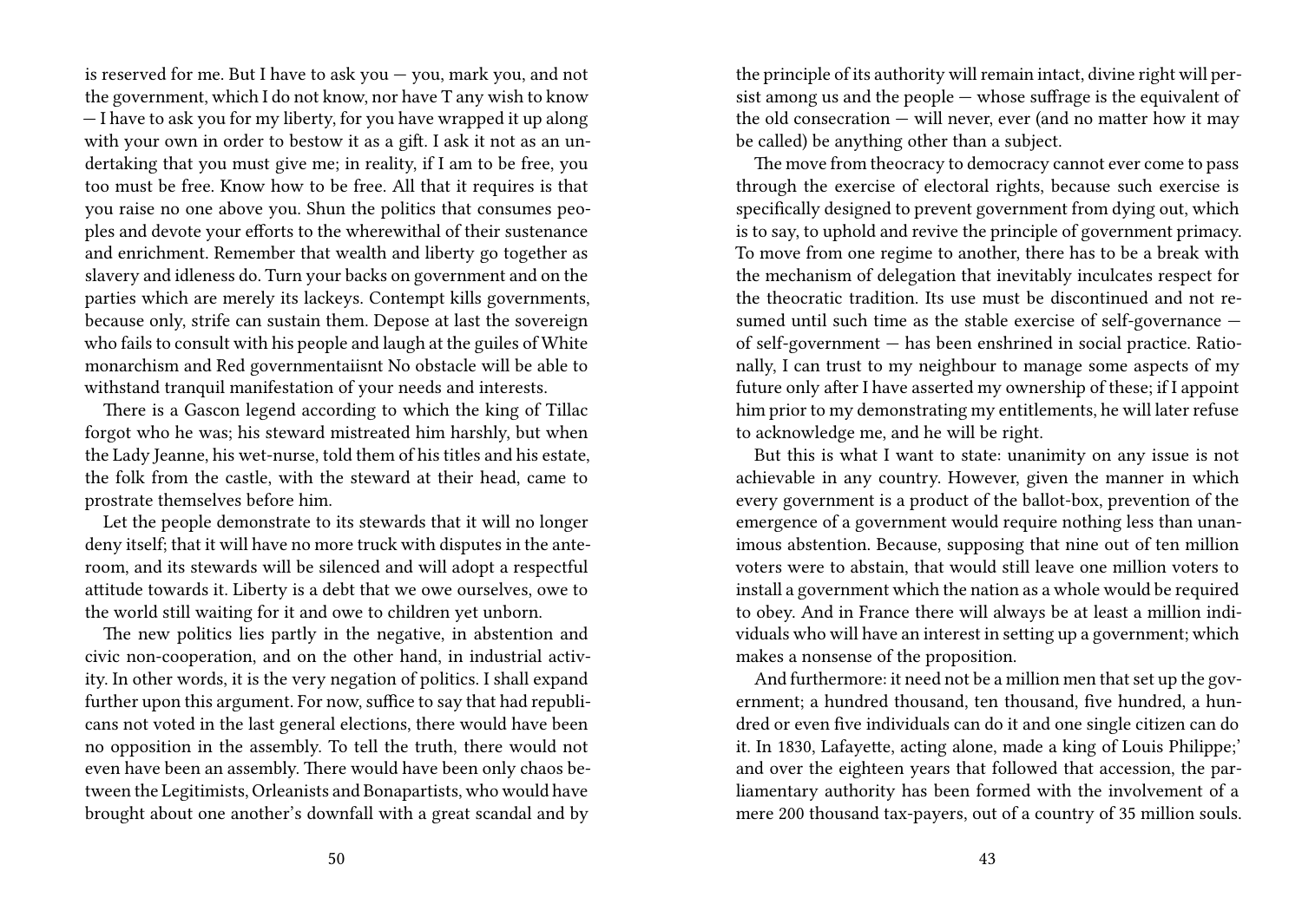It does not matter how narrow the numbers of citizens involved in the making of a government, for there is no diminution of its authority. But what I am concerned to demonstrate here is that no government could live without the acquiescence of the bulk of the nation.

Philosophy, and, following that, a much more dependable teacher — experience and the facts — have demonstrated irrefutably that the real reason for the permanence of governments resides, not in material or electoral support from the citizenry of a country, but rather in public belief or interest, because belief and interest are one and the same.

For the government we have right now, we are indebted to the electoral contests of seven or eight million, highly obedient citizens, every one which has, with every good grace, surrendered two or three days' work in order to avail of the opportunity to surrender themselves bodily and in their possessions to persons unknown to them but to whom they have pledged five five-franc coins in order to buy their friendship. Do the Legislative Assembly and Monsieur Bonaparte seem to you more solidly ensconced than the Chamber of Deputies (created by a mere two hundred thousand tax-payers) was in 1847, or than Louis Philippe, the creation of just one man? Tell me: Do you think that a government established by a million individuals could have been pettier, more unpopular or more confused than one into which eight million individuals have breathed life? Of course you do not think so. There is not a man here — and when I say 'man', I mean the opposite of functionary  $-$  who has not seen his interests or beliefs deeply wounded by the regimes that have been installed, one after another, since 1848; as a result, there is not a man who should congratulate himself upon the product of his vote and take the line that his abstention would have given rise to anything worse than what exists. So you are forced to acknowledge that you have squandered your time for the most wretched of outcomes. And unless you mean to carry on wasting your time which I doubt  $-$  it seems to me you must be very close to sacrificing

This is revolution. This is the calm, wise, rational transformation of the traditional principle! Here we have the democratic supremacy of individual over State, of interest over idea. No upset, no commotion can occur in this majestic clearing of history's cloud cover; the sun of liberty shines, with no storms in sight and, enjoying his share of the generous rays, everyone operates in the clear light of day and busies himself in discovering the place in society for which his aptitudes or intelligence equip him.

See: In order to be free, one need only wish it, Liberty, which we have stupidly learned to expect as a gift from men, lies within and we are in liberty. For it to be attained neither rifle nor barricade nor riot, nor zealotry, nor factionalism nor voting is required, since none of these is anything but licence. And as liberty is honest, it can be attained only with reserve, serenity and decency.

When you ask the government for freedom, the stupidity of your petition is instant proof to the latter that you have no grasp of your rights. Your petitioning is the act of a subaltern and you declare yourselves inferiors. Registering its supremacy, the government capitalises upon your ignorance and conducts itself with you the way it might with blind men, for blind you are.

Those who plead daily with the government through their newspapers for immunities and try to peddle the view that they are undermining it and weakening it, are in reality underpinning its might and fortunes — might and fortunes which it is in their interest to maintain because they hope someday to attain them with the support of the people, of a befuddled, deceived, tricked, robbed, ridiculed, swindled, subjugated, oppressed people, lashed by schemers and cretins who make it stoop with their adulation, sapping its potential, bedecking it with pompous titles like some comic opera king and presenting it, to the world's amusement, as prince of hovel and dungeon, monarch of fatigue and sovereign of wretchedness.

For my own part, I need not idolise it; because I seek nothing from it, not even that portion of its wretchedness and disgrace that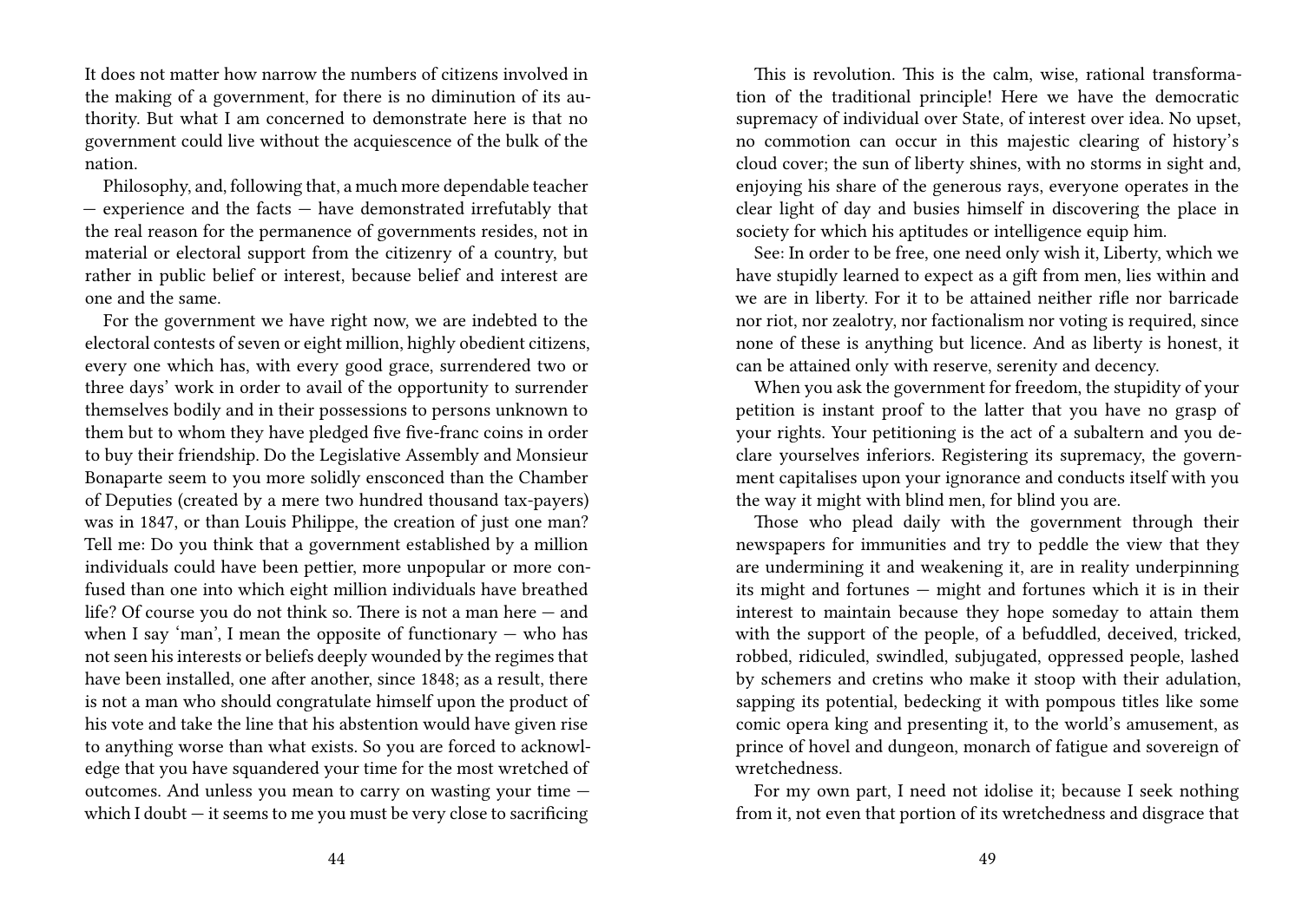lished by them. Without question, the political skepticism of fully one half of the body of society will cause a crisis in the unchallenged convictions of the other half And if we consider that such skepticism will be the product of a calculated, well-founded, considered indifference, and that it will be the fruit of intellect or liberty .. which amount to the same thing — whereas among voters all that will be found is the herd instinct and a clinging to tradition, ignorance or self-denial — which likewise amount to the same thing you can readily appreciate the defeat that such a state of affairs will inflict upon govemmentalism. These days we may take that supposition as valid, since, if there are not yet four million abstaining electors, it is not precisely because voting is anything to feel smug about. And implicit in all repentance is the acknowledgment of error.

Let us labour this point: let us suppose that all of the opponents of monarchy, converted to the modern precept that power cannot be honest, refrain from voting and take as the basis for their stance this unchallengeable truth: that voting is at once a swindle and a theft. Automatically, the abolition of universal suffrage, by now deemed a crime in the public's enlightened outlook, will bring about the direct and massive downfall of the monarchists, in that these will no longer have any accomplices. Given that, outside of their own ranks, you will find only men who have suffered prejudice — and whose non-intervention will have a rational basis to it  $-$  the thieves will be left unmasked. Or rather, for the sake of common sense, let us say that there will be no thieves any more. Because if the issue is boiled down to these hard — but simple and above all authentic — terms; if politics, stepping down from its former sham exaltation, is reduced to the level of common crime — of which it has always been the hidden but real inspiration  $-$  the governmental fiction is dispelled and humankind freed of all the misunderstandings which have thus far lain behind all strife and the dismal occurrences it has brought in its wake.

your vote to rather more substantial realities. For the powers-thatbe, your unhappiness is a very bad bet; but if they are going to need your ballot paper to give them courage, they would be very weak and I doubt if they could hold onto the reins.

Therefore, the important thing to achieve is not unanimity in abstention, any more than unanimity of voting is required for formation of a government. Unanimity in inertia could not be an essential prerequisite for the advent of the anarchic order which it is in the interest and to the credit of the French to achieve. There will always be enough functionaries, parvenus, aspirants, State rentiers and Treasury pensioners to make up the electorate. But the number of Chinese willing to maintain these mandarins of power at any cost is dwindling day by day, and if there are still nineteen of them left around two years hence, let me say that it will not be through any fault of mine.

Then again  $-$  since we must tell the whole story  $-$  what is this that you call universal suffrage?

One newspaper says: We must elect Citizen Gouvernard.

Another objects: No, we should elect Citizen Guidane.

"Don't listen to my adversary" — the former responds – "Citizen Gouvernard is the man we need. And these are the reasons why." And so on.

"Pay no heed to what my rival tells you" — the second newspaper returns – "Without Citizen Guidane, nothing can be achieved. And here are the reasons why." Etc.- At which point, after having previously remained walled up in Olympian reserve, a third newspaper (the most heavyweight of them all) enters the lists and agisterially delivers its verdict: "We must elect Monsieur Gouvernard."

And Monsieur Gouvernard is returned.

And you would have it that it is the people which make the choice?

That decision had as little to do with the will of the people as if power were conferred by means of a roll of the dice or drawing lots.